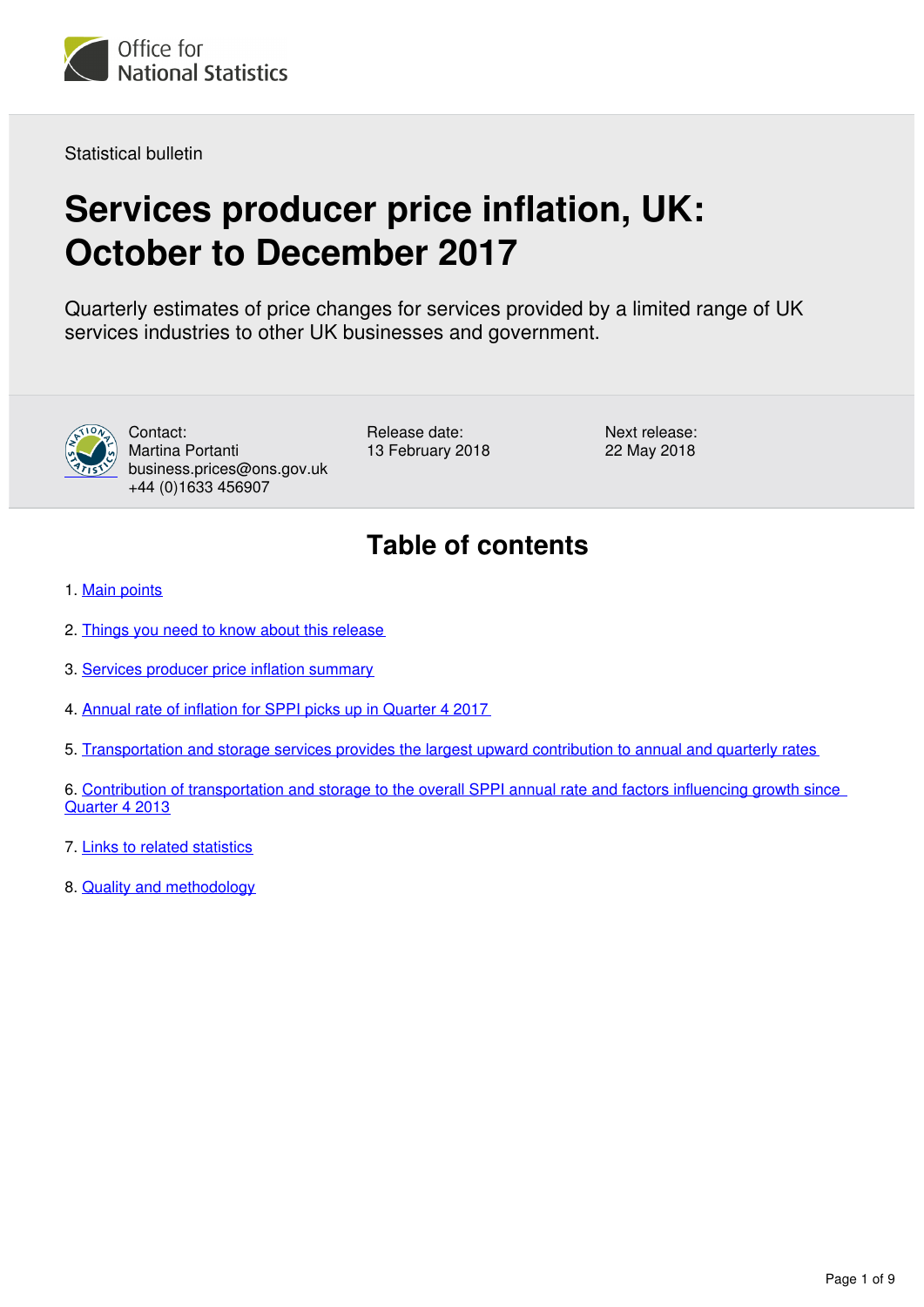## <span id="page-1-0"></span>**1 . Main points**

- The annual rate of growth for the Services Producer Price Index (SPPI) was 1.4% in Quarter 4 (Oct to Dec) 2017, which is up from 1.1% in Quarter 3 (July to Sept) 2017.
- The price of services sold by UK companies rose 0.2% in Quarter 4 2017, down from 0.3% in Quarter 3 2017.
- Transportation and storage services provided the largest upward contribution to both the annual and the quarterly rate.
- From April 2018, publication of these figures will move from Tuesday to Wednesday; the [new release dates](https://www.ons.gov.uk/news/statementsandletters/changestoonsreleasetimetable) are available.

## <span id="page-1-1"></span>**2 . Things you need to know about this release**

On 15 June 2017 the National Statistician announced that routine pre-release access to Office for National Statistics (ONS) statistics would end from 1 July 2017. Following this, we have considered the dates of our publications to ensure that they continue to meet user needs. From April 2018, the prices theme day, which encompasses consumer prices, business prices and house prices, will move from a Tuesday to a Wednesday. Alongside this, labour market theme day will move from a Wednesday to a Tuesday. The new release dates and [further explanation of the reasons for these changes](https://www.ons.gov.uk/news/statementsandletters/changestoonsreleasetimetable) are available in a separate article.

The Services Producer Price Indices (SPPI) provide a measure of inflation for the UK services sector. It is constructed from a statutory quarterly survey, which measures changes in the price received for selected services provided by UK businesses to other UK businesses and government. Individual SPPIs are available, which provide information on price change for a selection of services industries. These individual price indices are also aggregated together to create a services industry SPPI with limited coverage (it does not provide full coverage of the "services sector").

The services sector is estimated to account for around 78% of the UK economy based on its weight in gross domestic product (GDP). We do not produce an index for every industry in the services sector and so the SPPI is a partial, best estimate, of the overall inflation to UK businesses in the services sector. The SPPIs presented in this statistical bulletin are estimated to represent 59% of the total services sector at industry level. The SPPI's coverage of the services sector at standard industrial classification (SIC) class, division and section level is available in the SPPI coverage document.

As resources allow, we will continue to review the existing indices and expand coverage through developing indices for new industries. As such, the SPPI will change composition from time to time but will always remain our best estimate of inflation in the UK services sector. The fact that coverage may change over time should be considered when deciding which indices best meet your needs.

A number of important improvements to SPPIs will be introduced from the next release in May 2018. These include changing the scope of the survey to measure business-to-all activity as well as expanding the survey coverage to the whole of the UK. All of these changes are described in the November 2016 article Improvements [to the Import and Export Price Indices \(IPI and EPI\) and Services Producer Price Indices \(SPPI\)](https://www.ons.gov.uk/economy/inflationandpriceindices/articles/improvementstotheimportandexportpriceindicesipiandepiandservicesproducerpriceindicessppi/november2016). The SIC fourdigit indices within this first wave of improvements are: 49.21, 49.39, 49.41, 50.11, 50.2, 53.2, 55.1, 56.2 and 80.11. The next wave of improvements will be announced later in the year.

The figures presented in this statistical bulletin are considered provisional for the latest two quarters and may be revised as late data are received.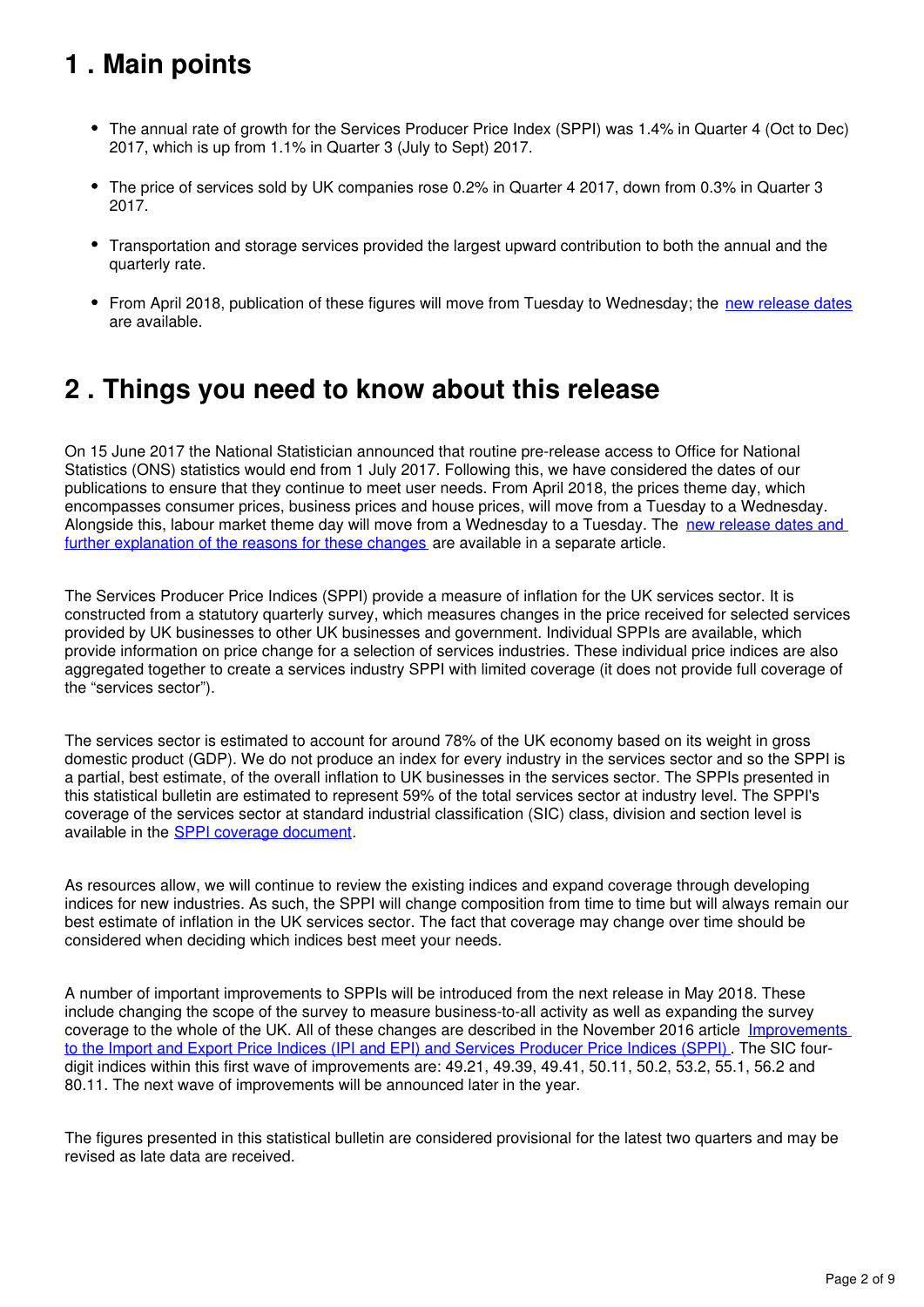All figures presented in this statistical bulletin are calculated on a gross sector basis unless otherwise stated and all index numbers exclude Value Added Tax (VAT). None of the indices presented in this bulletin are seasonally adjusted.

Every five years, SPPIs are rebased and their weights updated to reflect changes in industry.

## <span id="page-2-0"></span>**3 . Services producer price inflation summary**

The Services Producer Price Index (SPPI) has reported positive growth for most of the period across the past 10 years (Figure 1). During the economic downturn, SPPI annual growth fell from a rise of 3.7% in Quarter 2 (Apr to June) 2008 to a decline of 1.6% in Quarter 3 (July to Sept) 2009 before returning to more typical growth for the remainder of the period. Since a return to positive growth in Quarter 1 (Jan to Mar) 2010, the annual rate has averaged 1.1%. The annual inflation rate in the latest quarter was above the average for the period, at 1.4%.

#### **Figure 1: Services Producer Price Index, annual rate of inflation**

#### **Quarter 4 (Oct to Dec) 2007 to Quarter 4 (Oct to Dec) 2017**

### Figure 1: Services Producer Price Index, annual rate of inflation

Quarter 4 (Oct to Dec) 2007 to Quarter 4 (Oct to Dec) 2017



#### **Source: Office for National Statistics**

**Notes:**

1. Q1 refers to Quarter 1 (Jan to Mar), Q2 refers to Quarter 2 (Apr to June), Q3 refers to Quarter 3 (July to Sept) and Q4 refers to Quarter 4 (Oct to Dec).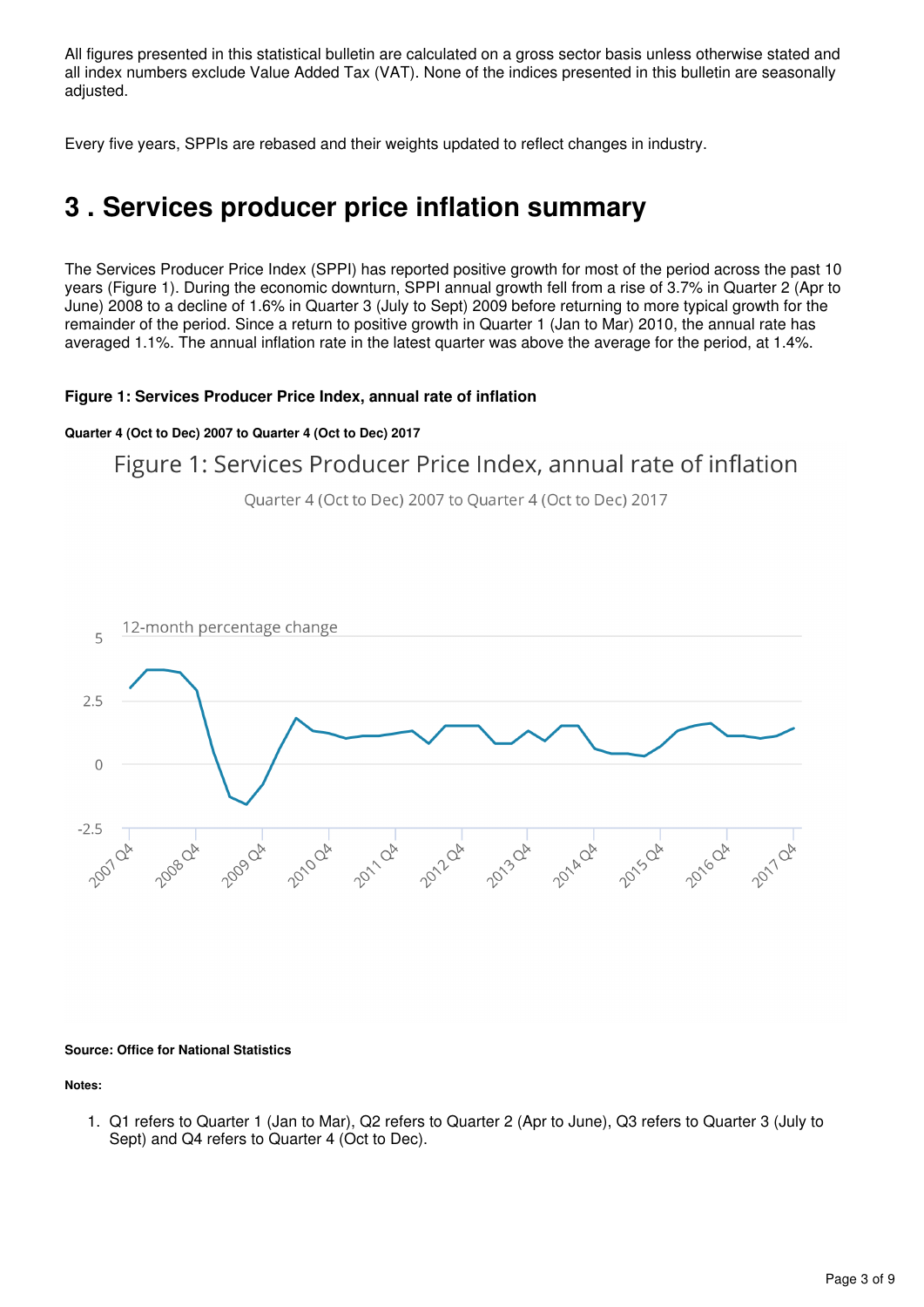## <span id="page-3-0"></span>**4 . Annual rate of inflation for SPPI picks up in Quarter 4 2017**

The Services Producer Price Index (SPPI) rose 1.4% on the year to Quarter 4 (Oct to Dec) 2017, up from an increase of 1.1% on the year to Quarter 3 (July to Sept) 2017 (Table 1). The price of services sold by UK companies increased 0.2% between Quarter 3 and Quarter 4 2017.

The annual growth rate has remained quite flat between 1.0% and 1.1% for four consecutive periods between Quarter 4 2016 and Quarter 3 2017 but has now risen to 1.4%. This is an increase of 0.3 percentage points compared with Quarter 3 2017 and is the largest increase in growth over a single period since Quarter 1 (Jan to Mar) 2016.

The quarterly rate has been positive throughout 2017 following a fall of 0.1% in Quarter 4 2016.

#### **Table 1: Services Producer Prices, UK: Quarter 4 (Oct to Dec) 2017**

| <b>UK</b> |                |       |        |     |                                                                                          |
|-----------|----------------|-------|--------|-----|------------------------------------------------------------------------------------------|
|           |                |       |        |     | Percentage change                                                                        |
|           |                |       |        |     | SPPI Index (2010=100) 1 Quarter 12 month Change in the 12-month rate (percentage points) |
| 2016 Q3   |                | 106.8 | 0.2    | 1.6 | 0.1                                                                                      |
|           | Q <sub>4</sub> | 106.7 | $-0.1$ | 1.1 | $-0.5$                                                                                   |
| 2017 Q1   |                | 107.2 | 0.5    | 1.1 | 0.0                                                                                      |
|           | Q2             | 107.7 | 0.5    | 1.0 | $-0.1$                                                                                   |
|           | Q3             | 108.0 | 0.3    | 1.1 | 0.1                                                                                      |
|           | Q4             | 108.2 | 0.2    | 1.4 | 0.3                                                                                      |

Source: Office for National Statistics

1. Q1 refers to Quarter 1 (Jan to Mar), Q2 refers to Quarter 2 (Apr to June), Q3 refers to Quarter 3 (July to Sept) and Q4 refers to Quarter 4 (Oct to Dec).

## <span id="page-3-1"></span>**5 . Transportation and storage services provides the largest upward contribution to annual and quarterly rates**

Of the 10 sections (as defined by the [Standard Industrial Classification 2007: SIC 2007\)](https://www.ons.gov.uk/methodology/classificationsandstandards/ukstandardindustrialclassificationofeconomicactivities/uksic2007) that are combined to form the Services Producer Price Index (SPPI), seven showed annual price increases, with prices for other services; accommodation and food; and education services lower now than they were in Quarter 4 (Oct to Dec) 2016 (Table 2). Seven industries also showed quarterly price increases, with prices for accommodation and food, and administrative and support services falling since Quarter 3 (July to Sept) 2017 and prices for other services remaining flat over the period.

Water supply, sewerage and waste management showed the largest price increases over the quarter and on the year to Quarter 4 2017 (Table 2). The quarterly rate has fallen back 1.8 percentage points to 1.0% in Quarter 4 2017, while the annual rate of 6.4% has fallen back slightly from 6.6% in Quarter 3 2017; the highest growth rate seen since Quarter 1 (Jan to Mar) 2011. The growth in this sector is largely the result of price increases for sorted materials recovery services, where prices are up 3.4% over the quarter and 26.2% on the year.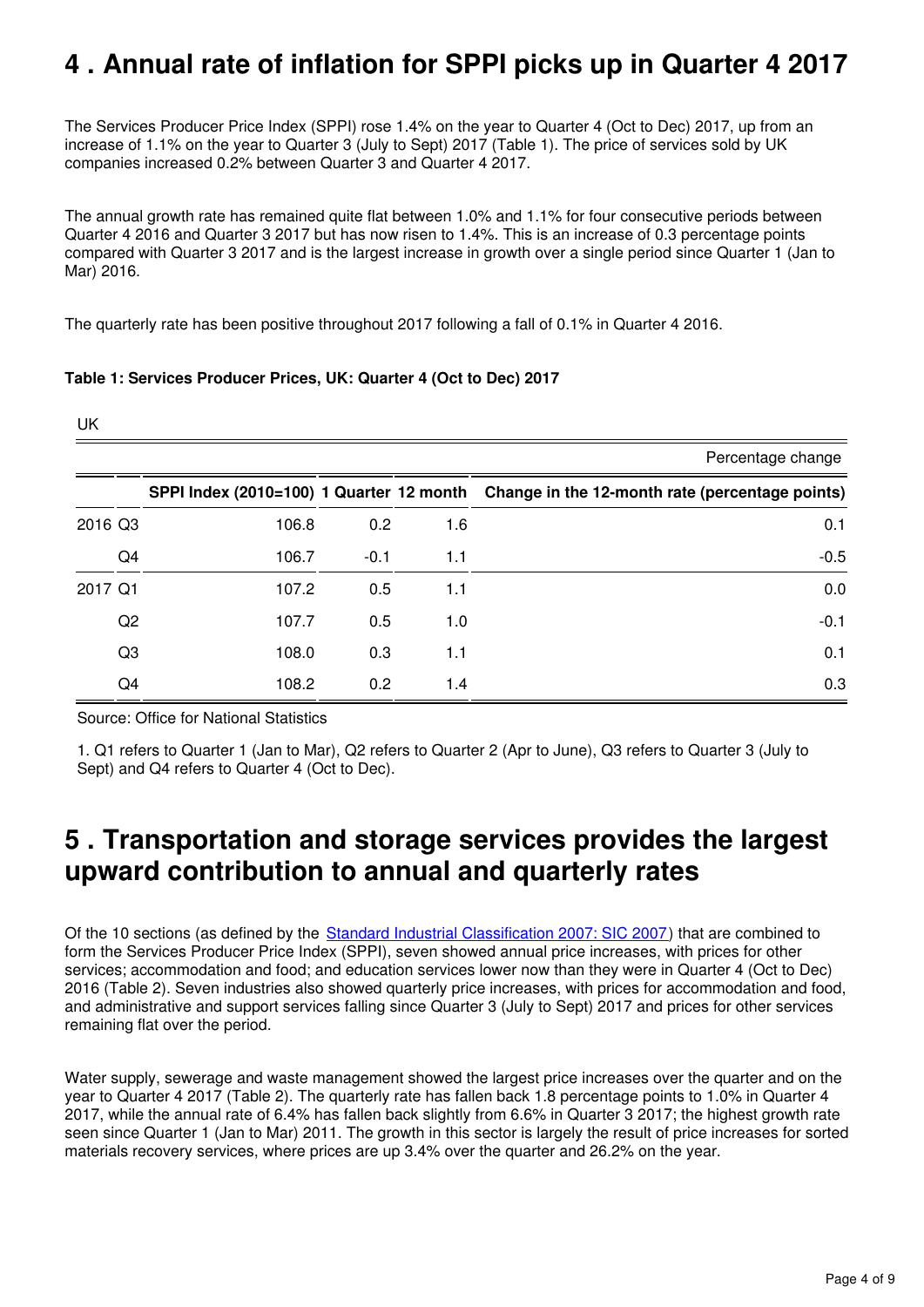**Table 2: Services Producer Price Inflation, 1-quarter and 12-month percentage change to Quarter 4 (Oct to Dec) 2017**

UK

| Service group                                     | Percentage change |          |
|---------------------------------------------------|-------------------|----------|
|                                                   | 1 quarter         | 12 month |
| Water supply, sewerage and waste management       | 1.0               | 6.4      |
| Repair and maintenance of motor vehicles          | 0.6               | 3.2      |
| Transportation and storage                        | 0.7               | 2.1      |
| Accommodation and food                            | $-3.8$            | $-1.2$   |
| Information and communication                     | 0.4               | 1.6      |
| Real estate activities                            | 0.1               | 1.8      |
| Professional, scientific and technical activities | 0.4               | 1.2      |
| Administrative and support services               | $-0.2$            | 0.4      |
| Education                                         | 0.5               | $-1.0$   |
| Other services                                    | 0.0               | $-4.5$   |
| <b>SPPI</b>                                       | 0.2               | 1.4      |

Source: Office for National Statistics

Notes:

1.The section level SPPIs are an aggregate of individual industry level SPPIs (excluding Financial Intermediation) published in the SPPI Statistical Bulletin. They do not provide full coverage of the service sector.

Transportation and storage services provided the largest upward contribution to the annual rate, contributing 0.43 percentage points to the overall annual rate of 1.4% (Figure 2). Prices for transport and storage services rose 2.1% over the year, driven mainly by an increase in the price of freight forwarding, which increased 5.9% (Table 2).

Transportation and storage services were also the main contributor to the quarterly rate of 0.2%, contributing 0.18 percentage points. Prices within the industry increased 0.7% between Quarter 3 2017 and Quarter 4 2017, driven mainly by prices for sea and coastal water freight, which saw a record high of 9.4% over the period.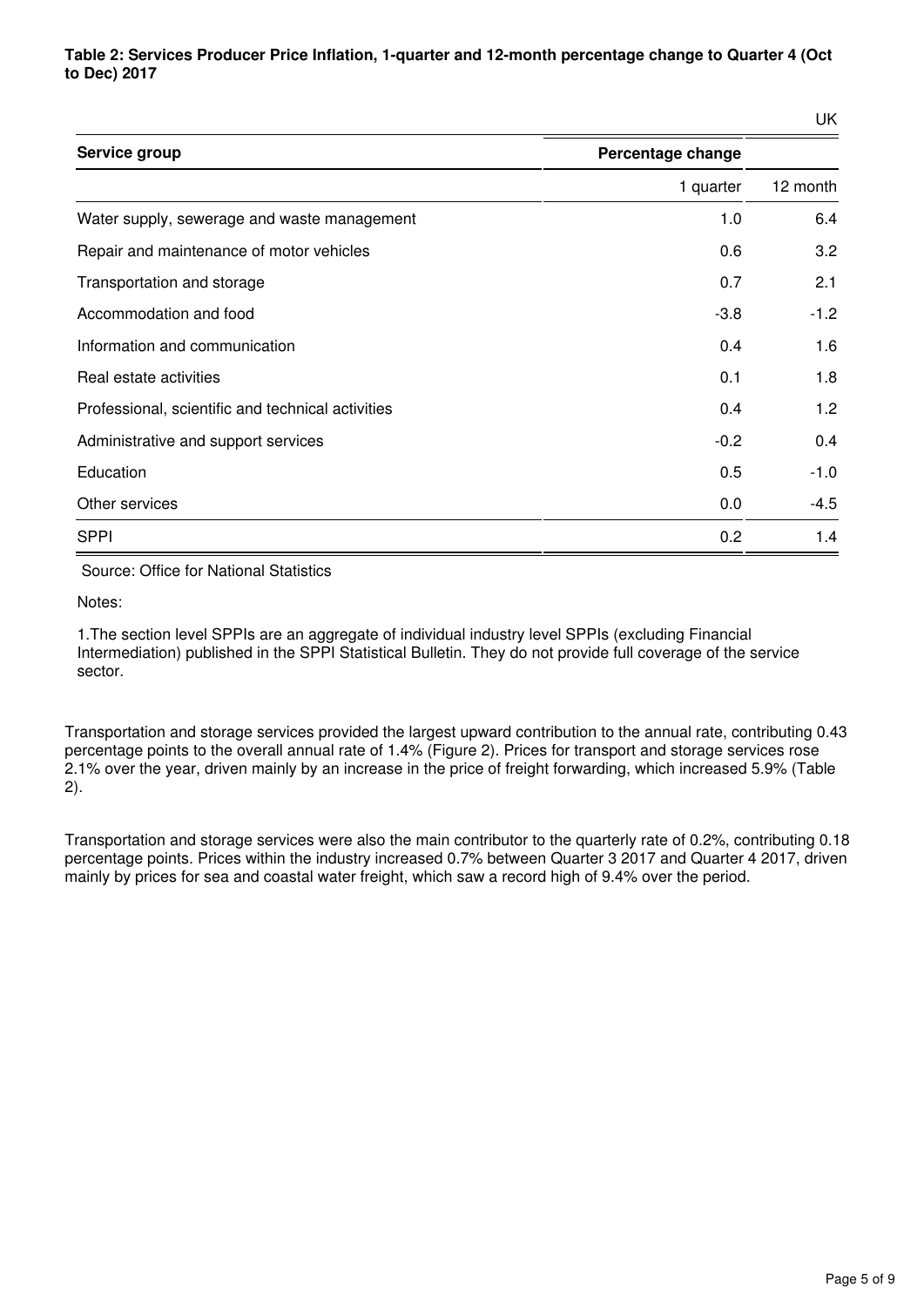#### **Figure 2: Services Producer Price Index, contribution to 1-quarter and 12-month growth rates**

#### **Quarter 4 (Oct to Dec) 2017**

Figure 2: Services Producer Price Index, contribution to 1quarter and 12-month growth rates





#### **Source: Office for National Statistics**

#### **Notes:**

1. The section level indices are an aggregate of individual industry level indices (excluding Financial Intermediation) published in the SPPI Statistical Bulletin. They do not provide full coverage of the service sector.

## <span id="page-5-0"></span>**6 . Contribution of transportation and storage to the overall SPPI annual rate and factors influencing growth since Quarter 4 2013**

Figure 3 shows the annual rate of inflation within the transportation and storage services sector, over a four-year period between Quarter 4 (Oct to Dec) 2013 and Quarter 4 2017. The chart also presents the contributions to the rate by industry. The annual rate has remained positive throughout the period, reaching a peak rate of 2.1% in both Quarter 2 (Apr to June) and Quarter 4 2017.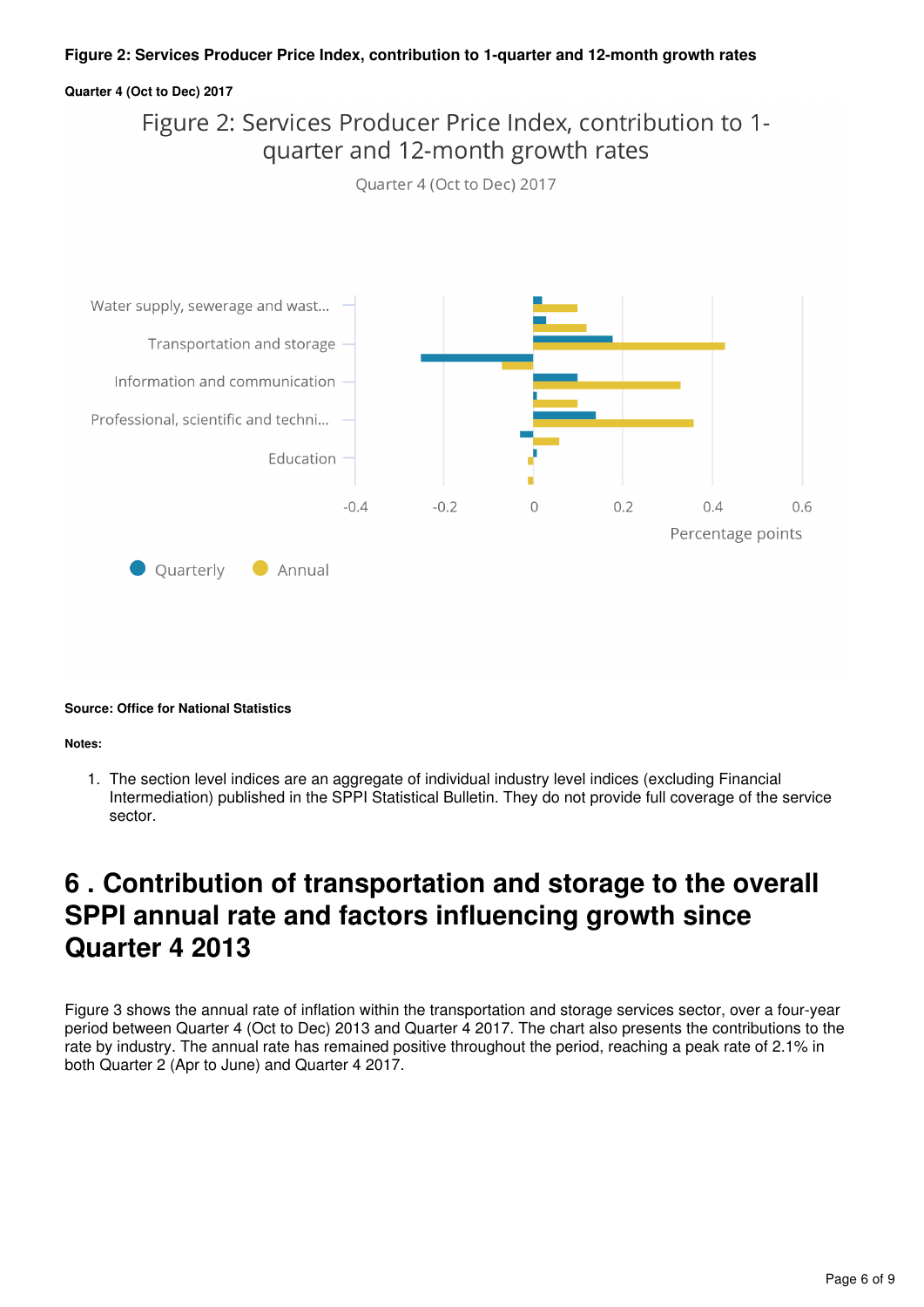#### **Figure 3: Contributions from transportation and storage sector into the annual rate of inflation, UK**

#### **Quarter 4 2013 to Quarter 4 2017**

### Figure 3: Contributions from transportation and storage sector into the annual rate of inflation. UK

Ouarter 4 2013 to Ouarter 4 2017



#### **Source: Office for National Statistics**

#### **Notes:**

1. Other includes commercial rail freight, bus and coach hire, freight transport by road, vehicle ferries, storage warehousing, cargo handling and National Post/Parcel Force.

Over the period, business airfares have provided considerable upward contributions to the annual rate for transportation and storage, as seen in Figure 3. The largest contribution in a single quarter came in Quarter 2 2017, when the price for business airfares rose 6.5% over the year. This rise contributed 0.87 percentage points to the annual rate for transportation and storage services, which at 2.1% was the highest seen since Quarter 2 2011.

Factors influencing the recent rise in the price of business airfares include a rise in the price of crude oil, a raw material used in the production of aviation fuel. According to the World Bank[,](http://www.worldbank.org/en/research/commodity-markets) the average cost of a barrel of crude oil increased 23.4% between 2016 and 2017.

Freight forwarding has been the most volatile sector throughout the period. Following 10 consecutive quarters of downward contributions to the annual rate of transportation and storage services, we have seen six consecutive quarters of positive contributions between Quarter 3 (July to Sept) 2016 and Quarter 4 (Oct to Dec) 2017. The contribution was at its highest in Quarter 2 2017, contributing 0.97 percentage points, when the annual rate of inflation for freight forwarding stood at 7.8%.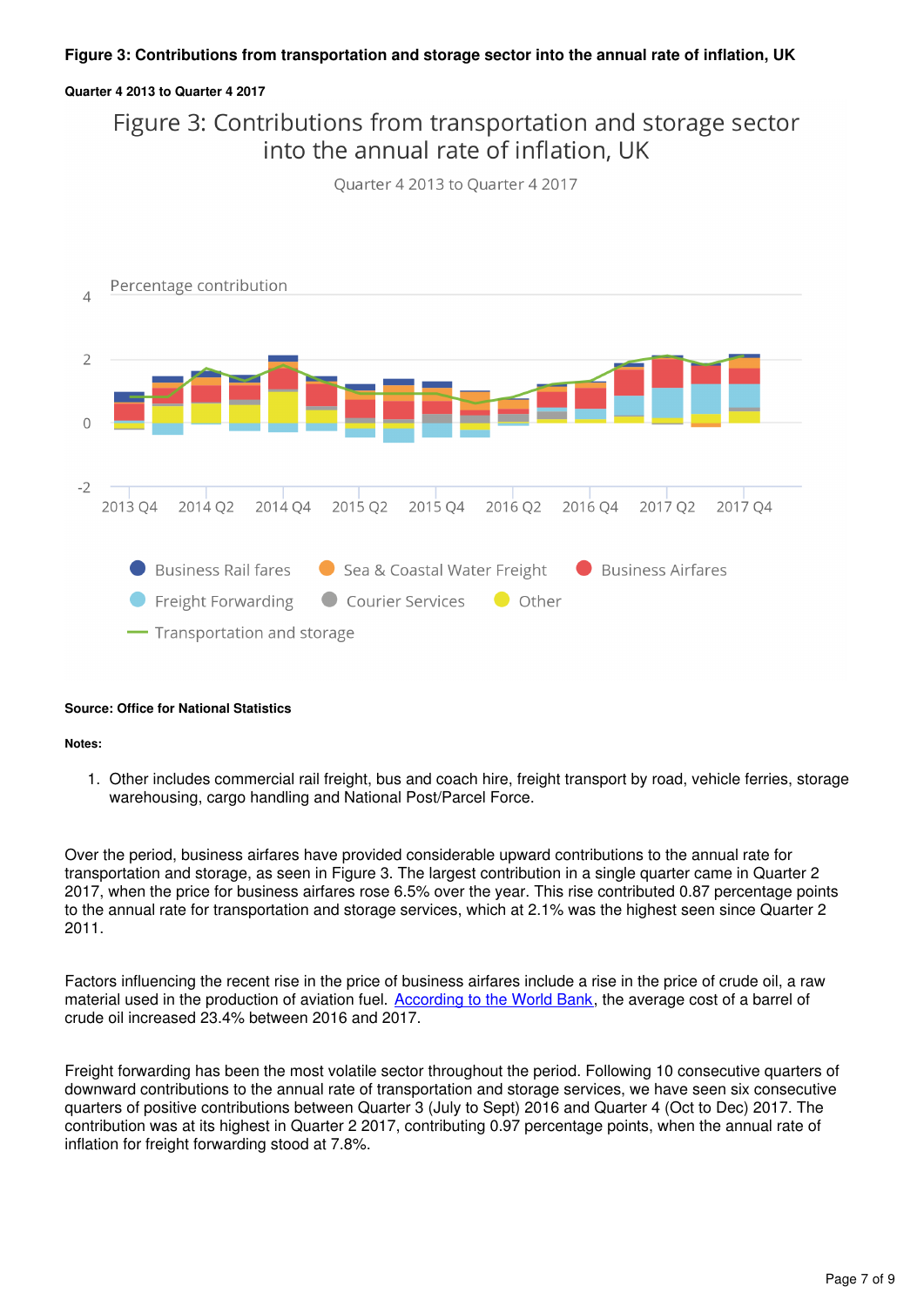The annual average index for freight forwarding in 2017 is now the highest seen since our records began in 1996. The increase could be partially attributed to a weakening of sterling following the EU referendum in June 2016, as the cost of fuel rose, which is an important input to the cost of freight forwarding. [The Bank of England reported](http://www.bankofengland.co.uk/boeapps/iadb/index.asp?first=yes&SectionRequired=I&HideNums=-1&ExtraInfo=true&Travel=NIxSSx) that in December 2017, the sterling effective exchange rate, a trade-weighted currency index, remained 7.7% lower than it was in June 2016. Future uncertainty regarding the UK leaving the European Union is also likely to affect investment and contribute to rising prices, according to the Freight Transport Association (FTA) in their [Logistics Report 2017.](http://www.fta.co.uk/export/sites/fta/_t/2017/logistics-report-2017.pdf)

#### **Figure 4: Business air fares and freight forwarding price indices, UK**

#### **Quarter 4 2013 to Quarter 4 2017**

### Figure 4: Business air fares and freight forwarding price indices, UK

Quarter 4 2013 to Quarter 4 2017



#### **Source: Office for National Statistics**

**Notes:**

1. Q1 refers to Quarter 1 (Jan to Mar), Q2 refers to Quarter 2 (Apr to June), Q3 refers to Quarter 3 (July to Sept) and Q4 refers to Quarter 4 (Oct to Dec).

## <span id="page-7-0"></span>**7 . Links to related statistics**

In addition to the data included within this statistical bulletin, the following detailed datasets are available.

Details of when the annual and monthly inflation rates were previously higher than, lower than, or at the same rate as the current quarter are shown in the **SPPI Records**.

A summary of the revisions to SPPI data is available in the **SPPI revision triangles**[.](https://www.ons.gov.uk/economy/inflationandpriceindices/datasets/servicesproducerpriceindexsppirevisionstriangle)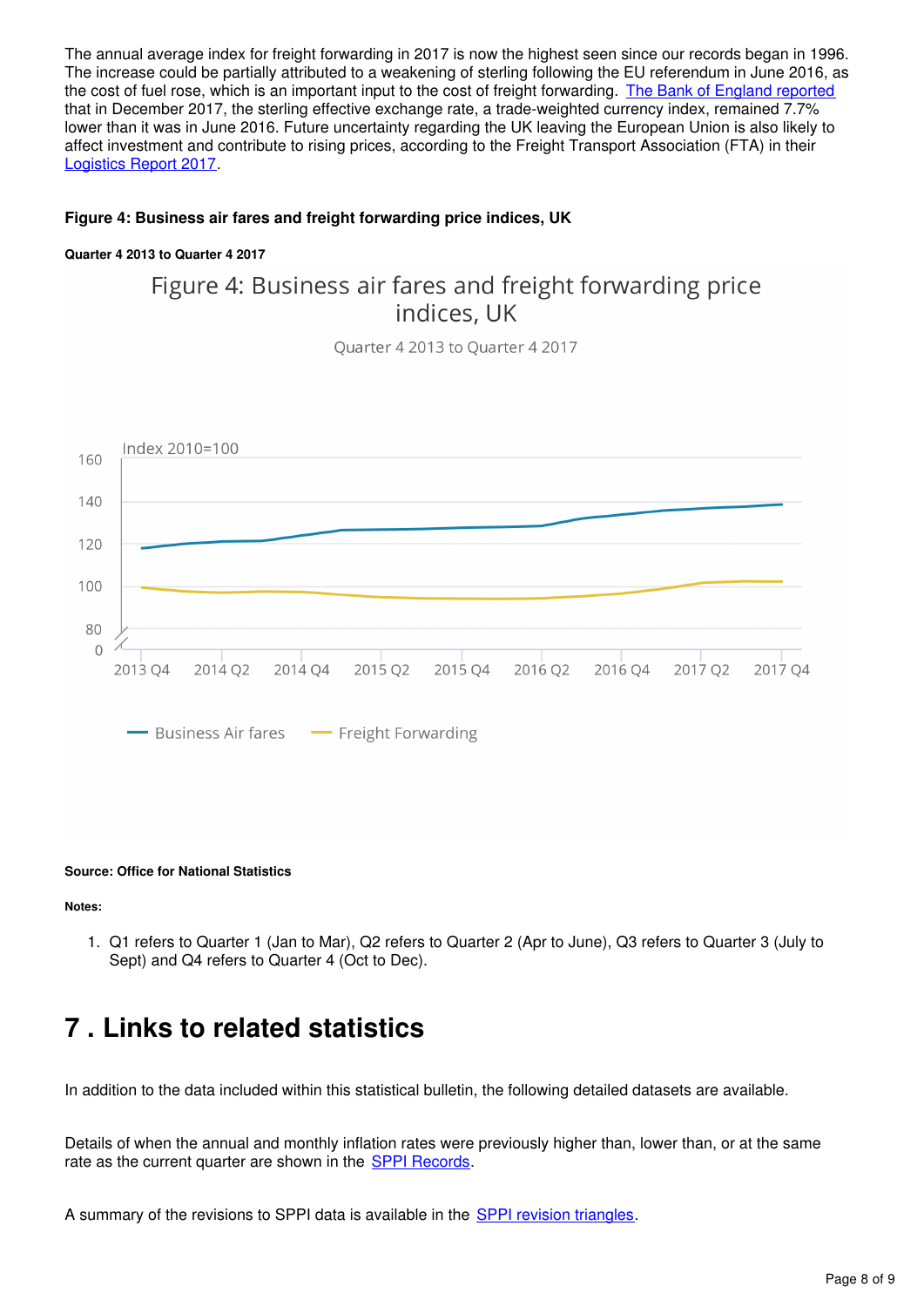Other important measures of inflation and prices include the [Consumer Prices Index \(CPI\)](https://www.ons.gov.uk/economy/inflationandpriceindices/bulletins/consumerpriceinflation/previousReleases) and the Producer Price [Index \(PPI\)](https://www.ons.gov.uk/economy/inflationandpriceindices/bulletins/producerpriceinflation/previousReleases).

The Consumer Price Index estimates the rate at which the price of goods or services bought by households rise or fall using price indices.

The Producer Price Index measures changes in the prices of goods bought and sold by UK manufacturers, including price indices of materials and fuels purchased (input prices) and factory gate prices (output prices).

## <span id="page-8-0"></span>**8 . Quality and methodology**

The [Services Producer Price Indices \(SPPI\) Quality and Methodology information report](https://www.ons.gov.uk/economy/inflationandpriceindices/qmis/servicesproducerpriceindicesqmi) contains important information on:

- the strengths and limitations of the data and how it compares with related data
- uses and users of the data
- how the output was created
- the quality of the output including the accuracy of the data

If you would like more information about the reliability of the data, the latest [SPPI standard errors](https://www.ons.gov.uk/economy/inflationandpriceindices/articles/ukservicesproducerpriceindexsppistandarderrors/2016to2017) were published on 4 December 2017. The article presents calculated standard errors for the period between Quarter 1 (Jan to Mar) 2016 and Quarter 3 (July to Sept) 2017, for both quarter-on-quarter and 12-month growth. A previous SPPI [standard errors article](https://www.ons.gov.uk/releases/ukservicesproducerpriceindexsppi2012to2016) presents the calculated standard errors for the period Quarter 2 (Apr to June) 2012 to Quarter 1 (Jan to Mar) 2016.

[Guidance on using indices in indexation clauses](https://www.ons.gov.uk/economy/inflationandpriceindices/methodologies/pricesuserguidancemethodologyanddevelopments) (2015) has been published. It covers producer prices, services producer prices and consumer prices.

Detailed information on the methods used to compile the SPPI is available in the SPPI manual.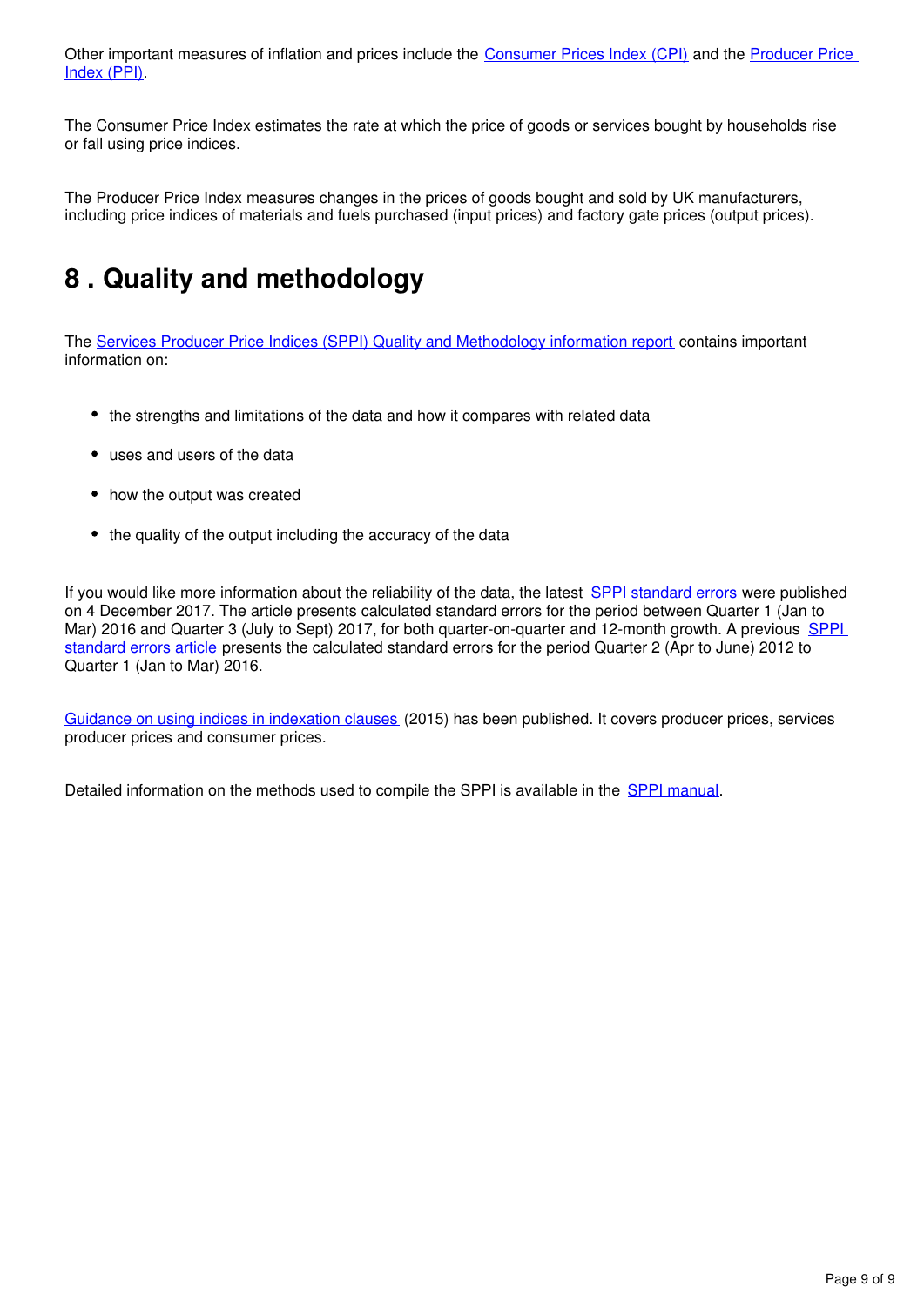|                           | Net Sector $1,3,4$       |                       |                           | Gross Sector $1,2,4$ |                       |                |
|---------------------------|--------------------------|-----------------------|---------------------------|----------------------|-----------------------|----------------|
| SPPI - All services       |                          |                       |                           | SPPI - All services  |                       |                |
| percentage<br>change over |                          |                       | percentage<br>change over |                      |                       |                |
| Year                      | Quarter                  | Index<br>$(2010=100)$ | Year                      | Quarter              | Index<br>$(2010=100)$ |                |
|                           |                          | 9907020000            |                           |                      | 9907010000            |                |
|                           |                          | K8ZW                  |                           |                      | K8ZU                  |                |
| 1.0                       | 0.1                      | 104.8                 | 0.9                       |                      | 104.2                 | 2014 Q1        |
| $1.4$                     | 0.4                      | 105.2                 | 1.5                       | 0.4                  | 104.6                 | Q2             |
| 1.4                       | 0.2                      | 105.4                 | 1.5                       | 0.2                  | 104.8                 | Q <sub>3</sub> |
| 0.7                       | $\qquad \qquad -$        | 105.4                 | 0.6                       |                      | 104.8                 | Q4             |
| 0.6                       | $\qquad \qquad -$        | 105.4                 | 0.4                       | $-0.2$               | 104.6                 | 2015 Q1        |
| 0.5                       | 0.3                      | 105.7                 | 0.4                       | 0.4                  | 105.0                 | Q2             |
| $0.3\,$                   | $\qquad \qquad -$        | 105.7                 | 0.3                       | 0.1                  | 105.1                 | Q <sub>3</sub> |
| 0.8                       | 0.5                      | 106.2                 | 0.7                       | 0.4                  | 105.5                 | Q4             |
| 1.2                       | 0.5                      | 106.7                 | 1.3                       | 0.5                  | 106.0                 | 2016 Q1        |
| 1.4                       | 0.5                      | 107.2                 | 1.5                       | 0.6                  | 106.6                 | Q <sub>2</sub> |
| 1.6                       | 0.2                      | 107.4                 | 1.6                       | 0.2                  | 106.8                 | Q <sub>3</sub> |
| 1.1                       | $\overline{\phantom{0}}$ | 107.4                 | 1.1                       | $-0.1$               | 106.7r                | Q4             |
| 1.1                       | 0.5                      | 107.9                 | 1.1                       | 0.5                  | 107.2                 | 2017 Q1        |
| $1.0\,$                   | 0.4                      | 108.3                 | 1.0                       | 0.5                  | 107.7                 | Q <sub>2</sub> |
| 1.2                       | 0.4                      | 108.7p                | 1.1                       | 0.3                  | 108.0p                | Q <sub>3</sub> |
| 1.5                       | 0.3                      | 109.0p                | 1.4                       | 0.2                  | 108.2p                | Q4             |
|                           |                          |                       |                           |                      |                       |                |

1 The aggregate SPPI is an aggregate of the individual industry level SPPIs (excluding Financial Intermediation). It does not provided full coverage of the service sector.

2 The Gross Sector series is calculated using weights based on sales from all transactions in the UK to UK businesses and government.

3 The Net Sector series is calculated using weights based on sales to UK businesses and government who are not part of the service sector.

4 Not all of the industry-level SPPIs used to construct the aggregate SPPI are National Statistics.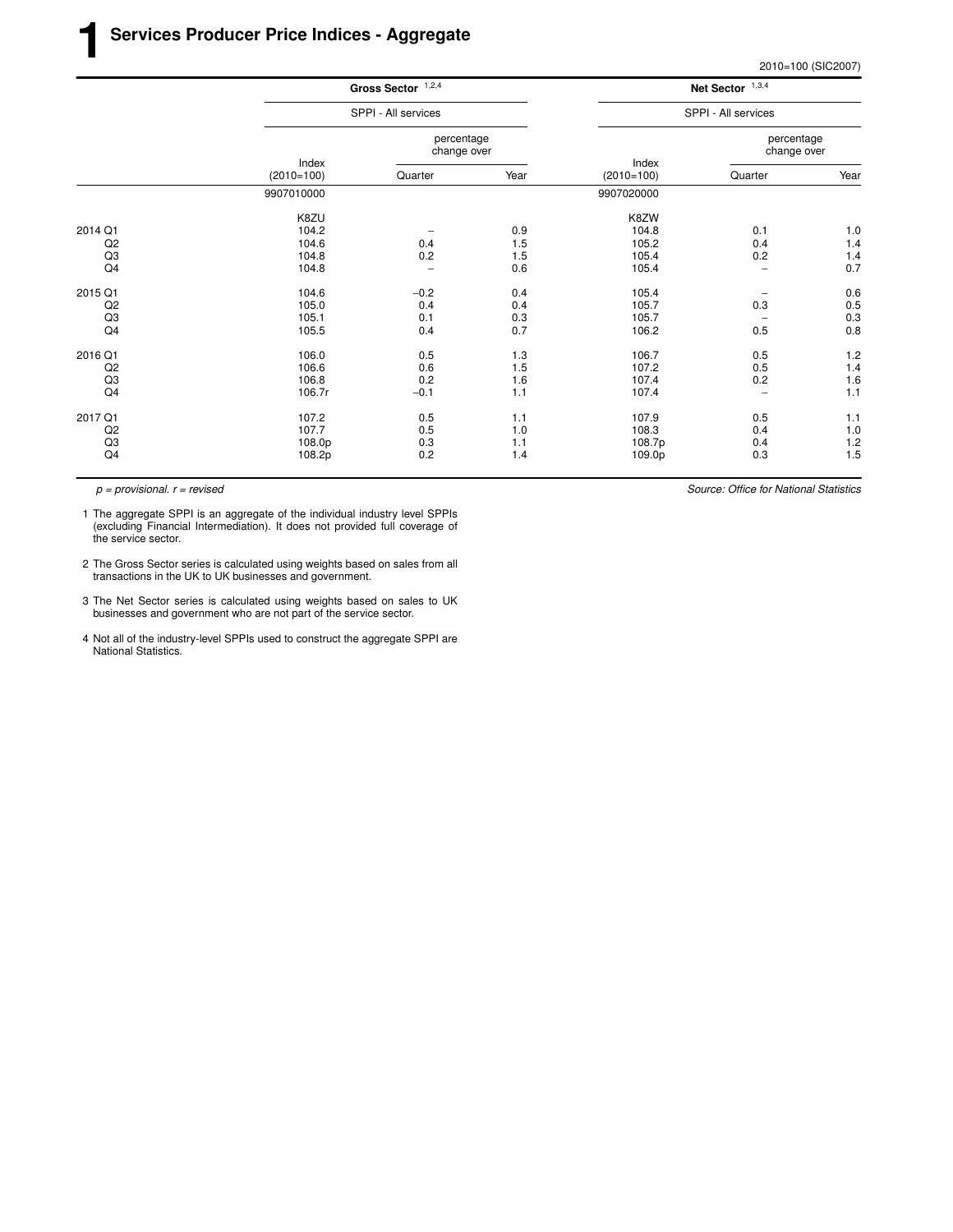## **2 Ser vices Producer Price Indices - Section 1,2**

2010=100 (SIC2007)

|                |                                  | <b>Water Supply, Sewerage</b><br>and Waste Management |        | Wholesale, Retail Trade; Repair of<br><b>Motor Vehicles and Motorcycles</b> |                           |      |
|----------------|----------------------------------|-------------------------------------------------------|--------|-----------------------------------------------------------------------------|---------------------------|------|
|                |                                  | percentage<br>change over                             |        |                                                                             | percentage<br>change over |      |
|                | Index<br>$(2010=100)$<br>Quarter |                                                       | Year   | Index<br>$(2010=100)$                                                       | Quarter                   | Year |
|                | 9907101000                       |                                                       |        | 9907103000                                                                  |                           |      |
|                | MF8N                             |                                                       |        | MF <sub>2</sub> J                                                           |                           |      |
| 2014 Q1        | 105.3                            | $-0.4$                                                | $-1.8$ | 111.9                                                                       | 1.3                       | 3.1  |
| Q <sub>2</sub> | 106.4                            | 1.0                                                   | $-2.0$ | 112.1                                                                       | 0.2                       | 2.6  |
| Q3             | 105.3                            | $-1.0$                                                | $-0.2$ | 112.6                                                                       | 0.4                       | 2.7  |
| Q <sub>4</sub> | 103.6                            | $-1.6$                                                | $-2.0$ | 113.0                                                                       | 0.4                       | 2.3  |
| 2015 Q1        | 98.8                             | $-4.6$                                                | $-6.2$ | 113.8                                                                       | 0.7                       | 1.7  |
| Q <sub>2</sub> | 99.3                             | 0.5                                                   | $-6.7$ | 114.4                                                                       | 0.5                       | 2.1  |
| Q3             | 97.1                             | $-2.2$                                                | $-7.8$ | 114.7                                                                       | 0.3                       | 1.9  |
| Q4             | 93.9                             | $-3.3$                                                | $-9.4$ | 115.0                                                                       | 0.3                       | 1.8  |
| 2016 Q1        | 93.0                             | $-1.0$                                                | $-5.9$ | 115.6                                                                       | 0.5                       | 1.6  |
| Q <sub>2</sub> | 95.5                             | 2.7                                                   | $-3.8$ | 116.3                                                                       | 0.6                       | 1.7  |
| Q3             | 95.5                             | $\overline{\phantom{0}}$                              | $-1.6$ | 116.4                                                                       | 0.1                       | 1.5  |
| Q4             | 96.6                             | 1.2                                                   | 2.9    | 117.3                                                                       | 0.8                       | 2.0  |
| 2017 Q1        | 98.5                             | 2.0                                                   | 5.9    | 117.7                                                                       | 0.3                       | 1.8  |
| Q <sub>2</sub> | 99.0                             | 0.5                                                   | 3.7    | 119.2                                                                       | 1.3                       | 2.5  |
| Q3             | 101.8p                           | 2.8                                                   | 6.6    | 120.4p                                                                      | 1.0                       | 3.4  |
| Q4             | 102.8p                           | 1.0                                                   | 6.4    | 121.1p                                                                      | 0.6                       | 3.2  |

|                |                       | <b>Transportation and Storage</b> |      |                       | <b>Accommodation and Food</b> |        |
|----------------|-----------------------|-----------------------------------|------|-----------------------|-------------------------------|--------|
|                |                       | percentage<br>change over         |      |                       | percentage<br>change over     |        |
|                | Index<br>$(2010=100)$ | Quarter                           | Year | Index<br>$(2010=100)$ | Quarter                       | Year   |
|                | 9907104000            |                                   |      | 9907105000            |                               |        |
|                | MF <sub>2</sub> K     |                                   |      | MF <sub>2</sub> L     |                               |        |
| 2014 Q1        | 104.8                 | 1.0                               | 0.8  | 103.7                 | $-7.0$                        | $-2.1$ |
| Q2             | 105.4                 | 0.6                               | 1.7  | 111.0                 | 7.0                           | 8.4    |
| Q <sub>3</sub> | 105.5                 | 0.1                               | 1.3  | 110.7                 | $-0.3$                        | 5.3    |
| Q <sub>4</sub> | 105.7                 | 0.2                               | 1.8  | 108.6                 | $-1.9$                        | $-2.6$ |
| 2015 Q1        | 106.2                 | 0.5                               | 1.3  | 107.3                 | $-1.2$                        | 3.5    |
| Q2             | 106.3                 | 0.1                               | 0.9  | 109.7                 | 2.2                           | $-1.2$ |
| Q3             | 106.4                 | 0.1                               | 0.9  | 109.6                 | $-0.1$                        | $-1.0$ |
| Q <sub>4</sub> | 106.7                 | 0.3                               | 0.9  | 109.6                 |                               | 0.9    |
| 2016 Q1        | 106.8                 | 0.1                               | 0.6  | 109.2                 | $-0.4$                        | 1.8    |
| Q <sub>2</sub> | 107.1                 | 0.3                               | 0.8  | 109.8                 | 0.5                           | 0.1    |
| Q3             | 107.7                 | 0.6                               | 1.2  | 111.8                 | 1.8                           | 2.0    |
| Q <sub>4</sub> | 108.1                 | 0.4                               | 1.3  | 109.8                 | $-1.8$                        | 0.2    |
| 2017 Q1        | 108.8                 | 0.6                               | 1.9  | 109.8                 |                               | 0.5    |
| Q2             | 109.3                 | 0.5                               | 2.1  | 112.3                 | 2.3                           | 2.3    |
| Q3             | 109.6p                | 0.3                               | 1.8  | 112.8p                | 0.4                           | 0.9    |
| Q4             | 110.4p                | 0.7                               | 2.1  | 108.5p                | $-3.8$                        | $-1.2$ |
|                |                       |                                   |      |                       |                               |        |

 $p =$  provisional.  $r =$  revised

1 The section-level SPPIs are an aggregate of individual industry-level SPPIs (excluding Financial Intermediation). They do not provide full coverage of the section listed.

2 Not all of the industry-level SPPIs used to construct the section-level SPPIs are National Statistics.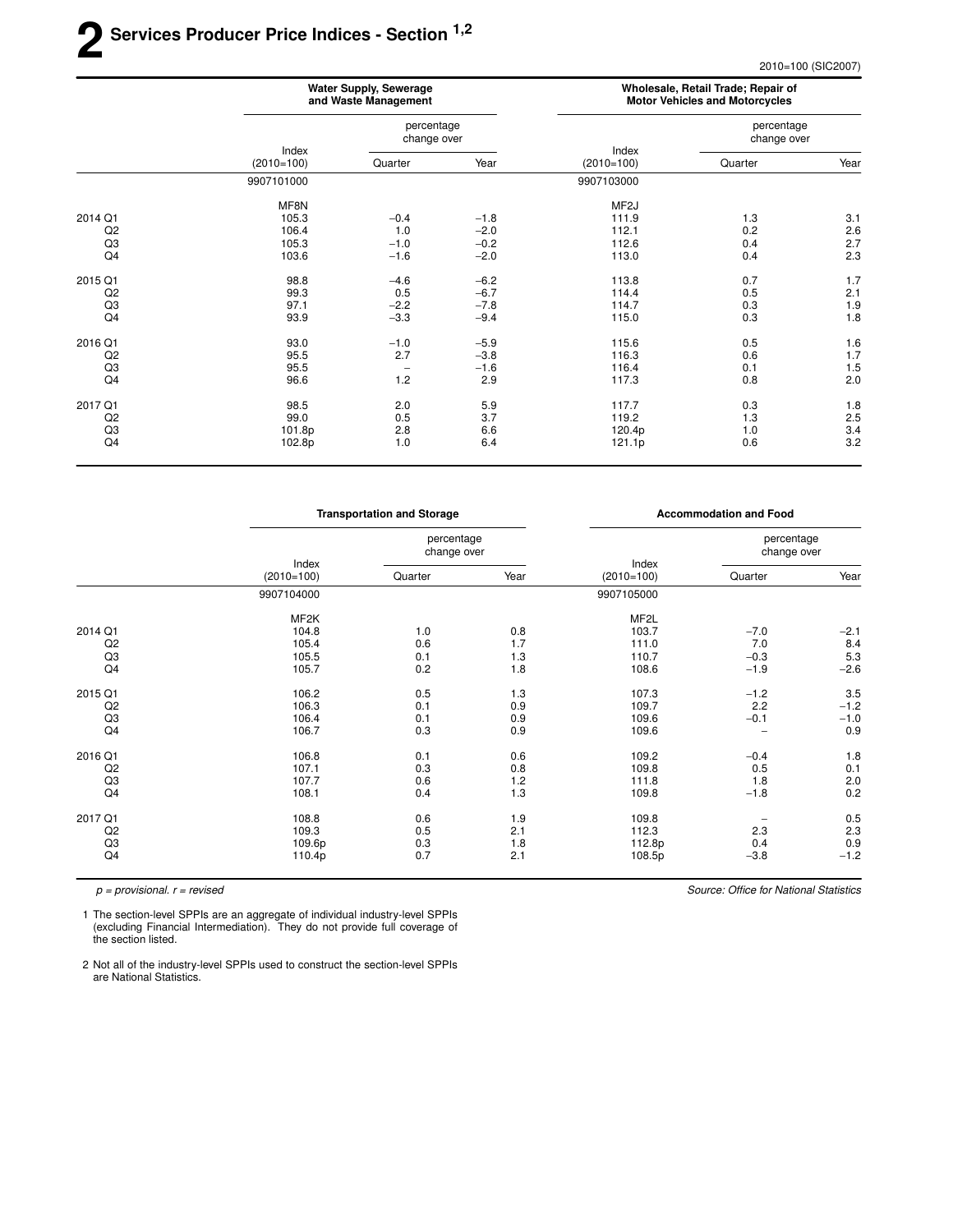### 2<sup>Se</sup> **Ser vices Producer Price Indices - Section 1,2**

2010=100 (SIC2007)

|                |                       | <b>Information and Communication</b> |        |                       |                           |         |
|----------------|-----------------------|--------------------------------------|--------|-----------------------|---------------------------|---------|
|                |                       | percentage<br>change over            |        |                       | percentage<br>change over |         |
|                | Index<br>$(2010=100)$ | Quarter                              | Year   | Index<br>$(2010=100)$ | Quarter                   | Year    |
|                | 9907106000            |                                      |        | 9907108000            |                           |         |
|                | MF <sub>2</sub> M     |                                      |        | MF8P                  |                           |         |
| 2014 Q1        | 98.7                  | $-1.1$                               | $-0.3$ | 100.6                 | 0.7                       | 0.8     |
| Q <sub>2</sub> | 97.9                  | $-0.8$                               | $-0.6$ | 101.4                 | 0.8                       | 1.2     |
| Q <sub>3</sub> | 99.0                  | 1.1                                  | 0.7    | 102.5                 | 1.1                       | 3.1     |
| Q4             | 99.3                  | 0.3                                  | $-0.5$ | 103.4                 | 0.9                       | 3.5     |
| 2015 Q1        | 97.6                  | $-1.7$                               | $-1.1$ | 103.9                 | 0.5                       | 3.3     |
| Q2             | 97.7                  | 0.1                                  | $-0.2$ | 105.6                 | 1.6                       | 4.1     |
| Q <sub>3</sub> | 98.3                  | 0.6                                  | $-0.7$ | 106.7                 | 1.0                       | 4.1     |
| Q4             | 98.4r                 | 0.1                                  | $-0.9$ | 108.0                 | 1.2                       | 4.4     |
| 2016 Q1        | 99.0                  | 0.6                                  | 1.4    | 108.8                 | 0.7                       | 4.7     |
| Q <sub>2</sub> | 100.8                 | 1.8                                  | 3.2    | 109.7                 | 0.8                       | 3.9     |
| Q <sub>3</sub> | 101.0                 | 0.2                                  | 2.7    | 109.7                 | $\overline{\phantom{a}}$  | $2.8\,$ |
| Q4             | 100.1                 | $-0.9$                               | 1.7    | 109.9r                | 0.2                       | 1.8     |
| 2017 Q1        | 101.4r                | 1.3                                  | 2.4    | 110.4r                | 0.5                       | 1.5     |
| Q <sub>2</sub> | 101.4                 | $\overline{\phantom{0}}$             | 0.6    | 111.0                 | 0.5                       | 1.2     |
| Q <sub>3</sub> | 101.3p                | $-0.1$                               | 0.3    | 111.8p                | 0.7                       | 1.9     |
| Q4             | 101.7p                | 0.4                                  | 1.6    | 111.9p                | 0.1                       | 1.8     |
|                |                       |                                      |        |                       |                           |         |

|                |                       | Professional, Scientific and<br><b>Technical Activities</b> |      |                       | <b>Administrative and Support Services</b> |                          |
|----------------|-----------------------|-------------------------------------------------------------|------|-----------------------|--------------------------------------------|--------------------------|
|                |                       | percentage<br>change over                                   |      |                       | percentage<br>change over                  |                          |
|                | Index<br>$(2010=100)$ | Quarter                                                     | Year | Index<br>$(2010=100)$ | Quarter                                    | Year                     |
|                | 9907109000            |                                                             |      | 9907110000            |                                            |                          |
|                | MF8Q                  |                                                             |      | MF8R                  |                                            |                          |
| 2014 Q1        | 108.5                 | 0.9                                                         | 2.0  | 102.6                 | 0.1                                        | 0.8                      |
| Q <sub>2</sub> | 108.6                 | 0.1                                                         | 1.6  | 102.7                 | 0.1                                        | 1.4                      |
| Q <sub>3</sub> | 108.8                 | 0.2                                                         | 1.5  | 102.0                 | $-0.7$                                     | 0.7                      |
| Q4             | 108.8                 | $\overline{\phantom{0}}$                                    | 1.2  | 102.0                 | $\overline{\phantom{0}}$                   | $-0.5$                   |
| 2015 Q1        | 109.4                 | 0.6                                                         | 0.8  | 102.0                 |                                            | $-0.6$                   |
| Q2             | 109.7                 | 0.3                                                         | 1.0  | 102.2                 | 0.2                                        | $-0.5$                   |
| Q <sub>3</sub> | 109.5                 | $-0.2$                                                      | 0.6  | 101.3                 | $-0.9$                                     | $-0.7$                   |
| Q4             | 110.2                 | 0.6                                                         | 1.3  | 102.4                 | 1.1                                        | 0.4                      |
| 2016 Q1        | 111.4                 | 1.1                                                         | 1.8  | 102.0                 | $-0.4$                                     | $\overline{\phantom{a}}$ |
| Q2             | 111.6                 | 0.2                                                         | 1.7  | 102.0                 | $\overline{\phantom{0}}$                   | $-0.2$                   |
| Q <sub>3</sub> | 111.6                 | $\qquad \qquad$                                             | 1.9  | 102.0                 | -                                          | 0.7                      |
| Q4             | 111.8                 | 0.2                                                         | 1.5  | 102.0                 |                                            | $-0.4$                   |
| 2017 Q1        | 111.8                 | $\overline{\phantom{0}}$                                    | 0.4  | 102.0                 |                                            |                          |
| Q2             | 112.1                 | 0.3                                                         | 0.4  | 102.5                 | 0.5                                        | 0.5                      |
| Q <sub>3</sub> | 112.7p                | 0.5                                                         | 1.0  | 102.6p                | 0.1                                        | 0.6                      |
| Q4             | 113.1p                | 0.4                                                         | 1.2  | 102.4p                | $-0.2$                                     | 0.4                      |
|                |                       |                                                             |      |                       |                                            |                          |

 $p =$  provisional.  $r =$  revised

Source: Office for National Statistics

1 The section-level SPPIs are an aggregate of individual industry-level SPPIs (excluding Financial Intermediation). They do not provide full coverage of the section listed.

2 Not all of the industry-level SPPIs used to construct the section-level SPPIs are National Statistics.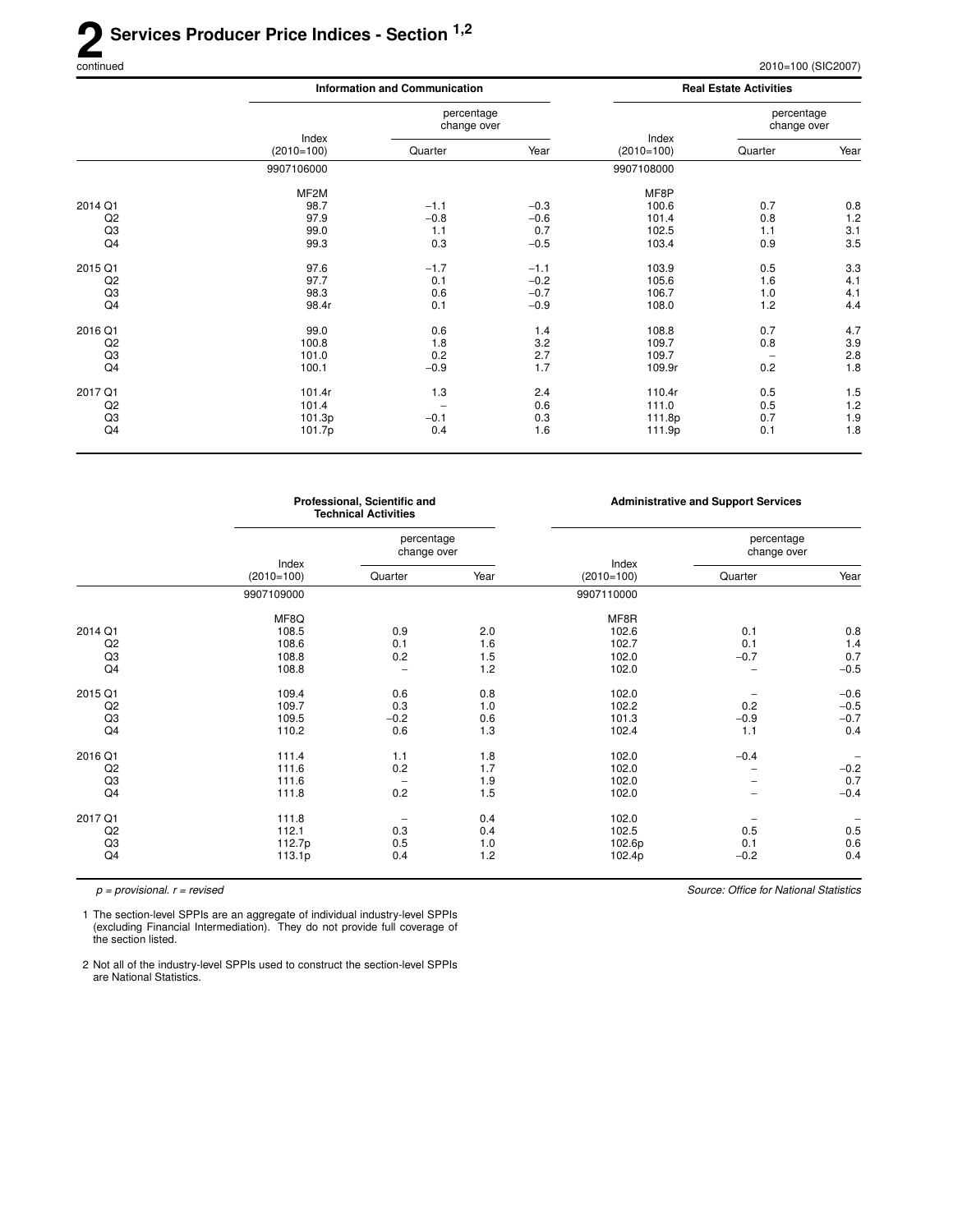## **2** Services Producer Price Indices - Section <sup>1,2</sup><br> **2** Serviced continued 2010=100 (SIC2007)

|                |                       | <b>Education</b>          |        |                       | <b>Other Services</b>     |                  |
|----------------|-----------------------|---------------------------|--------|-----------------------|---------------------------|------------------|
|                |                       | percentage<br>change over |        |                       | percentage<br>change over |                  |
|                | Index<br>$(2010=100)$ | Quarter                   | Year   | Index<br>$(2010=100)$ | Quarter                   | Year             |
|                | 9907113000            |                           |        | 9907116000            |                           |                  |
|                | MF8S                  |                           |        | MF8T                  |                           |                  |
| 2014 Q1        | 104.1                 | 1.4                       | 2.2    | 102.1                 |                           | 0.6              |
| Q2             | 104.2                 | 0.1                       | 2.3    | 102.8                 | 0.7                       | 1.1              |
| Q <sub>3</sub> | 104.2                 | $\qquad \qquad -$         | 1.5    | 102.8                 | $\overline{\phantom{0}}$  | 0.7              |
| Q4             | 102.8                 | $-1.3$                    | 0.1    | 102.8                 | $\qquad \qquad$           | 0.7              |
| 2015 Q1        | 103.2                 | 0.4                       | $-0.9$ | 103.6                 | 0.8                       | 1.5              |
| Q2             | 103.4                 | 0.2                       | $-0.8$ | 103.9                 | 0.3                       | 1.1              |
| Q3             | 104.5                 | 1.1                       | 0.3    | 104.0                 | 0.1                       | 1.2              |
| Q4             | 104.5                 | $\overline{\phantom{a}}$  | 1.7    | 104.3                 | 0.3                       | 1.5              |
| 2016 Q1        | 105.5                 | 1.0                       | 2.2    | 104.6                 | 0.3                       | 1.0              |
| Q2             | 105.0                 | $-0.5$                    | 1.5    | 106.9                 | 2.2                       | 2.9              |
| Q <sub>3</sub> | 104.8                 | $-0.2$                    | 0.3    | 106.9                 | $\qquad \qquad -$         | $2.\overline{8}$ |
| Q4             | 104.7                 | $-0.1$                    | 0.2    | 106.5                 | $-0.4$                    | 2.1              |
| 2017 Q1        | 105.8                 | 1.1                       | 0.3    | 101.5                 | $-4.7$                    | $-3.0$           |
| Q <sub>2</sub> | 106.7                 | 0.9                       | 1.6    | 101.7                 | 0.2                       | $-4.9$           |
| Q <sub>3</sub> | 103.2p                | $-3.3$                    | $-1.5$ | 101.7p                |                           | $-4.9$           |
| Q4             | 103.7p                | 0.5                       | $-1.0$ | 101.7p                | $\qquad \qquad -$         | $-4.5$           |

 $p =$  provisional.  $r =$  revised

Source: Office for National Statistics

1 The section-level SPPIs are an aggregate of individual industry-level SPPIs (excluding Financial intermediation). They do not provide full coverage of the section listed.

2 Not all of the industry-level SPPIs used to construct the section-level SPPIs are National Statistics.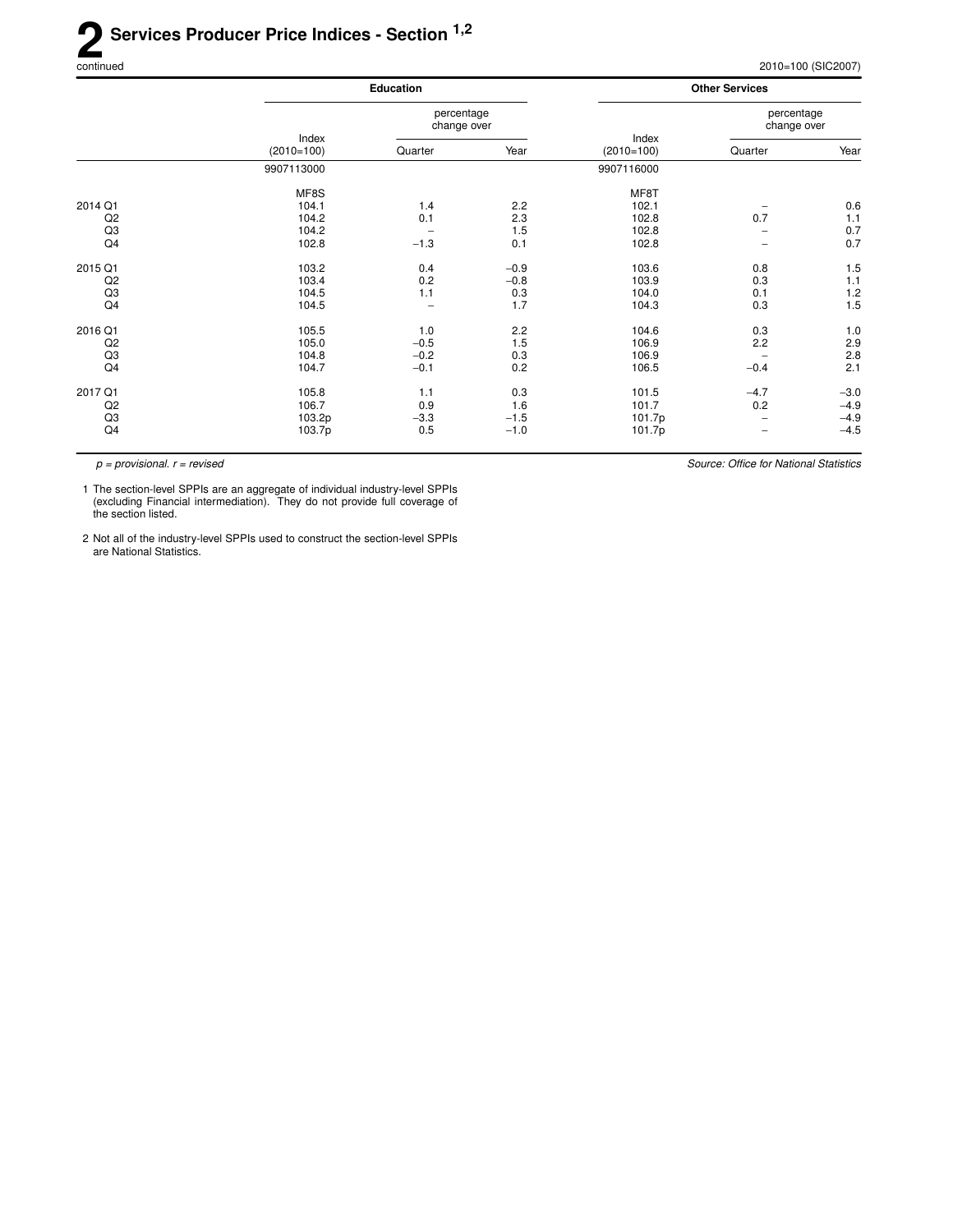2010 = 100 (SIC2007)

|                      |                                                                             | Water Supply, Sewerage and Waste Management |                                                        | Wholesale, Retail Trade; Repair of<br><b>Motor Vehicles and Motorcycles</b> |  |  |
|----------------------|-----------------------------------------------------------------------------|---------------------------------------------|--------------------------------------------------------|-----------------------------------------------------------------------------|--|--|
|                      | Sewerage<br>Services <sup>1</sup><br>37.00                                  | Waste<br>Disposal<br>38.11                  | Sorted Recovered<br><b>Materials Services</b><br>38.32 | Motor<br>Vehicles<br>45.20                                                  |  |  |
| Annual               |                                                                             |                                             |                                                        |                                                                             |  |  |
| 2014                 | K8PX<br>124.8                                                               | K8Q3<br>108.6                               | K8QL<br>91.4                                           | K8QW<br>112.4                                                               |  |  |
| 2015                 | 123.6                                                                       | 104.5                                       | 73.0                                                   | 114.5                                                                       |  |  |
| 2016                 | 121.0                                                                       | 104.5                                       | 66.1                                                   | 116.4                                                                       |  |  |
| 2017                 | 120.8                                                                       | 104.8                                       | 84.8                                                   | 119.6                                                                       |  |  |
|                      | Percentage change, latest year on previous year                             |                                             |                                                        |                                                                             |  |  |
| 2014                 | 3.1                                                                         | 1.7                                         | $-11.0$                                                | 2.6                                                                         |  |  |
| 2015<br>2016         | $-1.0$<br>$-2.1$                                                            | $-3.8$                                      | $-20.1$<br>$-9.5$                                      | 1.9<br>1.7                                                                  |  |  |
| 2017                 | $-0.2$                                                                      | 0.3                                         | 28.3                                                   | 2.7                                                                         |  |  |
|                      | Quarterly results (not seasonally adjusted)                                 |                                             |                                                        |                                                                             |  |  |
| 2014 Q1              | 121.7                                                                       | 107.9                                       | 94.8B                                                  | 111.9                                                                       |  |  |
| Q <sub>2</sub><br>Q3 | 125.9<br>125.9                                                              | 109.5<br>108.5                              | 93.5B<br>92.1B                                         | 112.1<br>112.6                                                              |  |  |
| Q4                   | 125.9                                                                       | 108.6                                       | 85.4B                                                  | 113.0                                                                       |  |  |
| 2015 Q1              | 125.9                                                                       | 104.0                                       | 79.0B                                                  | 113.8                                                                       |  |  |
| Q <sub>2</sub><br>Q3 | 122.8<br>122.8                                                              | 104.6<br>104.8                              | 80.2B<br>72.0B                                         | 114.4<br>114.7                                                              |  |  |
| Q4                   | 122.8                                                                       | 104.7r                                      | 60.7B                                                  | 115.0                                                                       |  |  |
| 2016 Q1              | 122.8                                                                       | 104.8                                       | 57.0B                                                  | 115.6                                                                       |  |  |
| Q <sub>2</sub><br>Q3 | 120.4<br>120.4                                                              | 104.3<br>104.7                              | 67.7B<br>67.1B                                         | 116.3<br>116.4                                                              |  |  |
| Q4                   | 120.4                                                                       | 104.0                                       | 72.5B                                                  | 117.3                                                                       |  |  |
| 2017 Q1              | 120.4                                                                       | 104.2                                       | 78.9B                                                  | 117.7                                                                       |  |  |
| Q2<br>Q3             | 120.9<br>120.9p                                                             | 104.3<br>105.2p                             | 80.4B<br>88.5pB                                        | 119.2<br>120.4p                                                             |  |  |
| Q4                   | 120.9p                                                                      | 105.5p                                      | 91.5pB                                                 | 121.1p                                                                      |  |  |
|                      | Percentage change, latest quarter on previous quarter                       |                                             |                                                        |                                                                             |  |  |
| 2014 Q1              | $\overline{\phantom{0}}$                                                    | 0.7                                         | $-3.1$                                                 | 1.3                                                                         |  |  |
| Q2                   | 3.5                                                                         | 1.5<br>$-0.9$                               | $-1.4$<br>$-1.5$                                       | 0.2<br>0.4                                                                  |  |  |
| Q3<br>Q4             | $\qquad \qquad -$<br>$\overline{\phantom{0}}$                               | 0.1                                         | $-7.3$                                                 | 0.4                                                                         |  |  |
| 2015 Q1              | $\overline{\phantom{0}}$                                                    | $-4.2$                                      | $-7.5$                                                 | 0.7                                                                         |  |  |
| Q <sub>2</sub><br>Q3 | $-2.5$                                                                      | 0.6<br>0.2                                  | 1.5<br>$-10.2$                                         | 0.5<br>0.3                                                                  |  |  |
| Q4                   | ÷<br>$\overline{\phantom{0}}$                                               | $-0.1$                                      | $-15.7$                                                | 0.3                                                                         |  |  |
| 2016 Q1              |                                                                             | 0.1                                         | $-6.1$                                                 | $0.5\,$                                                                     |  |  |
| Q <sub>2</sub><br>Q3 | $-2.0$                                                                      | $-0.5$<br>0.4                               | 18.8                                                   | 0.6<br>0.1                                                                  |  |  |
| Q4                   | $\qquad \qquad -$                                                           | $-0.7$                                      | $-0.9$<br>8.0                                          | 0.8                                                                         |  |  |
| 2017 Q1              |                                                                             | 0.2                                         | 8.8                                                    | 0.3                                                                         |  |  |
| Q2                   | 0.4                                                                         | 0.1                                         | 1.9                                                    | 1.3                                                                         |  |  |
| Q3<br>Q4             |                                                                             | 0.9<br>0.3                                  | 10.1<br>3.4                                            | 1.0<br>0.6                                                                  |  |  |
|                      | Percentage change, latest quarter on corresponding quarter of previous year |                                             |                                                        |                                                                             |  |  |
| 2014 Q1              | 2.5                                                                         | 2.7                                         | $-12.9$                                                | 3.1                                                                         |  |  |
| Q <sub>2</sub><br>Q3 | 3.5<br>3.5                                                                  | 1.8<br>1.2                                  | $-12.8$                                                | 2.6<br>2.7                                                                  |  |  |
| Q4                   | 3.5                                                                         | 1.4                                         | $-5.0$<br>$-12.7$                                      | 2.3                                                                         |  |  |
| 2015 Q1              | 3.5                                                                         | $-3.6$                                      | $-16.7$                                                | 1.7                                                                         |  |  |
| Q2<br>Q3             | $-2.5$<br>$-2.5$                                                            | $-4.5$<br>$-3.4$                            | $-14.2$<br>$-21.8$                                     | 2.1<br>1.9                                                                  |  |  |
| Q4                   | $-2.5$                                                                      | $-3.6$                                      | $-28.9$                                                | 1.8                                                                         |  |  |
| 2016 Q1              | $-2.5$                                                                      | 0.8                                         | $-27.8$                                                | 1.6                                                                         |  |  |
| Q2<br>Q3             | $-2.0$<br>$-2.0$                                                            | $-0.3$<br>$-0.1$                            | $-15.6$<br>$-6.8$                                      | 1.7<br>1.5                                                                  |  |  |
| Q4                   | $-2.0$                                                                      | $-0.7$                                      | 19.4                                                   | 2.0                                                                         |  |  |
| 2017 Q1              | $-2.0$                                                                      | $-0.6$                                      | 38.4                                                   | 1.8                                                                         |  |  |
| Q2                   | 0.4                                                                         | $\overline{\phantom{a}}$                    | 18.8                                                   | 2.5                                                                         |  |  |
| Q3<br>Q4             | 0.4<br>0.4                                                                  | 0.5<br>1.4                                  | 31.9<br>26.2                                           | 3.4<br>3.2                                                                  |  |  |
|                      |                                                                             |                                             |                                                        |                                                                             |  |  |

p = provisional. r = revised

B = values are considered less reliable due to lack of market coverage

1 Please see Background Note 10 for external sources.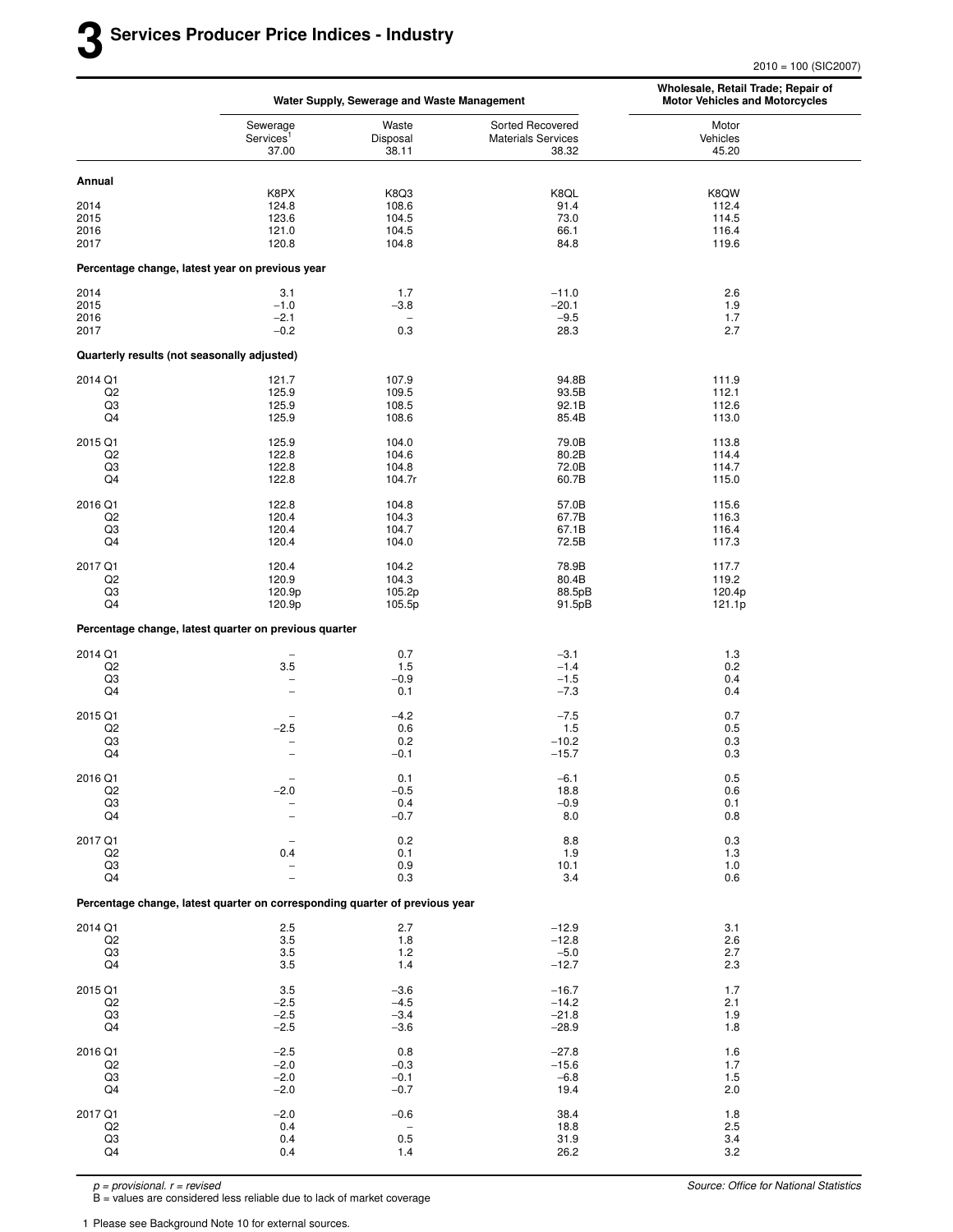|                                                   |                                                                               |                                          |                                                                    | <b>Transportation and Storage</b>                           |                                                  |                                                   |
|---------------------------------------------------|-------------------------------------------------------------------------------|------------------------------------------|--------------------------------------------------------------------|-------------------------------------------------------------|--------------------------------------------------|---------------------------------------------------|
|                                                   | <b>Business</b><br>Rail Fares <sup>1</sup><br>49.11                           | Rail<br>Freight<br>49.21                 | Bus &<br>Coach Hire<br>49.39                                       | Freight<br>Transport<br>by Road<br>49.41                    | Commercial<br>Vehicle<br>Ferries<br>50.11        | Sea<br>& Coastal<br><b>Water Freight</b><br>50.20 |
| Annual                                            |                                                                               |                                          |                                                                    |                                                             |                                                  |                                                   |
| 2014<br>2015<br>2016<br>2017                      | K8QY<br>118.0<br>120.6<br>121.4<br>122.9                                      | K8R2<br>106.0<br>105.1<br>106.1<br>109.2 | K8RE<br>106.8<br>109.4<br>110.1<br>110.8                           | K8RO<br>104.8<br>104.6<br>104.8<br>105.5                    | K8RW<br>116.8<br>116.8<br>113.5<br>116.3         | <b>K8S5</b><br>103.6<br>110.4<br>116.6<br>118.3   |
|                                                   | Percentage change, latest year on previous year                               |                                          |                                                                    |                                                             |                                                  |                                                   |
| 2014<br>2015<br>2016<br>2017                      | 2.7<br>2.2<br>0.7<br>1.2                                                      | 0.6<br>$-0.8$<br>$1.0$<br>2.9            | 2.1<br>2.4<br>0.6<br>0.6                                           | 0.3<br>$-0.2$<br>0.2<br>0.7                                 | 13.6<br>$-2.8$<br>2.5                            | 3.5<br>6.6<br>5.6<br>$1.5\,$                      |
| Quarterly results (not seasonally adjusted)       |                                                                               |                                          |                                                                    |                                                             |                                                  |                                                   |
| 2014 Q1<br>Q <sub>2</sub><br>Q <sub>3</sub><br>Q4 | 118.0<br>118.0<br>118.0<br>118.0                                              | 105.1F<br>106.6F<br>106.5F<br>105.9F     | 106.5<br>106.7<br>106.6<br>107.5                                   | 104.5<br>104.8<br>104.9<br>104.8                            | 118.0<br>117.6<br>116.4<br>115.3                 | 101.4<br>103.9<br>103.6<br>105.5                  |
| 2015 Q1<br>Q2<br>Q3<br>Q4                         | 120.6<br>120.6<br>120.6<br>120.6                                              | 104.8F<br>105.5F<br>105.4F<br>104.8F     | 109.2<br>109.4<br>109.5<br>109.6                                   | 104.8<br>104.5<br>104.5<br>104.7                            | 116.6<br>116.4<br>116.6<br>117.6                 | 102.9<br>109.9<br>114.1<br>114.9                  |
| 2016 Q1<br>Q2<br>Q3<br>Q4                         | 121.4<br>121.4<br>121.4<br>121.4                                              | 104.5F<br>105.9F<br>107.0F<br>107.2F     | 109.8<br>110.2<br>110.2<br>110.2                                   | 105.0<br>105.0<br>104.5<br>104.7                            | 112.1<br>112.0<br>114.5<br>115.5                 | 115.1<br>115.6<br>117.3<br>118.3                  |
| 2017 Q1<br>Q <sub>2</sub><br>Q3<br>Q4             | 122.9<br>122.9<br>122.9p<br>122.9p                                            | 108.3F<br>109.5F<br>109.4pF<br>109.5pF   | 110.6<br>110.7<br>111.1p<br>110.7p                                 | 105.0<br>105.3<br>105.5p<br>106.0p                          | 115.6<br>115.6<br>117.3p<br>116.7p               | 117.1<br>116.6<br>114.4p<br>125.2p                |
|                                                   | Percentage change, latest quarter on previous quarter                         |                                          |                                                                    |                                                             |                                                  |                                                   |
| 2014 Q1<br>Q2<br>Q3<br>Q4                         | 2.7<br>$\overline{\phantom{0}}$<br>-<br>$\overline{\phantom{0}}$              | $-0.8$<br>1.4<br>$-0.1$<br>$-0.6$        | 0.2<br>0.2<br>$-0.1$<br>0.8                                        | 0.3<br>0.3<br>0.1<br>$-0.1$                                 | 15.1<br>$-0.3$<br>$-1.0$<br>$-0.9$               | 2.5<br>$-0.3$<br>$1.8$                            |
| 2015 Q1<br>Q <sub>2</sub><br>Q3<br>Q4             | 2.2<br>$\overline{\phantom{0}}$<br>$\overline{a}$<br>$\overline{\phantom{0}}$ | $-1.0$<br>0.7<br>$-0.1$<br>$-0.6$        | 1.6<br>0.2<br>0.1<br>0.1                                           | $\overline{a}$<br>$-0.3$<br>$\overline{\phantom{0}}$<br>0.2 | 1.1<br>$-0.2$<br>0.2<br>0.9                      | $-2.5$<br>$6.8\,$<br>$3.8\,$<br>0.7               |
| 2016 Q1<br>$_{\rm Q2}$<br>Q3<br>Q4                | 0.7                                                                           | $-0.3$<br>1.3<br>$1.0$<br>$0.2\,$        | 0.2<br>0.4<br>$\overline{\phantom{0}}$<br>$\overline{\phantom{0}}$ | 0.3<br>$-0.5$<br>$0.2\,$                                    | $-4.7$<br>$-0.1$<br>2.2<br>$0.9\,$               | $0.2\,$<br>$0.4$<br>$1.5$<br>$0.9$                |
| 2017 Q1<br>Q <sub>2</sub><br>Q3<br>Q4             | $1.2$<br>$\overline{\phantom{0}}$<br>$\overline{\phantom{0}}$                 | 1.0<br>1.1<br>$-0.1$<br>0.1              | 0.4<br>0.1<br>0.4<br>$-0.4$                                        | 0.3<br>0.3<br>0.2<br>0.5                                    | 0.1<br>$\overline{\phantom{a}}$<br>1.5<br>$-0.5$ | $-1.0$<br>$-0.4$<br>$-1.9$<br>9.4                 |
|                                                   | Percentage change, latest quarter on corresponding quarter of previous year   |                                          |                                                                    |                                                             |                                                  |                                                   |
| 2014 Q1<br>Q2<br>Q3<br>Q4                         | 2.7<br>2.7<br>2.7<br>2.7                                                      | $-0.2$<br>0.9<br>1.5<br>$-0.1$           | 2.7<br>2.4<br>2.2<br>1.1                                           | $-0.3$<br>$-0.1$<br>0.6<br>0.6                              | 14.7<br>14.2<br>13.1<br>12.5                     | $3.3\,$<br>$4.7\,$<br>1.9<br>$4.0\,$              |
| 2015 Q1<br>Q2<br>Q3<br>Q4                         | 2.2<br>$2.2\,$<br>2.2<br>2.2                                                  | $-0.3$<br>$-1.0$<br>$-1.0$<br>$-1.0$     | 2.5<br>2.5<br>2.7<br>2.0                                           | 0.3<br>$-0.3$<br>$-0.4$<br>$-0.1$                           | $-1.2$<br>$-1.0$<br>0.2<br>2.0                   | $1.5$<br>5.8<br>10.1<br>$_{\rm 8.9}$              |
| 2016 Q1<br>Q2<br>Q3<br>Q4                         | 0.7<br>0.7<br>0.7<br>0.7                                                      | $-0.3$<br>0.4<br>1.5<br>2.3              | 0.5<br>0.7<br>0.6<br>0.5                                           | 0.2<br>0.5<br>$\qquad \qquad -$<br>$\qquad \qquad -$        | $-3.9$<br>$-3.8$<br>$-1.8$<br>$-1.8$             | 11.9<br>$5.2\,$<br>$2.8\,$<br>$3.0\,$             |
| 2017 Q1<br>Q2<br>Q3<br>Q4                         | 1.2<br>1.2<br>$1.2$<br>1.2                                                    | 3.6<br>3.4<br>2.2<br>2.1                 | 0.7<br>0.5<br>0.8<br>0.5                                           | 0.3<br>1.0<br>1.2                                           | 3.1<br>3.2<br>2.4<br>1.0                         | 1.7<br>$0.9\,$<br>$-2.5$<br>5.8                   |

F = values are calculated using price quotes from 5 or fewer respondents

1 Please see Background Note 10 for external sources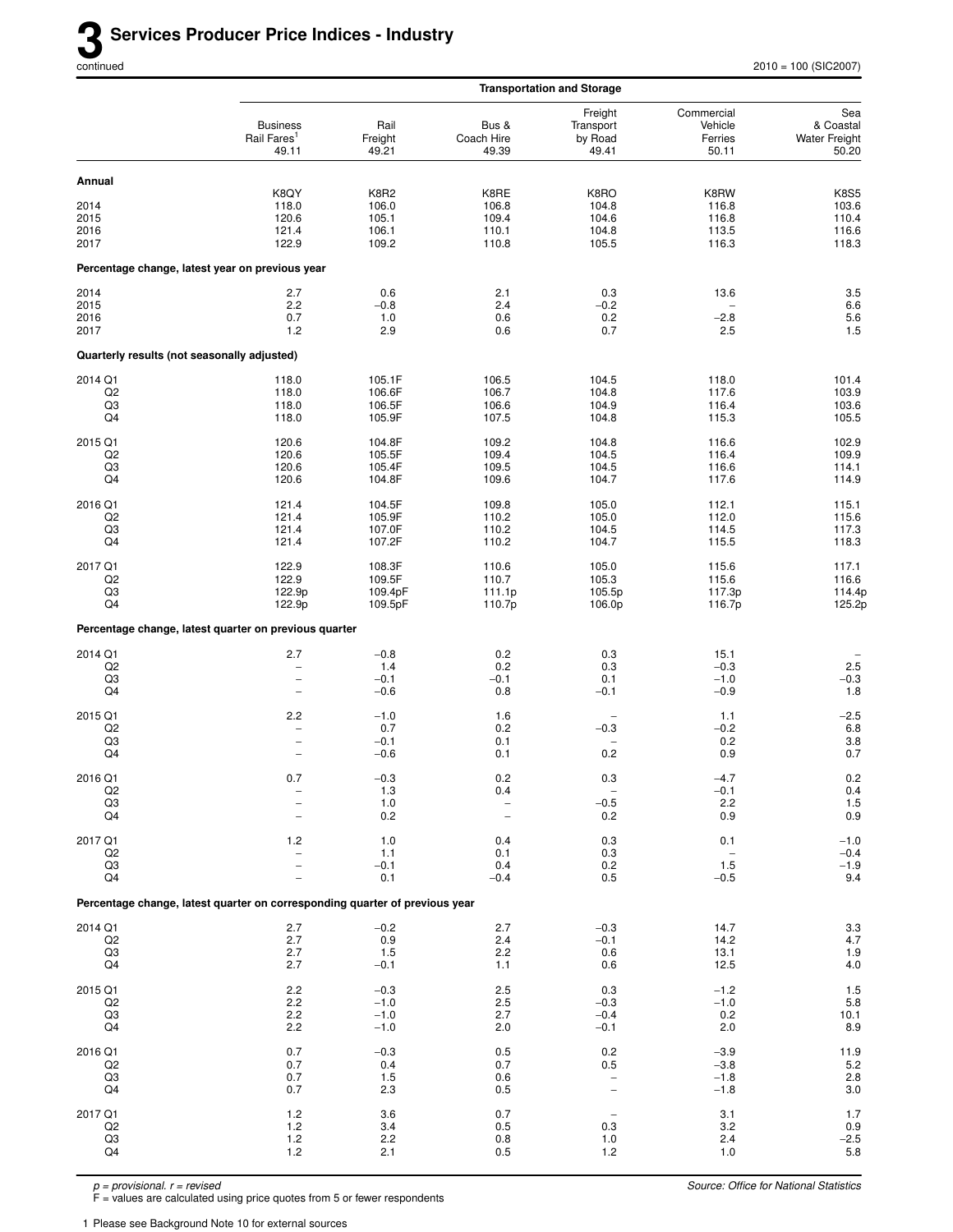|                           |                                                                             |                                                | <b>Transportation and Storage</b>       |                                |                                                       |                                           |
|---------------------------|-----------------------------------------------------------------------------|------------------------------------------------|-----------------------------------------|--------------------------------|-------------------------------------------------------|-------------------------------------------|
|                           | <b>Business</b><br>Air Fares<br>51.11                                       | Storage &<br>Warehousing <sup>2</sup><br>52.10 | Cargo<br>Handling <sup>2</sup><br>52.24 | Freight<br>Forwarding<br>52.29 | <b>National Post</b><br>Parcels <sup>1</sup><br>53.10 | Courier<br>Services<br>53.20              |
| Annual                    |                                                                             |                                                |                                         |                                |                                                       |                                           |
|                           | <b>K8S9</b>                                                                 | KS7Z                                           | KHU3                                    | K8SD                           | K8SW                                                  | K8SY                                      |
| 2014                      | 121.2                                                                       | 107.4                                          | 112.5                                   | 97.1                           | 105.2                                                 | 99.6                                      |
| 2015<br>2016              | 126.6<br>130.2                                                              | 107.3<br>107.7                                 | 111.5<br>114.4                          | 94.5<br>94.8                   | 105.4<br>105.1                                        | 101.6<br>103.8                            |
| 2017                      | 136.8                                                                       | 106.9                                          | 120.6                                   | 101.0                          | 105.1                                                 | 104.1                                     |
|                           | Percentage change, latest year on previous year                             |                                                |                                         |                                |                                                       |                                           |
| 2014                      | 4.3                                                                         | $-1.2$                                         | 1.4                                     | $-1.7$                         | 4.2                                                   | 1.0                                       |
| 2015                      | 4.5                                                                         | $-0.1$                                         | $-0.9$                                  | $-2.7$                         | 0.2                                                   | $2.0\,$                                   |
| 2016<br>2017              | 2.8<br>5.1                                                                  | 0.4<br>$-0.7$                                  | 2.6<br>5.4                              | 0.3<br>6.5                     | $-0.3$<br>$\overline{\phantom{0}}$                    | 2.2<br>0.3                                |
|                           | Quarterly results (not seasonally adjusted)                                 |                                                |                                         |                                |                                                       |                                           |
| 2014 Q1                   | 119.6F                                                                      | 108.1                                          | 112.7                                   | 97.4                           | 101.7                                                 | 99.3                                      |
| Q <sub>2</sub>            | 120.8F                                                                      | 107.7                                          | 112.7                                   | 96.7                           | 106.4                                                 | 99.3                                      |
| Q3                        | 121.0F                                                                      | 107.2                                          | 112.6                                   | 97.3                           | 106.4                                                 | 100.0                                     |
| Q4                        | 123.6F                                                                      | 106.5                                          | 112.2                                   | 97.1                           | 106.4                                                 | 99.7                                      |
| 2015 Q1                   | 126.1F                                                                      | 107.7                                          | 111.4                                   | 95.7                           | 106.4                                                 | 100.7                                     |
| Q2<br>Q3                  | 126.4F<br>126.7F                                                            | 107.7<br>106.9                                 | 111.8<br>111.6                          | 94.5<br>94.0                   | 105.1<br>105.1                                        | 101.3<br>101.3                            |
| Q4                        | 127.2F                                                                      | 107.1                                          | 111.4                                   | 93.9                           | 105.1                                                 | 102.9                                     |
| 2016 Q1                   | 127.6F                                                                      | 107.4                                          | 111.4                                   | 93.8                           | 105.1                                                 | 103.7                                     |
| Q <sub>2</sub>            | 128.1F                                                                      | 107.7                                          | 112.2                                   | 94.0                           | 105.1                                                 | 104.2                                     |
| Q3<br>Q4                  | 131.6F<br>133.4F                                                            | 107.8<br>107.8                                 | 116.4<br>117.6                          | 95.0<br>96.3                   | 105.1<br>105.1                                        | 104.1<br>103.0                            |
|                           |                                                                             |                                                |                                         |                                |                                                       |                                           |
| 2017 Q1<br>Q <sub>2</sub> | 135.3F<br>136.4F                                                            | 107.0<br>106.4                                 | 119.2<br>120.0                          | 98.5<br>101.3                  | 105.1<br>105.1                                        | 104.5<br>103.8                            |
| Q3                        | 137.2pF                                                                     | 106.8p                                         | 121.4p                                  | 102.1p                         | 105.1p                                                | 104.1p                                    |
| Q4                        | 138.2pF                                                                     | 107.6p                                         | 121.8p                                  | 102.0p                         | 105.1p                                                | 104.2p                                    |
|                           | Percentage change, latest quarter on previous quarter                       |                                                |                                         |                                |                                                       |                                           |
| 2014 Q1                   | 1.7                                                                         | 2.7                                            | 1.5                                     | $-1.7$                         |                                                       | $0.5\,$                                   |
| Q <sub>2</sub><br>Q3      | 1.0<br>0.2                                                                  | $-0.4$<br>$-0.5$                               | $\overline{\phantom{0}}$<br>$-0.1$      | $-0.7$<br>0.6                  | 4.6<br>-                                              | 0.7                                       |
| Q4                        | 2.1                                                                         | $-0.7$                                         | $-0.4$                                  | $-0.2$                         | $\overline{\phantom{0}}$                              | $-0.3$                                    |
| 2015 Q1                   | 2.0                                                                         | 1.1                                            | $-0.7$                                  | $-1.4$                         | $\overline{\phantom{0}}$                              | $1.0$                                     |
| Q <sub>2</sub>            | 0.2                                                                         |                                                | 0.4                                     | $-1.3$                         | $-1.2$                                                | 0.6                                       |
| Q3                        | 0.2                                                                         | $-0.7$                                         | $-0.2$                                  | $-0.5$                         | $\qquad \qquad -$                                     |                                           |
| Q4                        | 0.4                                                                         | 0.2                                            | $-0.2$                                  | $-0.1$                         | $\overline{a}$                                        | 1.6                                       |
| 2016 Q1                   | 0.3<br>0.4                                                                  | 0.3                                            | $\qquad \qquad -$<br>0.7                | $-0.1$                         | $\overline{\phantom{0}}$                              | 0.8                                       |
| Q <sub>2</sub><br>Q3      | 2.7                                                                         | 0.3<br>0.1                                     | 3.7                                     | 0.2<br>1.1                     |                                                       | $0.5\,$<br>$-0.1$                         |
| Q4                        | 1.4                                                                         | $\overline{\phantom{a}}$                       | 1.0                                     | 1.4                            |                                                       | $-1.1$                                    |
| 2017 Q1                   | 1.4                                                                         | $-0.7$                                         | 1.4                                     | 2.3                            |                                                       | $1.5$                                     |
| Q <sub>2</sub>            | 0.8                                                                         | $-0.6$                                         | 0.7                                     | 2.8                            |                                                       | $-0.7$                                    |
| Q3<br>Q4                  | 0.6<br>0.7                                                                  | 0.4<br>0.7                                     | 1.2<br>0.3                              | 0.8<br>$-0.1$                  |                                                       | $0.3\,$<br>0.1                            |
|                           | Percentage change, latest quarter on corresponding quarter of previous year |                                                |                                         |                                |                                                       |                                           |
| 2014 Q1                   | 4.1                                                                         | $-0.7$                                         | 1.6                                     | $-2.7$                         | 2.8                                                   | $\begin{array}{c} 0.8 \\ 0.5 \end{array}$ |
| Q2                        | 4.5                                                                         | $-1.8$                                         | 1.7                                     | $-0.3$                         | 4.6                                                   |                                           |
| Q <sub>3</sub><br>Q4      | 3.8<br>5.1                                                                  | $-3.3$<br>1.1                                  | 1.4<br>1.1                              | $-1.8$<br>$-2.0$               | 4.6<br>4.6                                            | 1.7<br>0.9                                |
| 2015 Q1                   | 5.4                                                                         | $-0.4$                                         | $-1.2$                                  | $-1.7$                         | 4.6                                                   | 1.4                                       |
| Q <sub>2</sub>            | 4.6                                                                         |                                                | $-0.8$                                  | $-2.3$                         | $-1.2$                                                |                                           |
| Q3                        | 4.7                                                                         | $-0.3$                                         | $-0.9$                                  | $-3.4$                         | $-1.2$                                                | $2.0$<br>1.3                              |
| Q4                        | 2.9                                                                         | 0.6                                            | $-0.7$                                  | $-3.3$                         | $-1.2$                                                | $3.2\,$                                   |
| 2016 Q1                   | 1.2                                                                         | $-0.3$                                         | $\overline{\phantom{0}}$                | $-2.0$                         | $-1.2$                                                | $3.0\,$                                   |
| Q <sub>2</sub><br>Q3      | 1.3<br>3.9                                                                  | 0.8                                            | 0.4<br>4.3                              | $-0.5$<br>$1.1$                | $\overline{\phantom{0}}$                              | $\frac{2.9}{2.8}$                         |
| Q4                        | 4.9                                                                         | 0.7                                            | 5.6                                     | 2.6                            | $\overline{\phantom{0}}$                              | 0.1                                       |
| 2017 Q1                   | $6.0\,$                                                                     | $-0.4$                                         | 7.0                                     | 5.0                            |                                                       | $0.8\,$                                   |
| Q2                        | 6.5                                                                         | $-1.2$                                         | 7.0                                     | 7.8                            |                                                       | $-0.4$                                    |
| Q3                        | 4.3                                                                         | $-0.9$                                         | 4.3                                     | 7.5                            |                                                       |                                           |
| Q4                        | 3.6                                                                         | $-0.2$                                         | 3.6                                     | 5.9                            |                                                       | $1.2$                                     |

F = values are calculated using price quotes from 5 or fewer respondents

1 Please see Background Note 10 for external sources

2 Not currently a National Statistic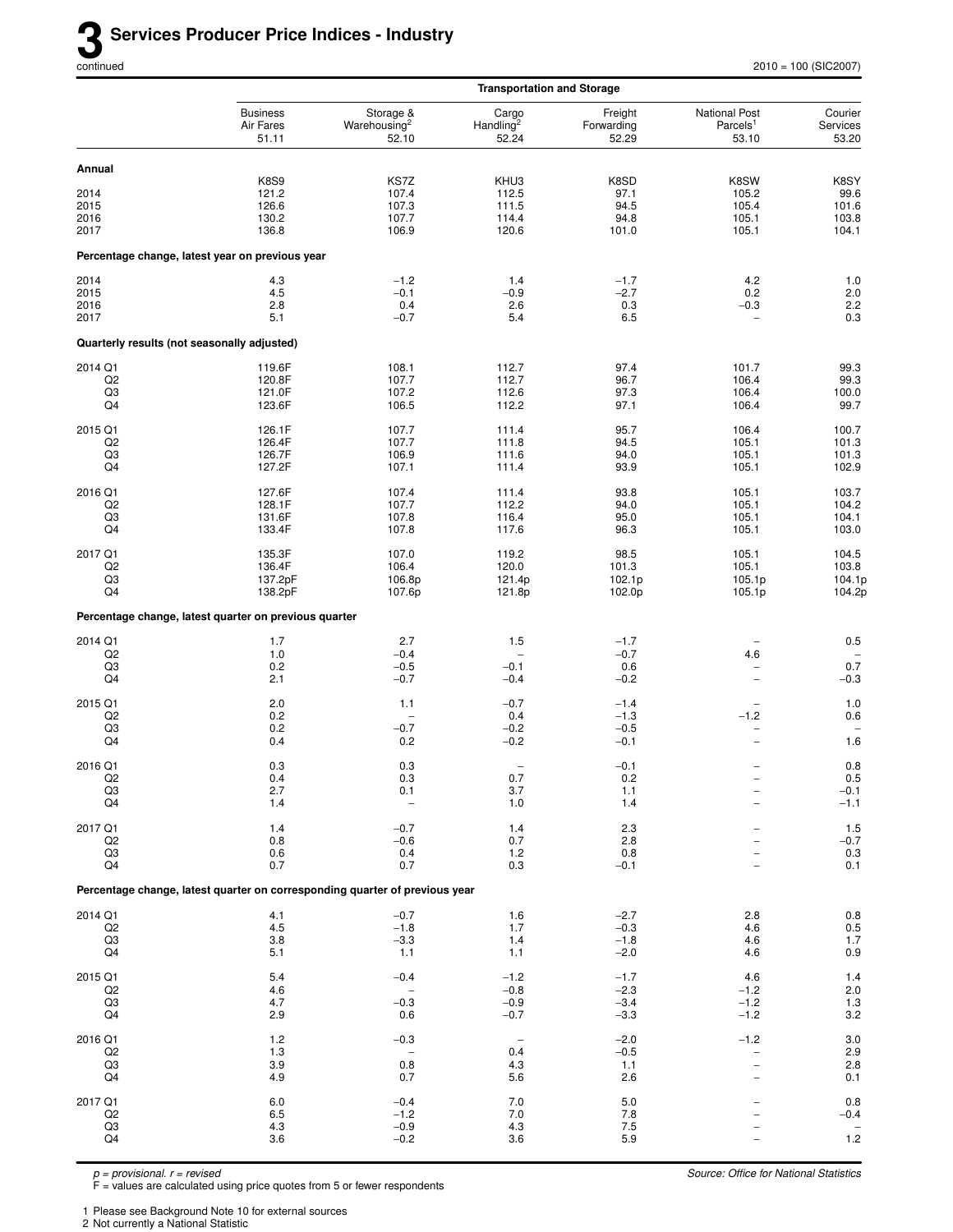|                              | <b>Accommodation &amp; Food</b>                                             |                                 | <b>Information &amp; Communication</b> |                                                        |                                                                  | <b>Banking</b>                    |                                                       |
|------------------------------|-----------------------------------------------------------------------------|---------------------------------|----------------------------------------|--------------------------------------------------------|------------------------------------------------------------------|-----------------------------------|-------------------------------------------------------|
|                              | Hotels<br>55.10                                                             | Canteens<br>& Catering<br>56.20 | Publishing<br>Services<br>58.10        | Sound Recording<br>& Music<br>Publishing<br>59.20      | <b>Business</b><br>Telecomm-<br>unications <sup>1</sup><br>61.10 | Computer<br>Services<br>62.00     | Financial<br>Intermediation<br>$(Banks)^1$<br>64.19/1 |
| Annual                       | K8TE                                                                        | K8TP                            | K8TV                                   | K8UF                                                   | K8UI                                                             | K8UK                              | KB <sub>2</sub> S                                     |
| 2014                         | 108.2                                                                       | 108.9                           | 119.3                                  | 93.2                                                   | 83.0                                                             | 100.5                             | 90.1                                                  |
| 2015                         | 107.8                                                                       | 110.6                           | 122.2                                  | 92.5                                                   | 78.7                                                             | 100.5                             | 87.5                                                  |
| 2016                         | 108.4                                                                       | 112.3                           | 126.4                                  | 92.2                                                   | 81.8                                                             | 101.6                             | 86.8                                                  |
| 2017                         | 111.1                                                                       | 110.6                           | 134.8                                  | 92.2                                                   | 83.5                                                             | 100.5                             | 87.2                                                  |
|                              | Percentage change, latest year on previous year                             |                                 |                                        |                                                        |                                                                  |                                   |                                                       |
| 2014<br>2015<br>2016<br>2017 | 2.1<br>$-0.4$<br>0.6<br>2.5                                                 | 2.3<br>1.6<br>1.5<br>$-1.5$     | 5.5<br>2.4<br>3.4<br>6.6               | $-4.6$<br>$-0.8$<br>$-0.3$<br>$\overline{\phantom{a}}$ | $-2.1$<br>$-5.2$<br>3.9<br>2.1                                   | $-1.3$<br>1.1<br>$-1.1$           | $-4.6$<br>$-2.9$<br>$-0.8$<br>0.5                     |
|                              | Quarterly results (not seasonally adjusted)                                 |                                 |                                        |                                                        |                                                                  |                                   |                                                       |
| 2014 Q1                      | 100.0                                                                       | 108.4                           | 117.8B                                 | 93.9B                                                  | 83.6                                                             | 100.6                             | 90.9                                                  |
| Q <sub>2</sub>               | 112.6                                                                       | 109.0                           | 118.7B                                 | 93.0B                                                  | 80.1                                                             | 100.6                             | 90.5                                                  |
| Q3                           | 112.2                                                                       | 108.7                           | 120.2B                                 | 93.0B                                                  | 83.2                                                             | 100.7                             | 91.8                                                  |
| Q4                           | 107.9                                                                       | 109.4                           | 120.4B                                 | 93.0B                                                  | 85.0                                                             | 100.2                             | 87.3                                                  |
| 2015 Q1                      | 104.5                                                                       | 110.8                           | 121.3B                                 | 93.0B                                                  | 78.3                                                             | 100.2                             | 88.0                                                  |
| Q <sub>2</sub>               | 108.6                                                                       | 111.1                           | 122.0B                                 | 93.0B                                                  | 77.8                                                             | 100.4                             | 89.3                                                  |
| Q3                           | 109.2                                                                       | 110.1                           | 122.3B                                 | 92.1B                                                  | 79.3                                                             | 100.7                             | 88.2                                                  |
| Q4                           | 108.8                                                                       | 110.5                           | 123.1B                                 | 92.0B                                                  | 79.4                                                             | 100.6                             | 84.7                                                  |
| 2016 Q1                      | 107.1                                                                       | 111.7                           | 125.3B                                 | 92.2B                                                  | 78.1                                                             | 101.6                             | 86.4                                                  |
| Q <sub>2</sub>               | 108.0                                                                       | 112.2                           | 126.2B                                 | 92.2B                                                  | 83.6                                                             | 101.9                             | 87.1                                                  |
| Q3                           | 110.9                                                                       | 112.8                           | 126.7B                                 | 92.2B                                                  | 82.4                                                             | 102.6                             | 86.7                                                  |
| Q4                           | 107.7                                                                       | 112.6                           | 127.3B                                 | 92.2B                                                  | 83.1                                                             | 100.4                             | 87.2                                                  |
| 2017 Q1                      | 108.3                                                                       | 111.8                           | 133.8B                                 | 92.2B                                                  | 83.7r                                                            | 100.5                             | 87.9                                                  |
| Q <sub>2</sub>               | 113.9                                                                       | 110.2                           | 134.5B                                 | 92.2B                                                  | 83.5                                                             | 100.5                             | 85.8                                                  |
| Q3                           | 114.9p                                                                      | 110.2p                          | 135.1pB                                | 92.2pB                                                 | 83.3p                                                            | 100.2p                            | 88.1p                                                 |
| Q4                           | 107.1p                                                                      | 110.3p                          | 135.7pB                                | 92.2pB                                                 | 83.3p                                                            | 100.8p                            | 87.1p                                                 |
|                              | Percentage change, latest quarter on previous quarter                       |                                 |                                        |                                                        |                                                                  |                                   |                                                       |
| 2014 Q1                      | $-12.5$                                                                     | 0.5                             | 2.2                                    | $-2.3$                                                 | -3.9                                                             | $-1.1$                            | 2.4                                                   |
| Q <sub>2</sub>               | 12.6                                                                        | 0.6                             | 0.8                                    | $-1.0$                                                 | $-4.2$                                                           | $\overline{\phantom{a}}$          | $-0.4$                                                |
| Q3                           | $-0.4$                                                                      | $-0.3$                          | 1.3                                    | $\qquad \qquad -$                                      | 3.9                                                              | 0.1                               | 1.4                                                   |
| Q4                           | $-3.8$                                                                      | 0.6                             | 0.2                                    | $\overline{\phantom{0}}$                               | 2.2                                                              | $-0.5$                            | $-4.9$                                                |
| 2015 Q1                      | $-3.2$                                                                      | 1.3                             | 0.7                                    | $\qquad \qquad -$                                      | $-7.9$                                                           | $\overline{\phantom{a}}$          | 0.8                                                   |
| Q <sub>2</sub>               | 3.9                                                                         | 0.3                             | 0.6                                    | $\overline{\phantom{0}}$                               | $-0.6$                                                           | 0.2                               | 1.5                                                   |
| Q3                           | 0.6                                                                         | $-0.9$                          | 0.2                                    | $-1.0$                                                 | 1.9                                                              | 0.3                               | $-1.2$                                                |
| Q4                           | $-0.4$                                                                      | 0.4                             | 0.7                                    | $-0.1$                                                 | 0.1                                                              | $-0.1$                            | $-4.0$                                                |
| 2016 Q1                      | $-1.6$                                                                      | $1.1$                           | 1.8                                    | $0.2\,$                                                | $-1.6$                                                           | $1.0$                             | $2.0\,$                                               |
| Q <sub>2</sub>               | 0.8                                                                         | 0.4                             | 0.7                                    | $\overline{\phantom{0}}$                               | 7.0                                                              | 0.3                               | 0.8                                                   |
| Q3                           | 2.7                                                                         | 0.5                             | 0.4                                    | $\overline{\phantom{0}}$                               | $-1.4$                                                           | 0.7                               | $-0.5$                                                |
| Q4                           | $-2.9$                                                                      | $-0.2$                          | 0.5                                    | $\overline{\phantom{0}}$                               | 0.8                                                              | $-2.1$                            | 0.6                                                   |
| 2017 Q1                      | 0.6                                                                         | $-0.7$                          | 5.1                                    |                                                        | 0.7                                                              | 0.1                               | 0.8                                                   |
| Q <sub>2</sub>               | 5.2                                                                         | $-1.4$                          | 0.5                                    |                                                        | $-0.2$                                                           | $\overline{\phantom{0}}$          | $-2.4$                                                |
| Q3                           | 0.9                                                                         | $\overline{\phantom{a}}$        | 0.4                                    |                                                        | $-0.2$                                                           | $-0.3$                            | 2.7                                                   |
| Q4                           | $-6.8$                                                                      | 0.1                             | 0.4                                    |                                                        | $\qquad \qquad -$                                                | 0.6                               | $-1.1$                                                |
|                              | Percentage change, latest quarter on corresponding quarter of previous year |                                 |                                        |                                                        |                                                                  |                                   |                                                       |
| 2014 Q1                      | $-5.7$                                                                      | 2.4                             | 6.3                                    | $-4.3$                                                 | $-3.6$                                                           | $-1.1$                            | $-8.2$                                                |
| Q <sub>2</sub>               | 13.2                                                                        | 2.8                             | 5.8                                    | $-5.4$                                                 | $-4.3$                                                           | $-1.2$                            | $-5.8$                                                |
| Q3                           | 7.6                                                                         | 2.5                             | 5.4                                    | $-5.2$                                                 | 1.7                                                              | $-1.2$                            | $-2.1$                                                |
| Q4                           | $-5.6$                                                                      | 1.4                             | 4.4                                    | $-3.2$                                                 | $-2.3$                                                           | $-1.5$                            | $-1.7$                                                |
| 2015 Q1                      | 4.5                                                                         | 2.2                             | 3.0                                    | $-1.0$                                                 | $-6.3$                                                           | $-0.4$                            | $-3.2$                                                |
| Q <sub>2</sub>               | $-3.6$                                                                      | 1.9                             | 2.8                                    | $\qquad \qquad -$                                      | $-2.9$                                                           | $-0.2$                            | $-1.3$                                                |
| Q3                           | $-2.7$                                                                      | 1.3                             | 1.7                                    | $-1.0$                                                 | $-4.7$                                                           | $\hspace{1.0cm} - \hspace{1.0cm}$ | $-3.9$                                                |
| Q4                           | 0.8                                                                         | 1.0                             | 2.2                                    | $-1.1$                                                 | $-6.6$                                                           | 0.4                               | $-3.0$                                                |
| 2016 Q1                      | 2.5                                                                         | 0.8                             | 3.3                                    | $-0.9$                                                 | $-0.3$                                                           | 1.4                               | $-1.8$                                                |
| Q <sub>2</sub>               | $-0.6$                                                                      | 1.0                             | 3.4                                    | $-0.9$                                                 | 7.5                                                              | 1.5                               | $-2.5$                                                |
| Q3                           | 1.6                                                                         | 2.5                             | 3.6                                    | 0.1                                                    | 3.9                                                              | 1.9                               | $-1.7$                                                |
| Q4                           | $-1.0$                                                                      | 1.9                             | 3.4                                    | 0.2                                                    | 4.7                                                              | $-0.2$                            | 3.0                                                   |
| 2017 Q1                      | 1.1                                                                         | 0.1                             | 6.8                                    | $\qquad \qquad -$                                      | 7.2                                                              | $-1.1$                            | 1.7                                                   |
| Q2                           | 5.5                                                                         | $-1.8$                          | 6.6                                    |                                                        | $-0.1$                                                           | $-1.4$                            | $-1.5$                                                |
| Q3                           | 3.6                                                                         | $-2.3$                          | 6.6                                    |                                                        | 1.1                                                              | $-2.3$                            | 1.6                                                   |
| Q4                           | $-0.6$                                                                      | $-2.0$                          | 6.6                                    |                                                        | 0.2                                                              | 0.4                               | $-0.1$                                                |

B = values are considered less reliable due to lack of market coverage

1 Please see Background Note 10 for external sources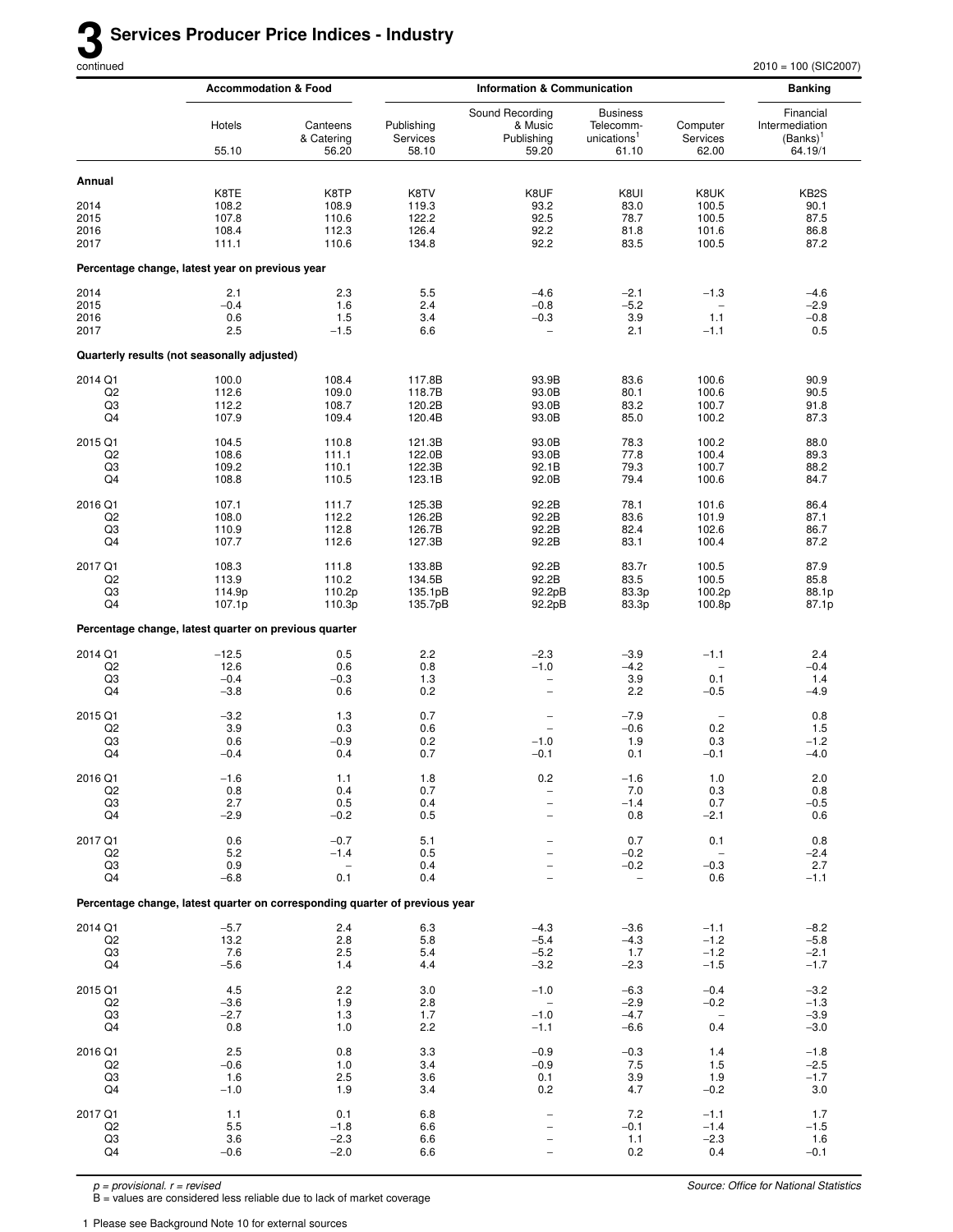|                   |                                                                             | <b>Real Estate Activities</b>           |                                         |                                   | <b>Professional Scientific &amp; Technical Activities</b>          |                                                 |                                                            |  |  |
|-------------------|-----------------------------------------------------------------------------|-----------------------------------------|-----------------------------------------|-----------------------------------|--------------------------------------------------------------------|-------------------------------------------------|------------------------------------------------------------|--|--|
|                   | Property<br>Rentals <sup>1</sup><br>68.20                                   | <b>Real Estate</b><br>Agencies<br>68.30 | Legal<br>Services <sup>2</sup><br>69.10 | Accountancy <sup>2</sup><br>69.20 | <b>Business</b><br>Management<br>Consultancy <sup>2</sup><br>70.22 | Architectural<br>Services <sup>2</sup><br>71.11 | Engineering<br>& Related<br>Services <sup>2</sup><br>71.12 |  |  |
| Annual            |                                                                             |                                         |                                         |                                   |                                                                    |                                                 |                                                            |  |  |
|                   | K8VA                                                                        | K8VC                                    | KHW <sub>5</sub>                        | KHX6                              | KOP4                                                               | KHY <sub>2</sub>                                | KHY7                                                       |  |  |
| 2014<br>2015      | 98.9<br>99.9                                                                | 108.9<br>119.7                          | 110.3<br>112.8                          | 109.5<br>112.8                    | 104.4<br>103.0                                                     | 104.4<br>106.3                                  | 107.6<br>108.4                                             |  |  |
| 2016              | 102.0                                                                       | 126.1                                   | 116.3                                   | 115.4                             | 105.5                                                              | 109.2                                           | 109.2                                                      |  |  |
| 2017              | 103.7                                                                       | 128.1                                   | 119.1                                   | 119.8                             | 106.8                                                              | 110.0                                           | 105.6                                                      |  |  |
|                   | Percentage change, latest year on previous year                             |                                         |                                         |                                   |                                                                    |                                                 |                                                            |  |  |
| 2014              |                                                                             | 7.0                                     | 3.8                                     | 3.1                               | $-1.7$                                                             | 1.2                                             | 2.6                                                        |  |  |
| 2015<br>2016      | 1.0<br>2.1                                                                  | 9.9<br>5.3                              | 2.3<br>3.1                              | 3.0<br>2.3                        | $-1.3$<br>2.4                                                      | 1.8<br>2.7                                      | 0.7<br>0.7                                                 |  |  |
| 2017              | 1.7                                                                         | 1.6                                     | 2.4                                     | 3.8                               | 1.2                                                                | 0.7                                             | $-3.3$                                                     |  |  |
|                   | Quarterly results (not seasonally adjusted)                                 |                                         |                                         |                                   |                                                                    |                                                 |                                                            |  |  |
| 2014 Q1           | 98.4                                                                        | 105.5                                   | 109.4                                   | 108.9                             | 106.4                                                              | 103.9                                           | 107.0                                                      |  |  |
| Q2<br>Q3          | 98.7                                                                        | 107.4                                   | 110.2                                   | 108.7<br>109.4                    | 105.0                                                              | 104.8<br>104.4                                  | 107.7                                                      |  |  |
| Q4                | 99.1<br>99.2                                                                | 110.1<br>112.7                          | 110.1<br>111.5                          | 110.9                             | 103.6<br>102.6                                                     | 104.5                                           | 107.8<br>107.9                                             |  |  |
| 2015 Q1           | 99.4                                                                        | 113.8                                   | 111.6                                   | 113.3                             | 103.0                                                              | 105.8                                           | 108.0                                                      |  |  |
| Q2                | 99.4                                                                        | 119.3                                   | 112.6                                   | 112.4                             | 103.1                                                              | 106.1                                           | 108.7                                                      |  |  |
| Q3<br>Q4          | 99.9<br>100.8                                                               | 121.6<br>124.0                          | 113.2<br>113.9                          | 112.1<br>113.3                    | 102.8<br>103.3                                                     | 106.5<br>107.0r                                 | 108.3<br>108.5                                             |  |  |
| 2016 Q1           | 101.3                                                                       | 125.5                                   | 115.7                                   | 115.7                             | 105.9                                                              | 108.0                                           | 108.4                                                      |  |  |
| Q2                | 101.7                                                                       | 127.3                                   | 114.9                                   | 114.7                             | 106.0                                                              | 109.5                                           | 109.2                                                      |  |  |
| Q3<br>Q4          | 102.3<br>102.8                                                              | 126.0<br>125.7r                         | 116.8<br>117.8                          | 116.7<br>114.3                    | 104.5<br>105.7                                                     | 109.6<br>109.5                                  | 109.6<br>109.5r                                            |  |  |
| 2017 Q1           | 103.1                                                                       | 126.7r                                  | 117.9                                   | 118.0                             | 106.6                                                              | 109.4                                           | 105.1                                                      |  |  |
| Q2                | 103.5                                                                       | 127.6                                   | 118.4                                   | 119.4                             | 105.8                                                              | 109.6                                           | 105.0                                                      |  |  |
| Q3<br>Q4          | 104.2p<br>104.0p                                                            | 128.6p<br>129.5p                        | 119.9p<br>120.0p                        | 119.4p<br>122.6p                  | 107.6p<br>107.4p                                                   | 110.4p<br>110.8p                                | 106.4p<br>106.0p                                           |  |  |
|                   | Percentage change, latest quarter on previous quarter                       |                                         |                                         |                                   |                                                                    |                                                 |                                                            |  |  |
| 2014 Q1           | 0.1                                                                         | 2.0                                     | 1.9                                     | 2.2                               | 0.4                                                                | 0.6                                             |                                                            |  |  |
| Q2                | 0.3                                                                         | 1.8                                     | 0.7                                     | $-0.2$                            | $-1.3$                                                             | 0.9                                             | $\frac{1.3}{0.7}$                                          |  |  |
| Q3<br>Q4          | 0.4<br>0.1                                                                  | 2.5<br>2.4                              | $-0.1$<br>1.3                           | 0.6<br>1.4                        | $-1.3$<br>$-1.0$                                                   | $-0.4$<br>0.1                                   | 0.1<br>0.1                                                 |  |  |
| 2015 Q1           | 0.2                                                                         | 1.0                                     | 0.1                                     | 2.2                               | 0.4                                                                | 1.2                                             | 0.1                                                        |  |  |
| Q2                | $\overline{a}$                                                              | 4.8                                     | 0.9                                     | $-0.8$                            | 0.1                                                                | 0.3                                             | 0.6                                                        |  |  |
| Q3<br>Q4          | 0.5<br>0.9                                                                  | 1.9<br>2.0                              | 0.5<br>0.6                              | $-0.3$<br>1.1                     | $-0.3$<br>0.5                                                      | 0.4<br>0.5                                      | $-0.4$<br>0.2                                              |  |  |
| 2016 Q1           | 0.5                                                                         | $1.2$                                   | 1.6                                     | 2.1                               | 2.5                                                                | 0.9                                             | $-0.1$                                                     |  |  |
| Q2                | 0.4                                                                         | 1.4                                     | $-0.7$                                  | $-0.9$                            | 0.1                                                                | 1.4                                             | 0.7                                                        |  |  |
| Q3<br>Q4          | 0.6<br>0.5                                                                  | $-1.0$<br>$-0.2$                        | 1.7<br>0.9                              | 1.7<br>$-2.1$                     | $-1.4$<br>1.1                                                      | 0.1<br>$-0.1$                                   | 0.4<br>$-0.1$                                              |  |  |
| 2017 Q1           | 0.3                                                                         | 0.8                                     | 0.1                                     | 3.2                               | 0.9                                                                | $-0.1$                                          | $-4.0$                                                     |  |  |
| Q2                | 0.4                                                                         | 0.7                                     | 0.4                                     | 1.2                               | $-0.8$                                                             | 0.2                                             | $-0.1$                                                     |  |  |
| $_{\rm Q3}$<br>Q4 | 0.7<br>$-0.2$                                                               | 0.8<br>0.7                              | 1.3<br>0.1                              | $\qquad \qquad -$<br>2.7          | 1.7<br>$-0.2$                                                      | 0.7<br>0.4                                      | $1.3$<br>$-0.4$                                            |  |  |
|                   | Percentage change, latest quarter on corresponding quarter of previous year |                                         |                                         |                                   |                                                                    |                                                 |                                                            |  |  |
| 2014 Q1           | $-1.0$                                                                      | 4.7                                     | 4.0                                     | 2.3                               |                                                                    | 1.4                                             | $3.2\,$                                                    |  |  |
| Q2                | $-1.0$                                                                      | 6.1                                     | $4.0$                                   | 2.5                               | $-1.1$                                                             | 1.4                                             | $2.6\,$                                                    |  |  |
| Q3<br>Q4          | 0.9<br>0.9                                                                  | 8.0<br>9.0                              | 3.4<br>3.8                              | 3.6<br>4.0                        | $-2.3$<br>$-3.2$                                                   | 0.7<br>1.2                                      | $2.5$<br>$2.2$                                             |  |  |
| 2015 Q1           | 1.0                                                                         | 7.9                                     | 2.0                                     | 4.0                               | $-3.2$                                                             | 1.8                                             |                                                            |  |  |
| Q2                | 0.7                                                                         | 11.1                                    | 2.2                                     | 3.4                               | $-1.8$                                                             | 1.2                                             | $\begin{array}{c} 0.9 \\ 0.9 \end{array}$                  |  |  |
| Q3<br>Q4          | 0.8<br>1.6                                                                  | 10.4<br>10.0                            | $2.8$<br>2.2                            | 2.5<br>2.2                        | $-0.8$<br>0.7                                                      | 2.0<br>2.4                                      | $0.5\,$<br>0.6                                             |  |  |
| 2016 Q1           | 1.9                                                                         | 10.3                                    | 3.7                                     | 2.1                               | 2.8                                                                | 2.1                                             | 0.4                                                        |  |  |
| Q2                | 2.3                                                                         | 6.7                                     | 2.0                                     | 2.0                               | 2.8                                                                | 3.2                                             |                                                            |  |  |
| Q3                | 2.4                                                                         | 3.6                                     | 3.2                                     | 4.1                               | 1.7                                                                | 2.9                                             | $0.5$<br>1.2                                               |  |  |
| Q4                | 2.0                                                                         | 1.4                                     | 3.4                                     | 0.9                               | 2.3                                                                | 2.3                                             | 0.9                                                        |  |  |
| 2017 Q1<br>Q2     | 1.8<br>1.8                                                                  | $1.0$<br>0.2                            | 1.9<br>3.0                              | 2.0<br>4.1                        | 0.7<br>$-0.2$                                                      | 1.3<br>0.1                                      | $-3.0$<br>$-3.8$                                           |  |  |
| Q3                | 1.9                                                                         | 2.1                                     | 2.7                                     | 2.3                               | 3.0                                                                | 0.7                                             | $-2.9$                                                     |  |  |
| Q4                | 1.2                                                                         | 3.0                                     | 1.9                                     | 7.3                               | 1.6                                                                | 1.2                                             | $-3.2$                                                     |  |  |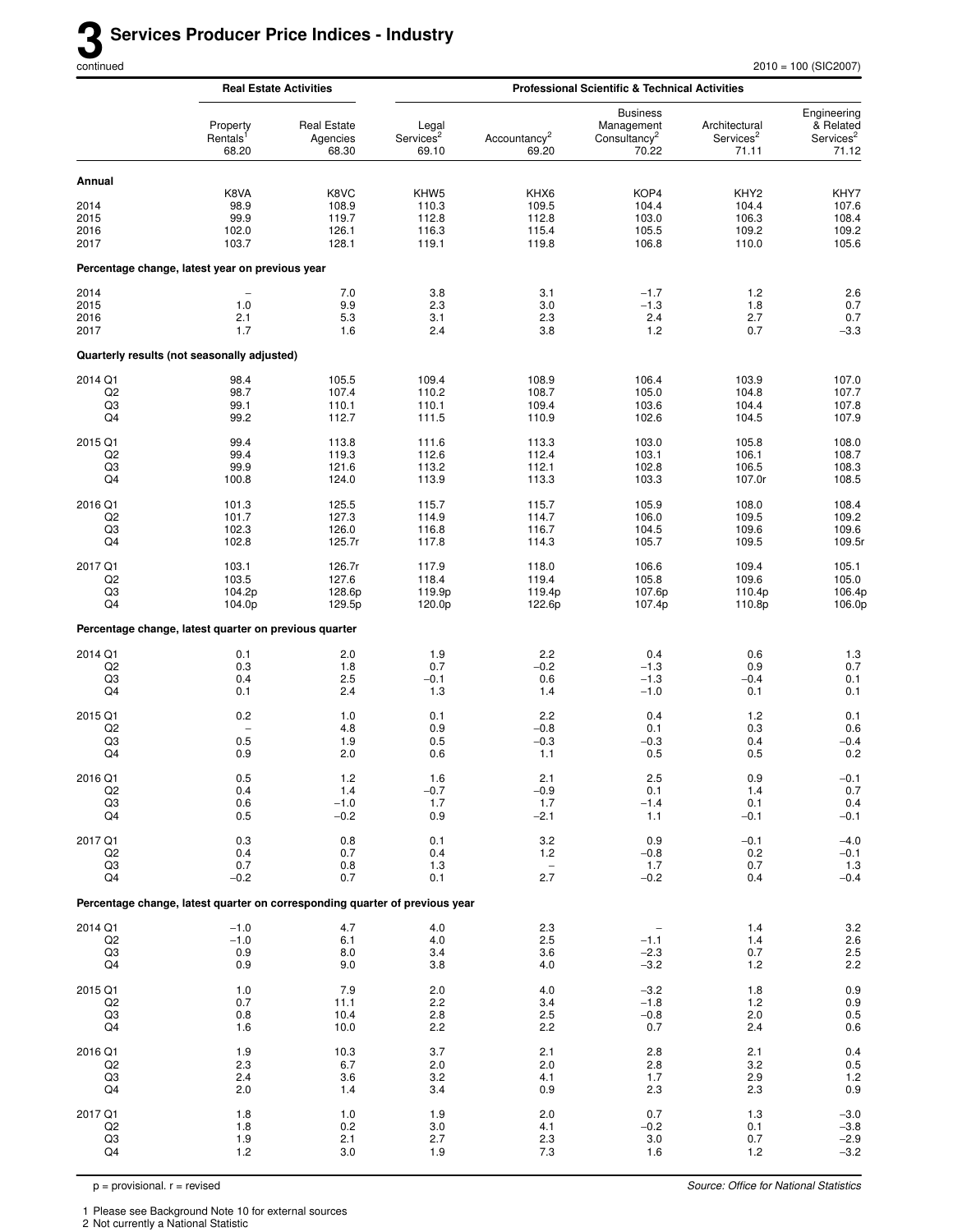|                                                 |                                                                             |                                               | <b>Professional Scientific &amp; Technical Activities</b> |                                        |                                                      |
|-------------------------------------------------|-----------------------------------------------------------------------------|-----------------------------------------------|-----------------------------------------------------------|----------------------------------------|------------------------------------------------------|
|                                                 | Technical<br>Testing &<br>Analysis<br>71.20                                 | Advertising<br>Services <sup>1</sup><br>73.12 | Market<br>Research<br>73.20                               | Commercial<br>Film Processing<br>74.20 | Translation &<br>Interpretation<br>Services<br>74.30 |
| Annual                                          |                                                                             |                                               |                                                           |                                        |                                                      |
|                                                 | K8WD                                                                        | KOQ5                                          | K8X7                                                      | K8XC                                   | K8XI                                                 |
| 2014<br>2015                                    | 107.1<br>108.1                                                              | 102.8<br>104.1                                | 103.3<br>105.8                                            | 110.1<br>115.8                         | 100.6<br>101.3                                       |
| 2016                                            | 109.4                                                                       | 104.8                                         | 107.4                                                     | 117.7                                  | 102.6                                                |
| 2017                                            | 111.7                                                                       | 106.9                                         | 108.2                                                     | 117.3                                  | 100.6                                                |
| Percentage change, latest year on previous year |                                                                             |                                               |                                                           |                                        |                                                      |
| 2014                                            | 1.4                                                                         | 3.0                                           | 1.4                                                       | 1.8                                    |                                                      |
| 2015                                            | 0.9                                                                         | 1.3                                           | 2.4                                                       | 5.2                                    | 0.7                                                  |
| 2016<br>2017                                    | 1.2<br>2.1                                                                  | 0.7<br>2.0                                    | 1.5<br>0.7                                                | 1.6<br>$-0.3$                          | 1.3<br>$-1.9$                                        |
| Quarterly results (not seasonally adjusted)     |                                                                             |                                               |                                                           |                                        |                                                      |
| 2014 Q1                                         | 106.8                                                                       | 100.8                                         | 102.8                                                     | 110.0F                                 | 100.6                                                |
| Q <sub>2</sub>                                  | 107.0                                                                       | 101.7                                         | 102.8                                                     | 110.1F                                 | 100.6                                                |
| Q3<br>Q4                                        | 107.3<br>107.4                                                              | 104.8<br>103.8                                | 103.6<br>104.2                                            | 110.1F<br>110.1F                       | 100.6<br>100.6                                       |
| 2015 Q1                                         | 107.9                                                                       | 103.4                                         | 105.5                                                     | 110.1F                                 | 100.6                                                |
| Q <sub>2</sub>                                  | 108.7                                                                       | 103.5                                         | 106.0                                                     | 117.7F                                 | 101.6                                                |
| Q3<br>Q4                                        | 107.9<br>108.0                                                              | 103.9<br>105.4                                | 105.9<br>105.9                                            | 117.7F<br>117.7F                       | 101.6<br>101.6                                       |
| 2016 Q1                                         | 108.9                                                                       | 104.3                                         | 107.4                                                     | 117.8F                                 | 102.7                                                |
| Q <sub>2</sub>                                  | 109.1                                                                       | 105.8                                         | 107.4                                                     | 117.8F                                 | 102.7                                                |
| Q3<br>Q4                                        | 109.7<br>109.9                                                              | 104.1<br>105.0                                | 107.4<br>107.4                                            | 117.9F<br>117.3F                       | 102.7<br>102.2                                       |
| 2017 Q1                                         | 110.7                                                                       | 107.3                                         | 108.1                                                     | 117.3F                                 | 102.2                                                |
| Q <sub>2</sub>                                  | 112.1                                                                       | 108.5                                         | 108.2                                                     | 117.1F                                 | 99.7                                                 |
| Q3                                              | 112.0p                                                                      | 105.6p                                        | 108.2p                                                    | 117.4pF                                | 100.2p                                               |
| Q4                                              | 112.1p                                                                      | 106.2p                                        | 108.2p                                                    | 117.3pF                                | 100.1p                                               |
|                                                 | Percentage change, latest quarter on previous quarter                       |                                               |                                                           |                                        |                                                      |
| 2014 Q1<br>Q2                                   | 0.8<br>$0.2\,$                                                              | $-0.7$<br>0.9                                 | 0.9                                                       | 0.1                                    | $-0.1$<br>$\overline{\phantom{m}}$                   |
| Q3                                              | 0.3                                                                         | 3.0                                           | 0.8                                                       |                                        | $\qquad \qquad -$                                    |
| Q4                                              | 0.1                                                                         | $-1.0$                                        | 0.6                                                       |                                        | $\overline{\phantom{0}}$                             |
| 2015 Q1                                         | 0.5                                                                         | $-0.4$                                        | 1.2                                                       |                                        |                                                      |
| Q <sub>2</sub>                                  | 0.7                                                                         | 0.1                                           | 0.5                                                       | 6.9                                    | $1.0$                                                |
| Q3<br>Q4                                        | $-0.7$<br>0.1                                                               | 0.4<br>1.4                                    | $-0.1$                                                    | $\overline{\phantom{0}}$               | $\overline{\phantom{a}}$<br>$\overline{\phantom{0}}$ |
| 2016 Q1                                         | $0.8\,$                                                                     | $-1.0$                                        | 1.4                                                       | 0.1                                    | 1.1                                                  |
| Q2                                              | 0.2                                                                         | 1.4                                           |                                                           |                                        |                                                      |
| Q3<br>Q4                                        | 0.5<br>0.2                                                                  | $-1.6$<br>0.9                                 |                                                           | 0.1<br>$-0.5$                          | $\qquad \qquad -$<br>$-0.5$                          |
| 2017 Q1                                         | 0.7                                                                         | 2.2                                           | 0.7                                                       | $\overline{\phantom{a}}$               | $\overline{\phantom{a}}$                             |
| Q <sub>2</sub>                                  | 1.3                                                                         | 1.1                                           | 0.1                                                       | $-0.2$                                 | $-2.4$                                               |
| Q3<br>Q4                                        | $-0.1$<br>0.1                                                               | $-2.7$<br>0.6                                 | $\overline{\phantom{0}}$                                  | 0.3<br>$-0.1$                          | 0.5<br>$-0.1$                                        |
|                                                 | Percentage change, latest quarter on corresponding quarter of previous year |                                               |                                                           |                                        |                                                      |
| 2014 Q1                                         | 1.8                                                                         | 3.9                                           | 0.9                                                       | 6.8                                    | 0.4                                                  |
| Q2                                              | 1.4                                                                         | 2.4                                           | 0.9                                                       | 0.1                                    | $-0.4$                                               |
| Q3                                              | 1.2                                                                         | 3.3                                           | 1.7                                                       | 0.1                                    | $-0.1$                                               |
| Q4                                              | 1.4                                                                         | 2.3                                           | 2.3                                                       | 0.1                                    | $-0.1$                                               |
| 2015 Q1<br>Q <sub>2</sub>                       | 1.0<br>1.6                                                                  | 2.6<br>1.8                                    | 2.6<br>3.1                                                | 0.1<br>6.9                             | $\overline{\phantom{a}}$<br>$1.0\,$                  |
| Q <sub>3</sub>                                  | 0.6                                                                         | $-0.9$                                        | 2.2                                                       | 6.9                                    | $1.0\,$                                              |
| Q4                                              | 0.6                                                                         | 1.5                                           | 1.6                                                       | 6.9                                    | $1.0$                                                |
| 2016 Q1                                         | 0.9                                                                         | 0.9                                           | 1.8                                                       | 7.0                                    | 2.1                                                  |
| Q2<br>Q3                                        | 0.4<br>1.7                                                                  | 2.2<br>0.2                                    | 1.3<br>1.4                                                | 0.1<br>0.2                             | $1.1$                                                |
| Q4                                              | 1.8                                                                         | $-0.4$                                        | 1.4                                                       | $-0.3$                                 | $\begin{array}{c} 1.1 \\ 0.6 \end{array}$            |
| 2017 Q1                                         | 1.7                                                                         | 2.9                                           | 0.7                                                       | $-0.4$                                 | $-0.5$                                               |
| Q <sub>2</sub><br>Q3                            | 2.7<br>2.1                                                                  | 2.6<br>1.4                                    | 0.7<br>0.7                                                | $-0.6$<br>$-0.4$                       | $-2.9$<br>$-2.4$                                     |
| Q4                                              | 2.0                                                                         | 1.1                                           | 0.7                                                       | $\overline{\phantom{m}}$               | $-2.1$                                               |

F = values are calculated using price quotes from 5 of fewer respondents

1 Not currently a National Statistic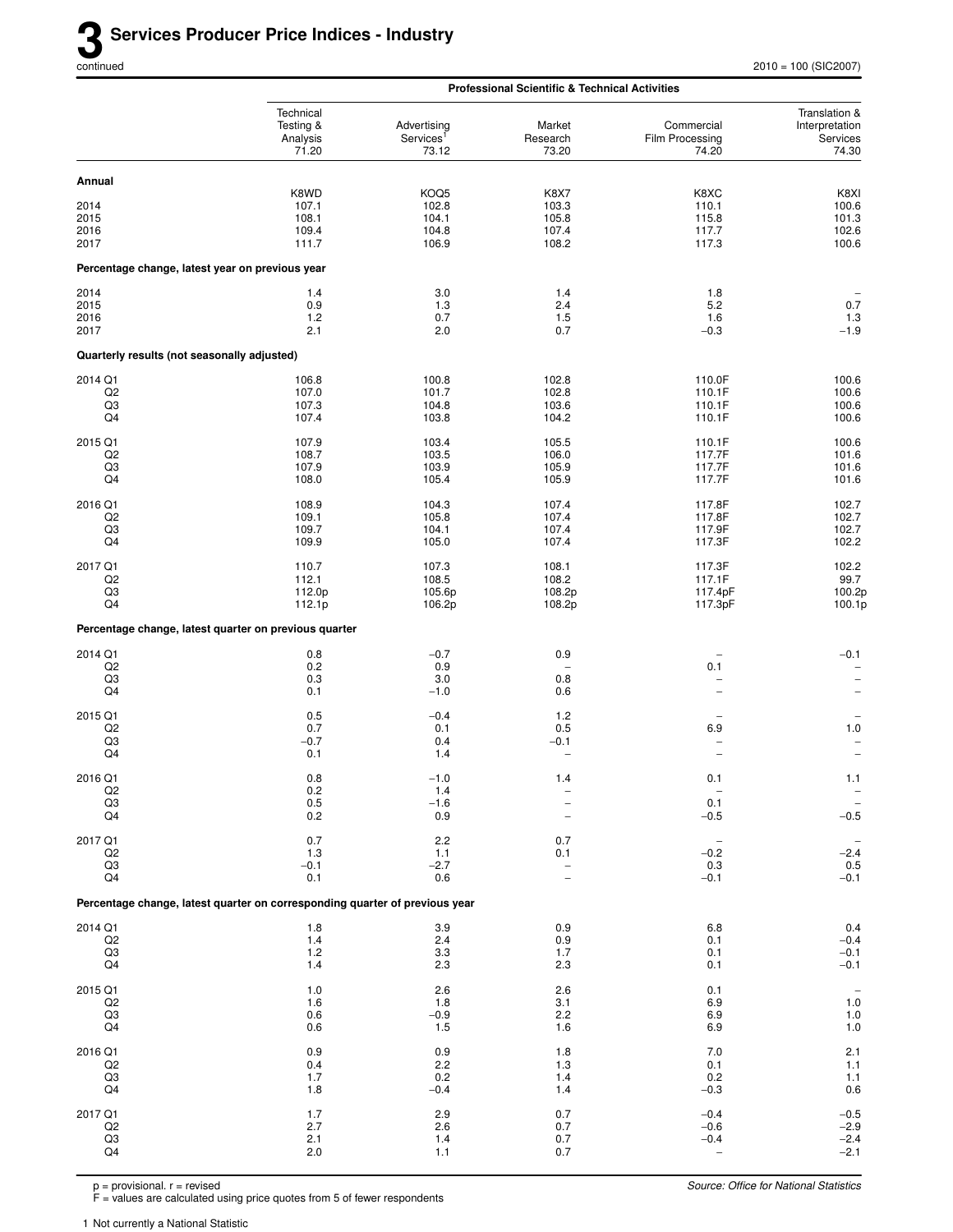|                                                   |                                                                             |                                                           | <b>Administrative &amp; Support Services</b>     |                                          |                                                 |                                                                    |
|---------------------------------------------------|-----------------------------------------------------------------------------|-----------------------------------------------------------|--------------------------------------------------|------------------------------------------|-------------------------------------------------|--------------------------------------------------------------------|
|                                                   | Construction<br><b>Plant Hire</b><br>77.32                                  | Employment<br>Agencies<br>78.00                           | Security<br>Services<br>80.11                    | Industrial<br>Cleaning<br>81.22          | Secretarial<br>Services<br>82.10                | Contract<br>Packing<br>82.92                                       |
| Annual                                            |                                                                             |                                                           |                                                  |                                          |                                                 |                                                                    |
| 2014<br>2015<br>2016<br>2017                      | K8XQ<br>107.1<br>107.5<br>106.9<br>106.3                                    | K8XZ<br>102.6<br>102.2<br>101.7<br>101.7                  | K8YH<br>97.4<br>96.6<br>97.3<br>97.0             | K8YQ<br>103.2<br>103.4<br>104.9<br>108.5 | <b>K8Z2</b><br>104.0<br>103.5<br>106.0<br>107.7 | K8Z9<br>101.0<br>100.1<br>104.4<br>108.0                           |
|                                                   | Percentage change, latest year on previous year                             |                                                           |                                                  |                                          |                                                 |                                                                    |
| 2014<br>2015<br>2016<br>2017                      | 2.0<br>0.4<br>$-0.6$<br>$-0.6$                                              | 0.5<br>$-0.4$<br>$-0.5$<br>$\overline{\phantom{0}}$       | $-0.2$<br>$-0.8$<br>0.7<br>$-0.3$                | 1.3<br>0.2<br>1.5<br>3.4                 | 1.0<br>$-0.5$<br>2.4<br>1.6                     | 0.2<br>$-0.9$<br>$4.3\,$<br>3.4                                    |
| Quarterly results (not seasonally adjusted)       |                                                                             |                                                           |                                                  |                                          |                                                 |                                                                    |
| 2014 Q1<br>Q2<br>Q3<br>Q4                         | 106.4<br>107.4<br>107.3<br>107.3                                            | 103.1<br>103.0<br>102.0<br>102.2                          | 97.2<br>97.5<br>97.4<br>97.4                     | 103.4<br>103.9<br>103.6<br>102.1         | 104.1<br>103.9<br>104.0<br>104.0                | 101.1<br>101.0<br>101.1<br>101.0                                   |
| 2015 Q1<br>Q <sub>2</sub><br>Q3<br>Q4             | 107.5<br>107.1<br>107.2<br>108.0                                            | 102.4<br>102.7<br>101.2<br>102.5                          | 96.4<br>96.3<br>96.7<br>96.9r                    | 102.6<br>103.0<br>103.5<br>104.6         | 103.4<br>103.2<br>103.9<br>103.6                | 100.0<br>99.9<br>100.3<br>100.2                                    |
| 2016 Q1<br>Q <sub>2</sub><br>Q3<br>Q4             | 107.6<br>106.9<br>106.1<br>107.1                                            | 101.6<br>101.7<br>101.7<br>101.6                          | 97.1<br>97.4<br>97.3<br>97.3                     | 104.9<br>104.7<br>104.8<br>105.2         | 105.7<br>106.3<br>106.1<br>105.9                | 104.3<br>104.4<br>104.4<br>104.4                                   |
| 2017 Q1<br>Q <sub>2</sub><br>Q3<br>Q4             | 107.0<br>106.5<br>106.6p<br>105.0p                                          | 101.4<br>102.0<br>101.7p<br>101.7p                        | 96.9r<br>97.7<br>96.5p<br>96.7p                  | 107.6<br>107.7<br>109.7p<br>108.9p       | 106.5<br>106.5<br>108.5p<br>109.1p              | 104.7<br>105.1<br>111.0p<br>111.1p                                 |
|                                                   | Percentage change, latest quarter on previous quarter                       |                                                           |                                                  |                                          |                                                 |                                                                    |
| 2014 Q1<br>Q <sub>2</sub><br>Q3<br>Q4             | 0.7<br>0.9<br>$-0.1$<br>$\overline{\phantom{a}}$                            | 0.1<br>$-0.1$<br>$-1.0$<br>0.2                            | 0.3<br>$-0.1$<br>$\overline{\phantom{0}}$        | 0.2<br>0.5<br>$-0.3$<br>$-1.4$           | 0.5<br>$-0.2$<br>0.1<br>$\qquad \qquad -$       | 0.1<br>$-0.1$<br>0.1<br>$-0.1$                                     |
| 2015 Q1<br>Q <sub>2</sub><br>Q3<br>Q4             | 0.2<br>$-0.4$<br>0.1<br>0.7                                                 | 0.2<br>0.3<br>$-1.5$<br>1.3                               | $-1.0$<br>$-0.1$<br>0.4<br>0.2                   | 0.5<br>0.4<br>0.5<br>1.1                 | $-0.6$<br>$-0.2$<br>0.7<br>$-0.3$               | $-1.0$<br>$-0.1$<br>0.4<br>$-0.1$                                  |
| 2016 Q1<br>Q2<br>Q3<br>$\mathsf{Q4}$              | $-0.4$<br>$-0.7$<br>$-0.7$<br>0.9                                           | $-0.9$<br>0.1<br>$-0.1$                                   | 0.2<br>0.3<br>$-0.1$<br>$\overline{\phantom{0}}$ | 0.3<br>$-0.2$<br>0.1<br>0.4              | 2.0<br>0.6<br>$-0.2$<br>$-0.2$                  | 4.1<br>0.1<br>$\overline{\phantom{a}}$<br>$\overline{\phantom{0}}$ |
| 2017 Q1<br>Q2<br>Q3<br>Q4                         | $-0.1$<br>$-0.5$<br>0.1<br>$-1.5$                                           | $-0.2$<br>0.6<br>$-0.3$                                   | $-0.4$<br>0.8<br>$-1.2$<br>0.2                   | $2.3\,$<br>0.1<br>1.9<br>$-0.7$          | 0.6<br>1.9<br>0.6                               | $\begin{array}{c} 0.3 \\ 0.4 \\ 5.6 \end{array}$<br>0.1            |
|                                                   | Percentage change, latest quarter on corresponding quarter of previous year |                                                           |                                                  |                                          |                                                 |                                                                    |
| 2014 Q1<br>Q2<br>Q <sub>3</sub><br>Q4             | 1.6<br>2.7<br>2.0<br>1.5                                                    | $1.2$<br>1.3<br>0.4<br>$-0.8$                             | $-2.2$<br>0.6<br>0.5<br>0.2                      | 2.1<br>2.9<br>1.6<br>$-1.1$              | 1.9<br>1.0<br>0.8<br>0.4                        | $0.6\,$<br>$\begin{array}{c} 0.1 \\ 0.2 \end{array}$               |
| 2015 Q1<br>Q2<br>Q <sub>3</sub><br>Q4             | 1.0<br>$-0.3$<br>$-0.1$<br>0.7                                              | $-0.7$<br>$-0.3$<br>$-0.8$<br>0.3                         | $-0.8$<br>$-1.2$<br>$-0.7$<br>$-0.5$             | $-0.8$<br>$-0.9$<br>$-0.1$<br>2.4        | $-0.7$<br>$-0.7$<br>$-0.1$<br>$-0.4$            | $-1.1$<br>$-1.1$<br>$-0.8$<br>$-0.8$                               |
| 2016 Q1<br>Q <sub>2</sub><br>Q <sub>3</sub><br>Q4 | 0.1<br>$-0.2$<br>$-1.0$<br>$-0.8$                                           | $-0.8$<br>$-1.0$<br>0.5<br>$-0.9$                         | 0.7<br>1.1<br>0.6<br>0.4                         | 2.2<br>1.7<br>1.3<br>0.6                 | 2.2<br>3.0<br>2.1<br>2.2                        | $4.3\,$<br>4.5<br>$^{4.1}_{4.2}$                                   |
| 2017 Q1<br>Q2<br>Q3<br>Q4                         | $-0.6$<br>$-0.4$<br>0.5<br>$-2.0$                                           | $-0.2$<br>0.3<br>$\hspace{1.0cm} - \hspace{1.0cm}$<br>0.1 | $-0.2$<br>0.3<br>$-0.8$<br>$-0.6$                | 2.6<br>$2.9\,$<br>4.7<br>3.5             | 0.8<br>0.2<br>2.3<br>3.0                        | 0.4<br>$0.7\,$<br>$6.3\,$<br>6.4                                   |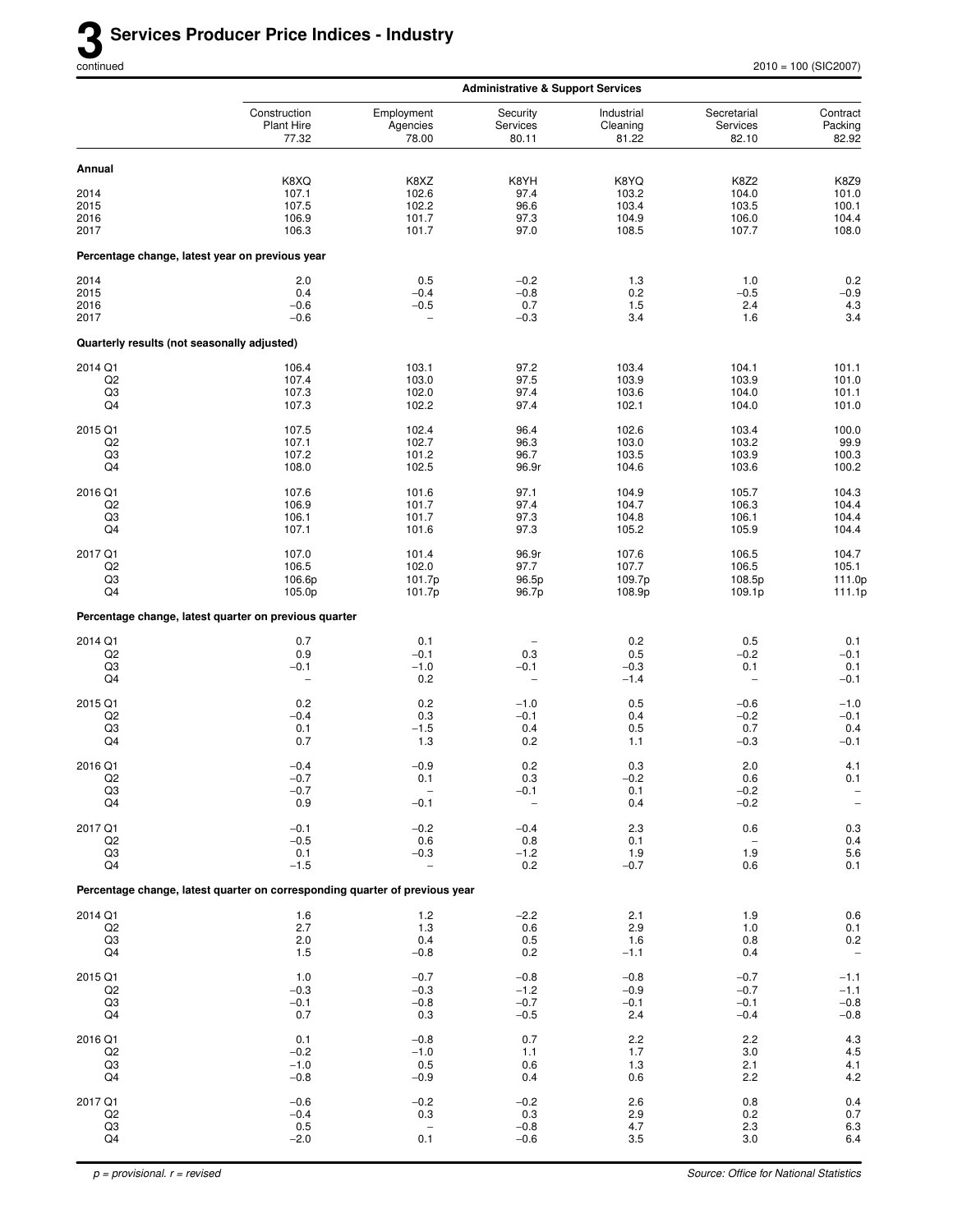|                                                       | <b>Education</b>                                                            | <b>Other Services</b>              |
|-------------------------------------------------------|-----------------------------------------------------------------------------|------------------------------------|
|                                                       |                                                                             | Commercial                         |
|                                                       | Adult<br>Education                                                          | Washing &<br>Dry Cleaning          |
|                                                       | 85.59                                                                       | 96.01                              |
| Annual                                                |                                                                             |                                    |
|                                                       | K8ZG                                                                        | K8ZM                               |
| 2014<br>2015                                          | 103.8<br>103.9                                                              | 102.6<br>104.0                     |
| 2016                                                  | 105.0                                                                       | 106.2                              |
| 2017                                                  | 104.8                                                                       | 101.6                              |
| Percentage change, latest year on previous year       |                                                                             |                                    |
| 2014                                                  | 1.5                                                                         | 0.8                                |
| 2015                                                  | 0.1                                                                         | 1.4                                |
| 2016<br>2017                                          | 1.1<br>$-0.2$                                                               | 2.1<br>$-4.3$                      |
| Quarterly results (not seasonally adjusted)           |                                                                             |                                    |
| 2014 Q1                                               | 104.1                                                                       | 102.1                              |
| Q2                                                    | 104.2                                                                       | 102.8                              |
| Q3<br>Q4                                              | 104.2<br>102.8                                                              | 102.8<br>102.8                     |
| 2015 Q1                                               | 103.2                                                                       | 103.6                              |
| Q <sub>2</sub>                                        | 103.4                                                                       | 103.9                              |
| Q <sub>3</sub>                                        | 104.5                                                                       | 104.0                              |
| Q4                                                    | 104.5                                                                       | 104.3                              |
| 2016 Q1                                               | 105.5                                                                       | 104.6                              |
| Q2<br>Q3                                              | 105.0<br>104.8                                                              | 106.9<br>106.9                     |
| Q4                                                    | 104.7                                                                       | 106.5                              |
| 2017 Q1                                               | 105.8                                                                       | 101.5                              |
| Q2                                                    | 106.7                                                                       | 101.7                              |
| Q3<br>Q4                                              | 103.2p<br>103.7p                                                            | 101.7p<br>101.7p                   |
| Percentage change, latest quarter on previous quarter |                                                                             |                                    |
|                                                       |                                                                             |                                    |
| 2014 Q1<br>Q2                                         | 1.4<br>0.1                                                                  | $\overline{\phantom{a}}$<br>0.7    |
| Q3                                                    |                                                                             | $\overline{\phantom{a}}$           |
| Q4                                                    | $-1.3$                                                                      | $\overline{\phantom{m}}$           |
| 2015 Q1                                               | 0.4                                                                         | 0.8                                |
| Q <sub>2</sub><br>Q3                                  | $0.2\,$<br>1.1                                                              | 0.3<br>0.1                         |
| Q4                                                    | $\overline{\phantom{0}}$                                                    | 0.3                                |
| 2016 Q1                                               | 1.0                                                                         | 0.3                                |
| $_{\mathsf{Q2}}$                                      | $-0.5$                                                                      | 2.2                                |
| $_{\mathsf{Q4}}^{\mathsf{Q3}}$                        | $-0.2$<br>$-0.1$                                                            | $\overline{\phantom{a}}$<br>$-0.4$ |
| 2017 Q1                                               | 1.1                                                                         | $-4.7$                             |
| $_{\mathsf{Q2}}$                                      | 0.9                                                                         | 0.2                                |
| $\mathsf{Q3}$                                         | $-3.3$                                                                      | $\overline{\phantom{a}}$           |
| Q4                                                    | $0.5\,$                                                                     | $\overline{\phantom{a}}$           |
|                                                       | Percentage change, latest quarter on corresponding quarter of previous year |                                    |
| 2014 Q1                                               | 2.2                                                                         | 0.6                                |
| $_{\mathsf{Q2}}$<br>$\mathsf{Q3}$                     | 2.3<br>$1.5$                                                                | $1.1$<br>0.7                       |
| Q4                                                    | 0.1                                                                         | 0.7                                |
| 2015 Q1                                               | $-0.9$                                                                      | 1.5                                |
| Q2<br>Q3                                              | $-0.8$<br>$0.3\,$                                                           | 1.1<br>1.2                         |
| Q4                                                    | 1.7                                                                         | 1.5                                |
| 2016 Q1                                               | $2.2\,$                                                                     | 1.0                                |
| Q2                                                    | $1.5$                                                                       | 2.9                                |
| $_{\rm Q3}$<br>Q4                                     | $0.3\,$<br>$0.2\,$                                                          | 2.8<br>2.1                         |
| 2017 Q1                                               | $0.3\,$                                                                     | $-3.0$                             |
| $_{\mathsf{Q2}}$                                      | 1.6                                                                         | $-4.9$                             |
| $\frac{Q3}{Q4}$                                       | $-1.5$<br>$-1.0$                                                            | $-4.9$<br>$-4.5$                   |
|                                                       |                                                                             |                                    |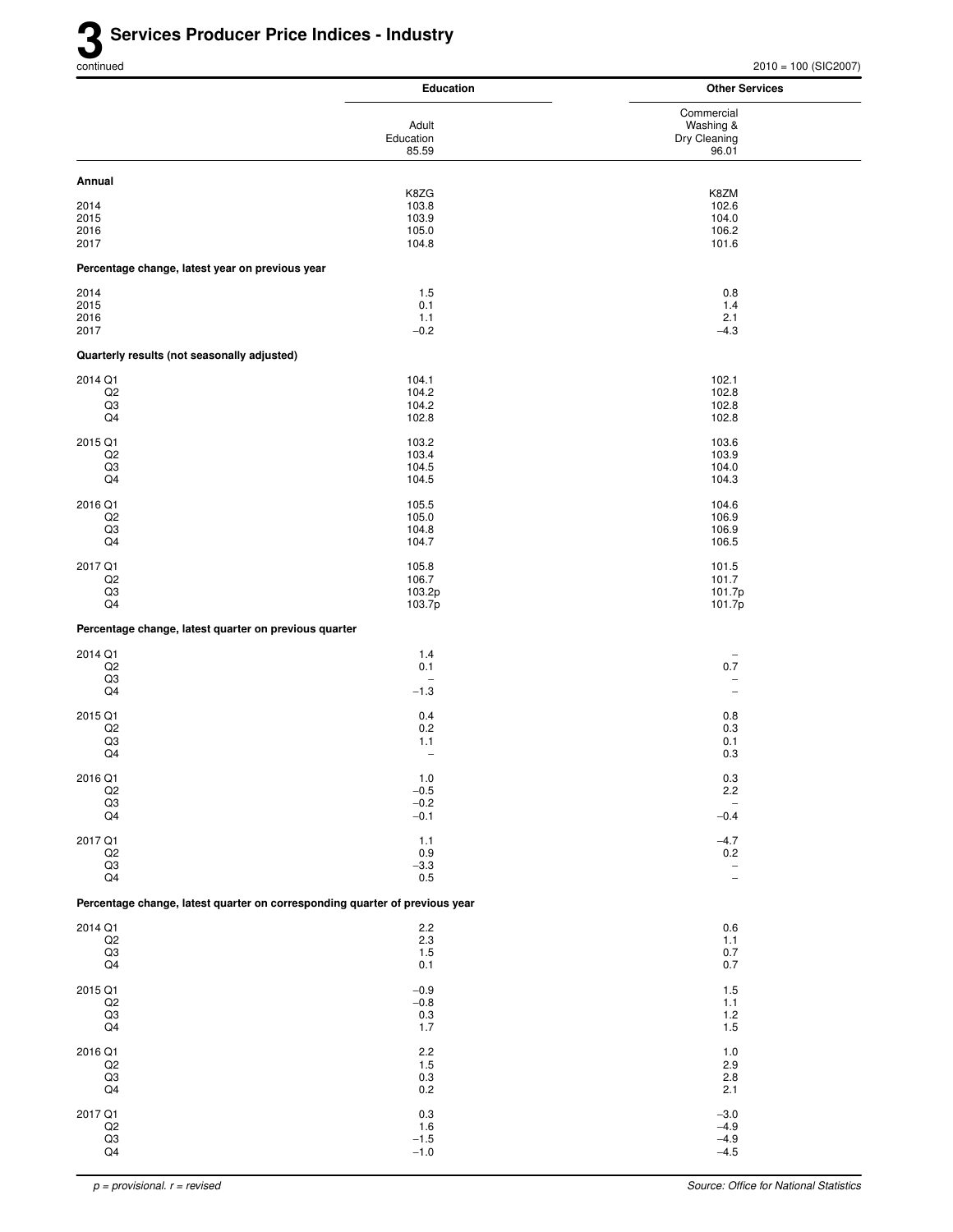2010=100 (SIC2007)

|         |                       | <b>Gross Sector</b><br>SPPI - All services |           |              | <b>Net Sector</b><br>SPPI - All services |                          |  |
|---------|-----------------------|--------------------------------------------|-----------|--------------|------------------------------------------|--------------------------|--|
|         |                       |                                            |           |              |                                          |                          |  |
|         |                       | percentage<br>change over                  |           | Index        | percentage<br>change over                |                          |  |
|         | Index<br>$(2010=100)$ | Quarter                                    | Year      | $(2010=100)$ | Quarter                                  | Year                     |  |
|         | 9907010000            |                                            |           | 9907020000   |                                          |                          |  |
|         | K8ZU                  |                                            |           | K8ZW         |                                          |                          |  |
| 2014 Q1 |                       |                                            |           |              |                                          |                          |  |
| Q2      |                       |                                            |           |              |                                          |                          |  |
| Q3      |                       |                                            |           |              |                                          |                          |  |
| Q4      |                       |                                            |           |              |                                          |                          |  |
| 2015 Q1 |                       |                                            |           |              |                                          |                          |  |
| Q2      |                       |                                            |           |              |                                          |                          |  |
| Q3      |                       |                                            |           |              |                                          |                          |  |
| Q4      |                       |                                            |           |              |                                          | $\overline{\phantom{m}}$ |  |
| 2016 Q1 |                       |                                            |           |              |                                          |                          |  |
| Q2      |                       |                                            |           |              |                                          | $\qquad \qquad -$        |  |
| Q3      |                       |                                            |           |              |                                          | $\qquad \qquad -$        |  |
| Q4      | $-0.1$                | $-0.1$                                     | $-0.1$    |              |                                          | $\overline{\phantom{a}}$ |  |
| 2017 Q1 |                       | 0.1                                        |           |              |                                          |                          |  |
| Q2      |                       |                                            |           |              |                                          | $\overline{\phantom{a}}$ |  |
| Q3      | $-0.2$                | $-0.2$                                     | $-0.2$    | $-0.2$       | $-0.2$                                   | $-0.2$                   |  |
| Q4      | $\ddotsc$             | $\ddotsc$                                  | $\ddotsc$ | $\ldots$     | $\ddotsc$                                | $\ldots$                 |  |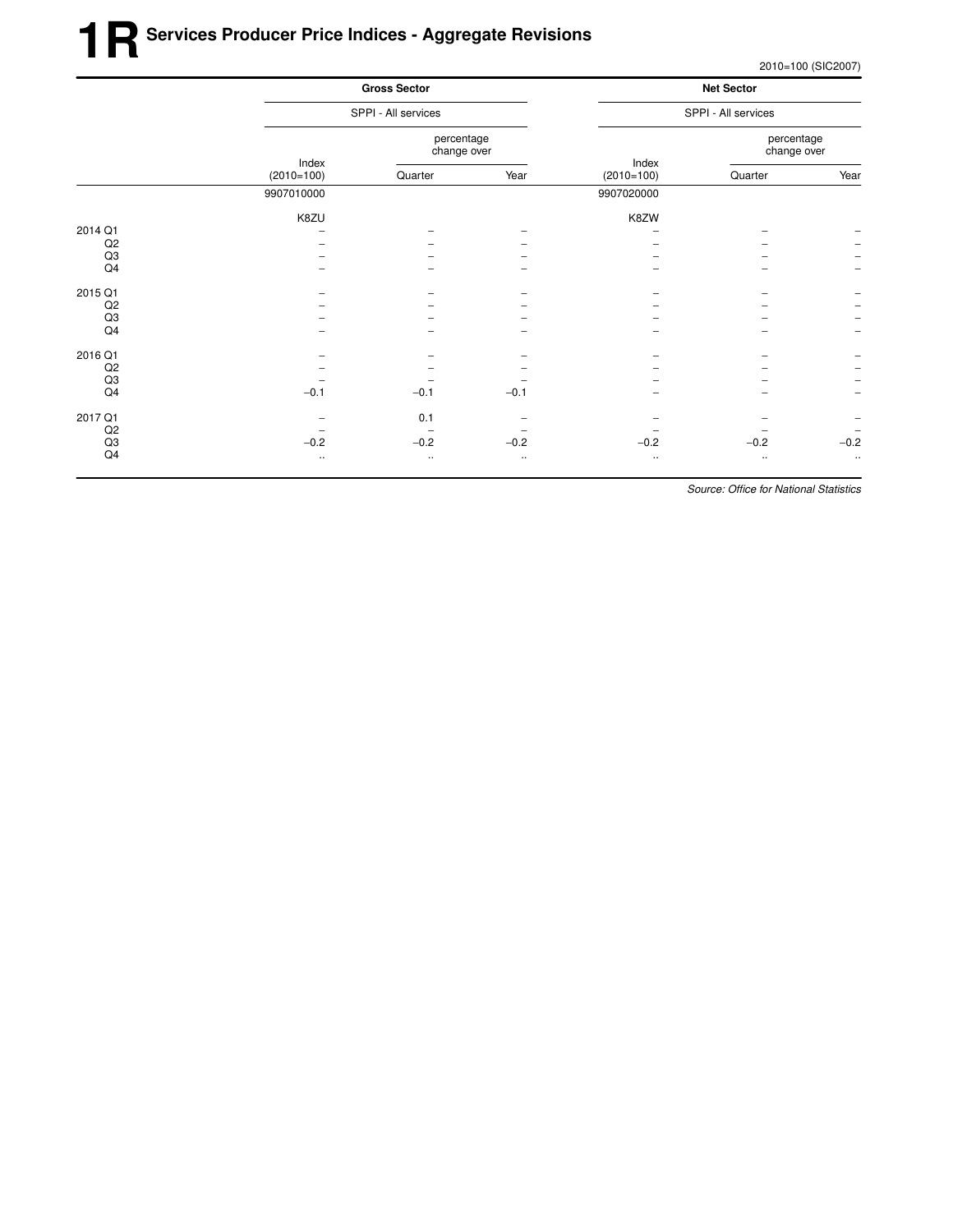## **2RSer vices Producer Price Indices - Section Revisions**

2010=100 (SIC2007)

|         | Water Supply, Sewerage<br>and Waste Management |                           |           | Wholesale, Retail Trade of<br><b>Motor Vehicles and Motorcycles</b> |                           |          |
|---------|------------------------------------------------|---------------------------|-----------|---------------------------------------------------------------------|---------------------------|----------|
|         | Index<br>$2010 = 100$                          | percentage<br>change over |           |                                                                     | percentage<br>change over |          |
|         |                                                | Quarter                   | Year      | Index<br>$2010 = 100$                                               | Quarter                   | Year     |
|         | 9907101000                                     |                           |           | 9907103000                                                          |                           |          |
|         | MF8N                                           |                           |           | MF <sub>2</sub> J                                                   |                           |          |
| 2014 Q1 |                                                |                           |           |                                                                     |                           |          |
| Q2      |                                                |                           |           |                                                                     |                           |          |
| Q3      |                                                |                           |           |                                                                     |                           |          |
| Q4      |                                                |                           |           |                                                                     |                           |          |
| 2015 Q1 |                                                |                           |           |                                                                     |                           |          |
| Q2      |                                                |                           |           |                                                                     |                           |          |
| Q3      |                                                |                           |           |                                                                     |                           |          |
| Q4      |                                                |                           |           |                                                                     |                           |          |
| 2016 Q1 |                                                |                           |           |                                                                     |                           |          |
| Q2      |                                                |                           |           |                                                                     |                           |          |
| Q3      |                                                |                           |           |                                                                     |                           |          |
| Q4      |                                                |                           |           |                                                                     |                           |          |
| 2017 Q1 |                                                |                           |           |                                                                     |                           |          |
| Q2      |                                                |                           |           |                                                                     |                           |          |
| Q3      | $-1.4$                                         | $-1.4$                    | $-1.5$    |                                                                     |                           |          |
| Q4      | $\cdot\cdot$                                   | $\bullet$ .               | $\cdot$ . |                                                                     | $\cdot$ .                 | $\ldots$ |
|         |                                                |                           |           |                                                                     |                           |          |

|             | <b>Transportation and Storage</b> |                           |                          | <b>Accommodation and Food</b> |                           |           |
|-------------|-----------------------------------|---------------------------|--------------------------|-------------------------------|---------------------------|-----------|
|             | Index<br>$2010 = 100$             | percentage<br>change over |                          |                               | percentage<br>change over |           |
|             |                                   | Quarter                   | Year                     | Index<br>$2010=100$           | Quarter                   | Year      |
|             | 9907104000                        |                           |                          | 9907105000                    |                           |           |
|             | MF2K                              |                           |                          | MF2L                          |                           |           |
| 2014 Q1     |                                   |                           |                          |                               |                           |           |
| Q2          |                                   |                           |                          |                               |                           |           |
| Q3          |                                   |                           |                          |                               |                           |           |
| Q4          |                                   |                           | -                        |                               |                           |           |
| 2015 Q1     |                                   |                           |                          |                               |                           |           |
| Q2          |                                   |                           |                          |                               |                           |           |
| Q3          |                                   |                           |                          |                               |                           |           |
| Q4          |                                   |                           |                          |                               |                           |           |
| 2016 Q1     |                                   |                           |                          |                               |                           |           |
| Q2          |                                   |                           |                          |                               |                           |           |
| Q3          |                                   |                           |                          |                               |                           |           |
| Q4          |                                   |                           |                          |                               |                           |           |
| 2017 Q1     |                                   |                           |                          |                               |                           |           |
| Q2          |                                   |                           |                          |                               |                           |           |
| $_{\rm Q3}$ |                                   |                           | $\overline{\phantom{0}}$ | $-0.7$                        | $-0.7$                    | $-0.6$    |
| Q4          | $\ldots$                          | $\cdot$ .                 | $\cdot\cdot$             | $\cdot\cdot$                  | $\cdot\cdot$              | $\cdot$ . |
|             |                                   |                           |                          |                               |                           |           |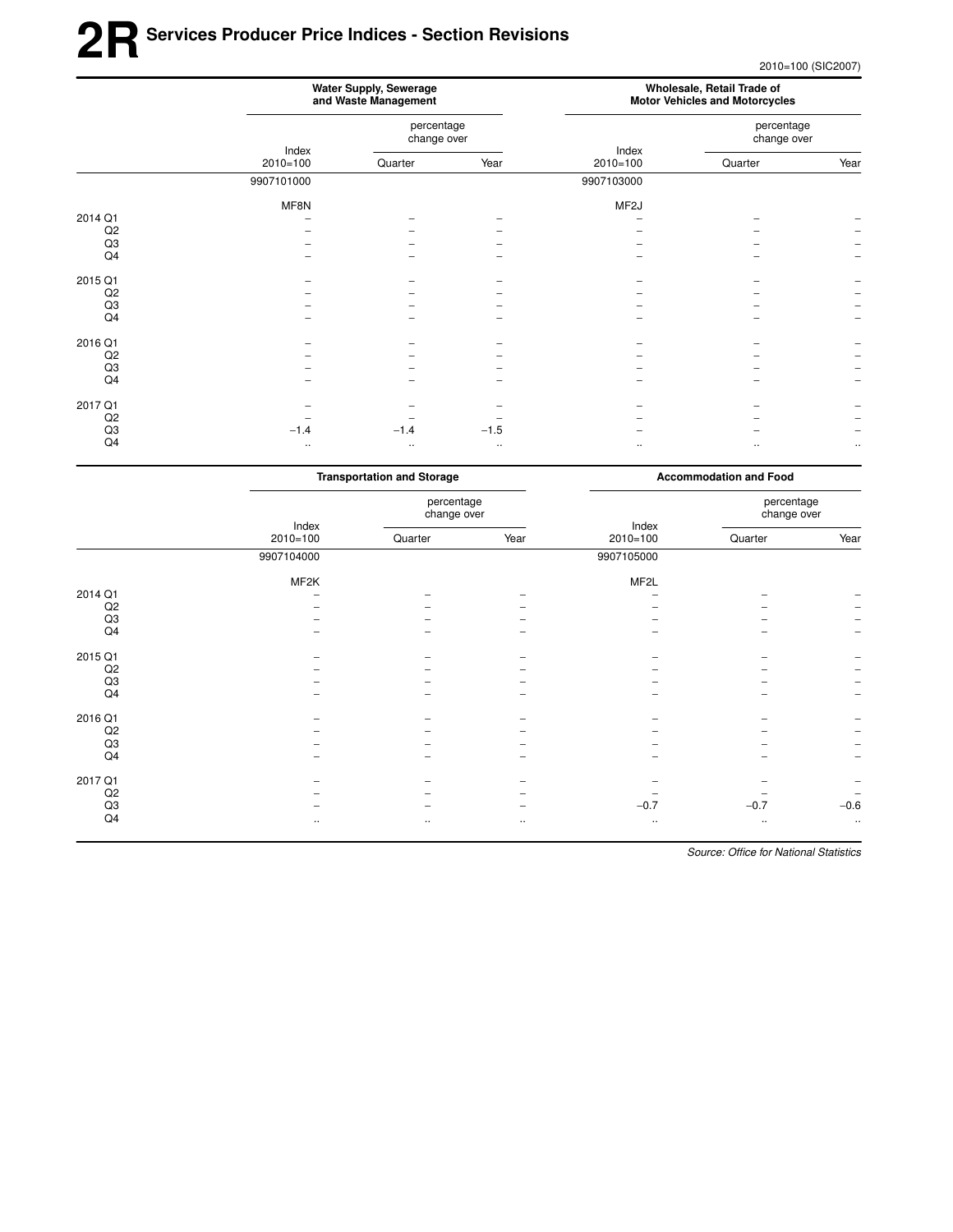# **2R** Services Producer Price Indices - Section Revisions<br>
continued

|                | <b>Information and Communication</b> |                           | <b>Real Estate Activities</b> |                       |                           |                          |
|----------------|--------------------------------------|---------------------------|-------------------------------|-----------------------|---------------------------|--------------------------|
|                | Index<br>$2010=100$                  | percentage<br>change over |                               |                       | percentage<br>change over |                          |
|                |                                      | Quarter                   | Year                          | Index<br>$2010 = 100$ | Quarter                   | Year                     |
|                | 9907106000                           |                           |                               | 9907108000            |                           |                          |
|                | MF <sub>2</sub> M                    |                           |                               | MF8P                  |                           |                          |
| 2014 Q1        |                                      |                           |                               |                       |                           |                          |
| Q2             |                                      |                           |                               |                       |                           |                          |
| Q3             |                                      |                           |                               |                       |                           |                          |
| Q4             |                                      |                           |                               |                       |                           |                          |
| 2015 Q1        |                                      |                           |                               |                       |                           |                          |
| Q <sub>2</sub> |                                      |                           |                               |                       |                           |                          |
| Q3             |                                      |                           |                               |                       |                           |                          |
| Q4             |                                      |                           |                               |                       |                           | $\overline{\phantom{m}}$ |
| 2016 Q1        |                                      |                           |                               |                       |                           |                          |
| Q <sub>2</sub> |                                      |                           |                               |                       |                           |                          |
| Q3             |                                      |                           |                               |                       |                           |                          |
| Q4             |                                      |                           |                               | $-0.1$                | $-0.1$                    | $-0.1$                   |
| 2017 Q1        | 0.1                                  | 0.1                       | 0.1                           | $-0.1$                |                           | $-0.1$                   |
| Q2             |                                      | $-0.1$                    |                               | $-0.1$                |                           | $-0.1$                   |
| Q3             |                                      |                           |                               | $-0.1$                |                           | $-0.1$                   |
| Q4             | $\ldots$                             | $\ldots$                  | $\ldots$                      | $\ldots$              | $\ldots$                  | $\ldots$                 |

|             |                       | Professional, Scientific and<br><b>Technical Activities</b> |           | <b>Administrative and Support Services</b> |                           |           |
|-------------|-----------------------|-------------------------------------------------------------|-----------|--------------------------------------------|---------------------------|-----------|
|             | Index<br>$2010 = 100$ | percentage<br>change over                                   |           | Index                                      | percentage<br>change over |           |
|             |                       | Quarter                                                     | Year      | $2010 = 100$                               | Quarter                   | Year      |
|             | 9907109000            |                                                             |           | 9907110000                                 |                           |           |
|             | MF8Q                  |                                                             |           | MF8R                                       |                           |           |
| 2014 Q1     |                       |                                                             |           |                                            |                           |           |
| Q2          |                       |                                                             |           |                                            |                           |           |
| Q3          |                       |                                                             |           |                                            |                           |           |
| Q4          |                       |                                                             |           |                                            |                           |           |
| 2015 Q1     |                       |                                                             |           |                                            |                           |           |
| Q2          |                       |                                                             |           |                                            |                           |           |
| Q3          |                       |                                                             |           |                                            |                           |           |
| Q4          |                       |                                                             | -         |                                            |                           | -         |
| 2016 Q1     |                       |                                                             |           |                                            |                           |           |
| Q2          |                       |                                                             |           |                                            |                           |           |
| Q3          |                       |                                                             |           |                                            |                           |           |
| Q4          |                       |                                                             |           |                                            |                           |           |
| 2017 Q1     |                       |                                                             |           |                                            |                           |           |
| Q2          |                       |                                                             |           | 0.3                                        | 0.3                       | 0.3       |
| $_{\rm Q3}$ | $-0.2$                | $-0.2$                                                      | $-0.2$    | $-0.1$                                     | $-0.4$                    | $-0.1$    |
| Q4          | $\ldots$              | $\ldots$                                                    | $\ddotsc$ | $\ldots$                                   | $\ddotsc$                 | $\ddotsc$ |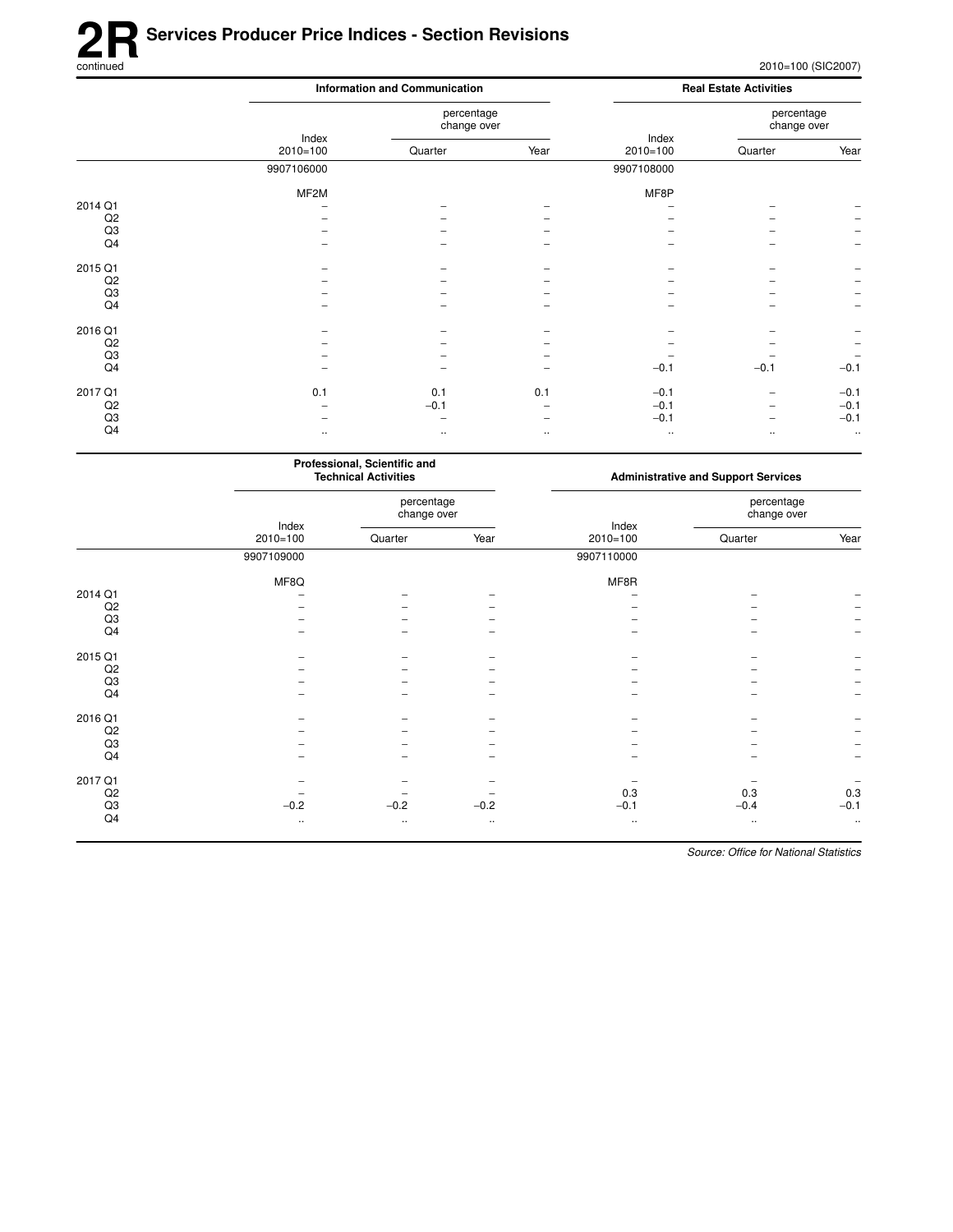## **2R** Services Producer Price Indices - Section Revisions<br>
continued

2010=100 (SIC2007)

|         |                       | <b>Education</b>          |           |            | <b>Other Services</b>     |                          |  |
|---------|-----------------------|---------------------------|-----------|------------|---------------------------|--------------------------|--|
|         |                       | percentage<br>change over |           | Index      | percentage<br>change over |                          |  |
|         | Index<br>$2010 = 100$ | Quarter                   | Year      | $2010=100$ | Quarter                   | Year                     |  |
|         | 9907113000            |                           |           | 9907116000 |                           |                          |  |
|         | MF8S                  |                           |           | MF8T       |                           |                          |  |
| 2014 Q1 |                       |                           |           |            |                           |                          |  |
| Q2      |                       |                           |           |            |                           |                          |  |
| Q3      |                       |                           |           |            |                           | $\overline{\phantom{a}}$ |  |
| Q4      |                       |                           |           |            |                           | $\overline{\phantom{0}}$ |  |
| 2015 Q1 |                       |                           |           |            | $\overline{\phantom{0}}$  |                          |  |
| Q2      |                       |                           |           |            |                           | $\overline{\phantom{m}}$ |  |
| Q3      |                       |                           |           |            |                           | $\qquad \qquad -$        |  |
| Q4      |                       |                           |           |            |                           | $\overline{\phantom{m}}$ |  |
| 2016 Q1 |                       |                           |           |            |                           |                          |  |
| Q2      |                       |                           |           |            |                           | $\overline{\phantom{a}}$ |  |
| Q3      |                       |                           |           |            |                           | $\overline{\phantom{a}}$ |  |
| Q4      |                       |                           |           |            | -                         | $\qquad \qquad -$        |  |
| 2017 Q1 |                       |                           |           |            |                           | $\overline{\phantom{0}}$ |  |
| Q2      |                       |                           |           |            |                           | $\overline{\phantom{m}}$ |  |
| Q3      | $-3.8$                | $-3.6$                    | $-3.6$    | $-0.1$     | $-0.1$                    | $-0.1$                   |  |
| Q4      |                       |                           |           |            |                           | $\ddotsc$                |  |
|         | $\ldots$              | $\cdot$ .                 | $\ddotsc$ | $\cdots$   | $\cdot$ .                 |                          |  |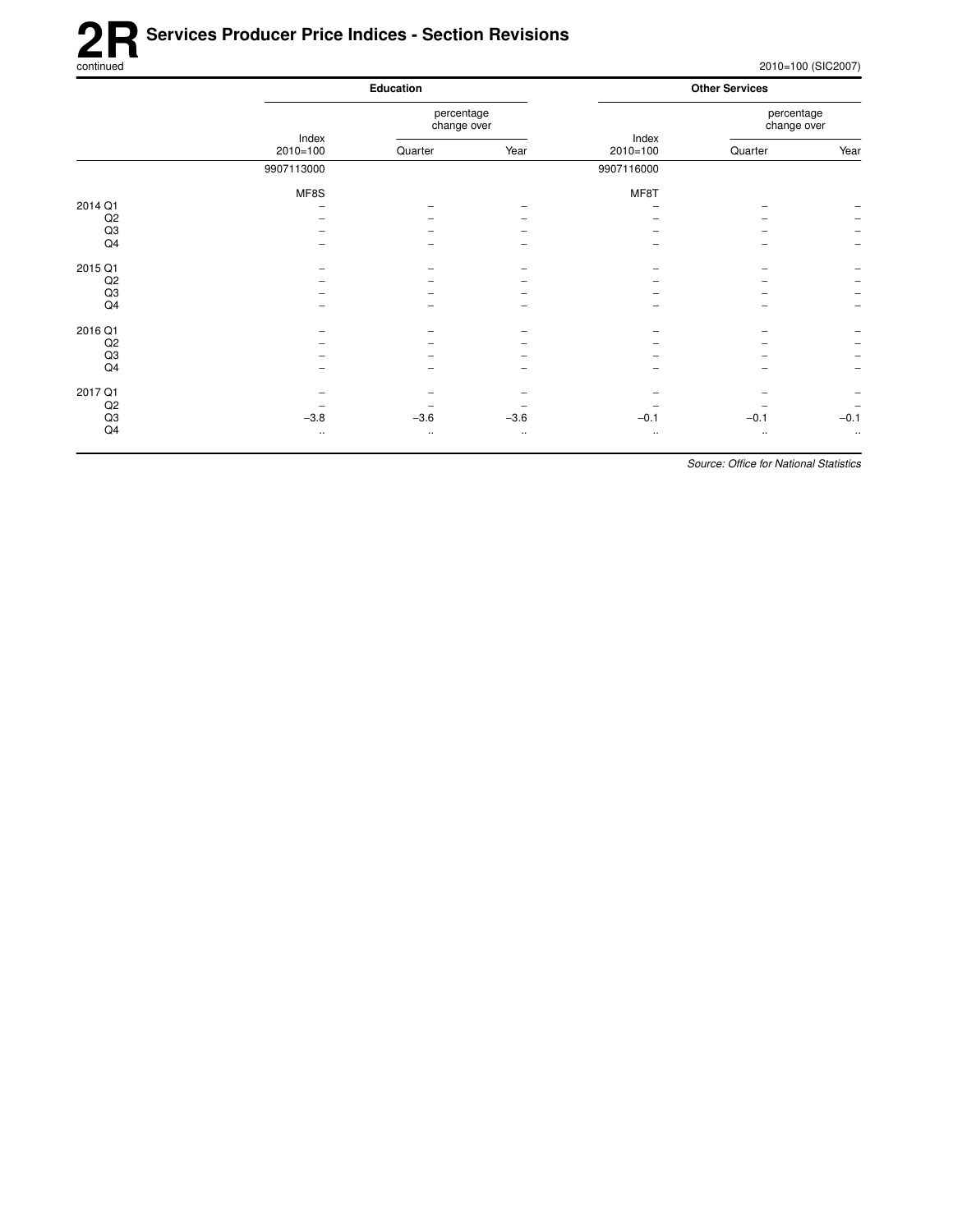2010 = 100 (SIC2007)

|                       | Water Supply, Sewerage and Waste Management                                 |                            |                                                        | Wholesale, Retail Trade; Repair of<br><b>Motor Vehicles and Motorcycles</b> |  |  |
|-----------------------|-----------------------------------------------------------------------------|----------------------------|--------------------------------------------------------|-----------------------------------------------------------------------------|--|--|
|                       | Sewerage<br>Services<br>37.00                                               | Waste<br>Disposal<br>38.11 | Sorted Recovered<br><b>Materials Services</b><br>38.32 | Motor<br>Vehicles<br>45.20                                                  |  |  |
| Annual                |                                                                             |                            |                                                        |                                                                             |  |  |
|                       | K8PX                                                                        | K8Q3                       | K8QL                                                   | K8QW                                                                        |  |  |
| 2014<br>2015          | $\overline{\phantom{0}}$                                                    | $\overline{a}$             | $\overline{\phantom{0}}$                               |                                                                             |  |  |
| 2016                  |                                                                             | L.                         |                                                        |                                                                             |  |  |
| 2017                  | $\ddot{\phantom{a}}$                                                        | $\ddotsc$                  | $\ddotsc$                                              |                                                                             |  |  |
|                       | Percentage change, latest year on previous year                             |                            |                                                        |                                                                             |  |  |
| 2014                  |                                                                             | $\overline{a}$             |                                                        |                                                                             |  |  |
| 2015                  |                                                                             | L.                         |                                                        |                                                                             |  |  |
| 2016                  |                                                                             | $\overline{\phantom{0}}$   |                                                        |                                                                             |  |  |
| 2017                  | $\ddot{\phantom{a}}$                                                        | $\ddotsc$                  | $\ddot{\phantom{a}}$                                   | ٠.                                                                          |  |  |
|                       | Quarterly results (not seasonally adjusted)                                 |                            |                                                        |                                                                             |  |  |
| 2014 Q1               |                                                                             |                            |                                                        |                                                                             |  |  |
| $_{\mathsf{Q2}}$      |                                                                             | $\overline{\phantom{0}}$   |                                                        |                                                                             |  |  |
| Q3                    |                                                                             | $\overline{\phantom{0}}$   |                                                        |                                                                             |  |  |
| $\mathsf{Q4}$         |                                                                             | $\overline{\phantom{0}}$   |                                                        |                                                                             |  |  |
| 2015 Q1               |                                                                             |                            |                                                        |                                                                             |  |  |
| $_{\mathsf{Q2}}$      |                                                                             |                            |                                                        |                                                                             |  |  |
| $_{\rm Q3}$           |                                                                             |                            |                                                        |                                                                             |  |  |
| Q4                    |                                                                             |                            |                                                        |                                                                             |  |  |
| 2016 Q1               |                                                                             |                            |                                                        |                                                                             |  |  |
| Q2                    |                                                                             |                            |                                                        |                                                                             |  |  |
| Q3                    |                                                                             |                            |                                                        |                                                                             |  |  |
| Q4                    |                                                                             |                            |                                                        |                                                                             |  |  |
| 2017 Q1               |                                                                             |                            |                                                        |                                                                             |  |  |
| $_{\mathsf{Q2}}$      |                                                                             |                            | $\overline{\phantom{m}}$                               |                                                                             |  |  |
| $_{\rm Q3}$           |                                                                             | $-2.3$                     | 0.2                                                    |                                                                             |  |  |
| Q <sub>4</sub>        | ٠.                                                                          | $\ldots$                   | $\cdot$ .                                              |                                                                             |  |  |
|                       | Percentage change, latest quarter on previous quarter                       |                            |                                                        |                                                                             |  |  |
| 2014 Q1               | $\overline{\phantom{0}}$                                                    |                            |                                                        |                                                                             |  |  |
| Q2                    | ▃                                                                           |                            |                                                        |                                                                             |  |  |
| Q3                    |                                                                             |                            |                                                        |                                                                             |  |  |
| Q4                    |                                                                             | $\overline{\phantom{0}}$   |                                                        |                                                                             |  |  |
| 2015 Q1               |                                                                             |                            |                                                        |                                                                             |  |  |
| Q2                    |                                                                             |                            |                                                        |                                                                             |  |  |
| $_{\rm Q3}$           |                                                                             |                            |                                                        |                                                                             |  |  |
| Q4                    |                                                                             |                            |                                                        |                                                                             |  |  |
| 2016 Q1               |                                                                             |                            |                                                        |                                                                             |  |  |
| Q2                    |                                                                             |                            |                                                        |                                                                             |  |  |
| $\frac{1}{\sqrt{23}}$ |                                                                             |                            |                                                        |                                                                             |  |  |
|                       |                                                                             |                            |                                                        |                                                                             |  |  |
| 2017 Q1               |                                                                             |                            |                                                        |                                                                             |  |  |
| $_{\mathsf{Q2}}$      |                                                                             |                            | $\overline{\phantom{0}}$                               |                                                                             |  |  |
| $_{\rm Q3}$           |                                                                             | $-2.2$                     | $0.2\,$                                                |                                                                             |  |  |
| Q4                    |                                                                             | $\ddot{\phantom{1}}$       | ä,                                                     |                                                                             |  |  |
|                       | Percentage change, latest quarter on corresponding quarter of previous year |                            |                                                        |                                                                             |  |  |
| 2014 Q1               |                                                                             |                            |                                                        |                                                                             |  |  |
| $_{\rm Q2}$           |                                                                             |                            |                                                        |                                                                             |  |  |
| $\frac{Q3}{Q4}$       |                                                                             |                            |                                                        |                                                                             |  |  |
|                       |                                                                             |                            |                                                        |                                                                             |  |  |
| 2015 Q1               |                                                                             |                            |                                                        |                                                                             |  |  |
| $_{\mathsf{Q2}}$      |                                                                             |                            |                                                        |                                                                             |  |  |
| $_{\rm Q3}$           |                                                                             |                            |                                                        |                                                                             |  |  |
| Q4                    |                                                                             |                            |                                                        |                                                                             |  |  |
| 2016 Q1               |                                                                             |                            |                                                        |                                                                             |  |  |
| $_{\mathsf{Q2}}$      |                                                                             |                            |                                                        |                                                                             |  |  |
| Q3                    |                                                                             |                            |                                                        |                                                                             |  |  |
| Q4                    |                                                                             |                            |                                                        |                                                                             |  |  |
| 2017 Q1               |                                                                             |                            |                                                        |                                                                             |  |  |
| $\mathsf{Q2}$         |                                                                             |                            |                                                        |                                                                             |  |  |
| $\frac{Q3}{Q4}$       |                                                                             | $-2.2$                     | $0.3\,$                                                |                                                                             |  |  |
|                       |                                                                             | $\ddotsc$                  | $\mathcal{L}_{\mathcal{A}}$                            |                                                                             |  |  |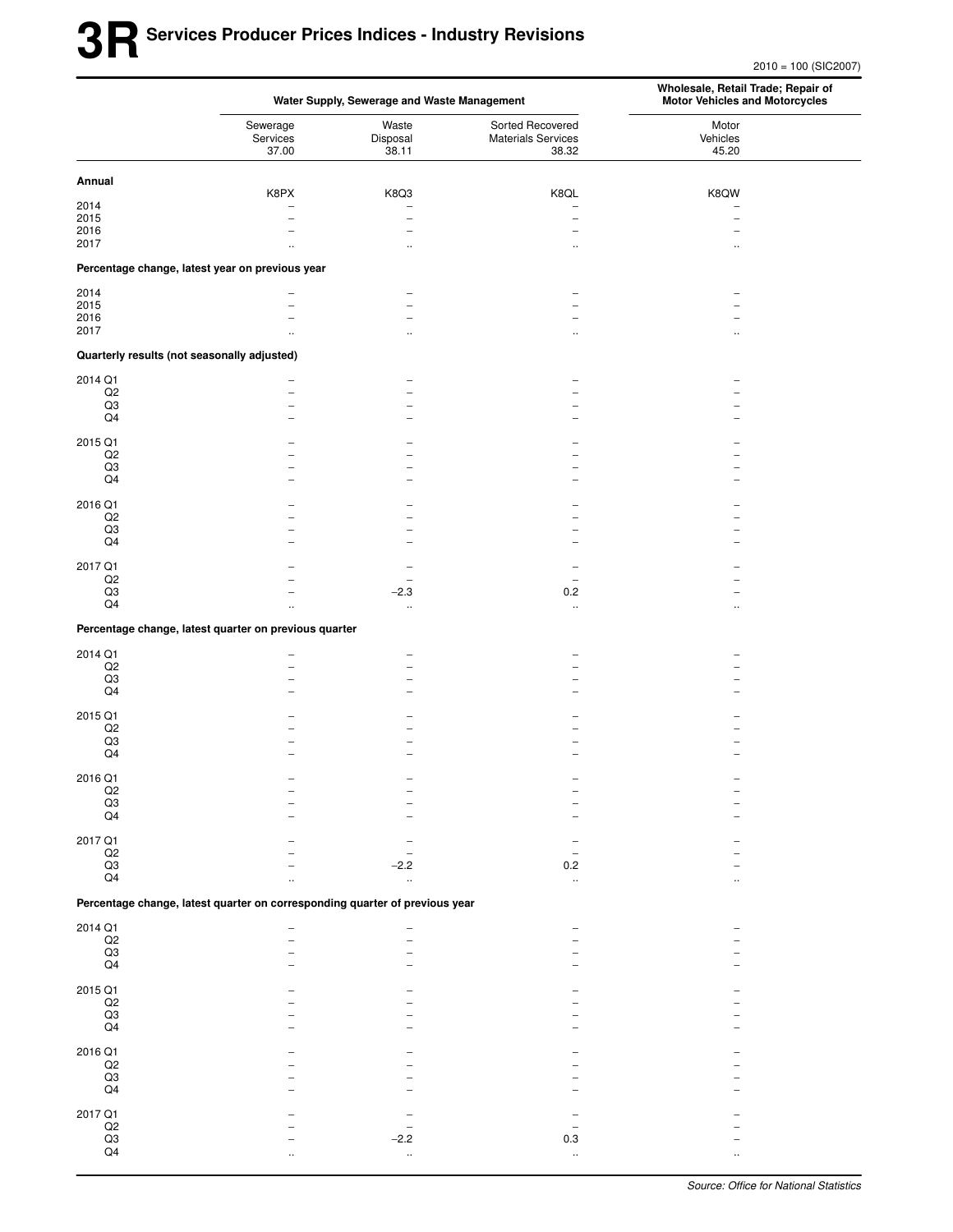|                                             |                                                                             |                                  |                              | <b>Transportation and Storage</b>        |                                           |                                            |
|---------------------------------------------|-----------------------------------------------------------------------------|----------------------------------|------------------------------|------------------------------------------|-------------------------------------------|--------------------------------------------|
|                                             | <b>Business</b><br>Rail Fares<br>49.11                                      | Rail<br>Freight<br>49.21         | Bus &<br>Coach Hire<br>49.39 | Freight<br>Transport<br>by Road<br>49.41 | Commercial<br>Vehicle<br>Ferries<br>50.11 | Sea<br>& Coastal<br>Water Freight<br>50.20 |
| Annual                                      |                                                                             |                                  |                              |                                          |                                           |                                            |
| 2014                                        | K8QY                                                                        | K8R2<br>$\overline{\phantom{a}}$ | K8RE                         | K8RO                                     | K8RW                                      | <b>K8S5</b><br>$\overline{\phantom{a}}$    |
| 2015                                        | $\overline{\phantom{0}}$                                                    | $\overline{\phantom{0}}$         |                              | $\overline{a}$                           |                                           | $\overline{\phantom{a}}$                   |
| 2016                                        |                                                                             |                                  |                              |                                          |                                           | $\qquad \qquad -$                          |
| 2017                                        |                                                                             |                                  |                              |                                          |                                           | $\ddot{\phantom{1}}$                       |
|                                             | Percentage change, latest year on previous year                             |                                  |                              |                                          |                                           |                                            |
| 2014                                        |                                                                             | $\qquad \qquad$                  |                              |                                          |                                           |                                            |
| 2015                                        |                                                                             | $\overline{\phantom{a}}$         |                              |                                          |                                           |                                            |
| 2016<br>2017                                |                                                                             |                                  |                              |                                          |                                           |                                            |
|                                             |                                                                             | $\ddot{\phantom{a}}$             | $\ddot{\phantom{a}}$         | $\ddotsc$                                |                                           | $\ddotsc$                                  |
| Quarterly results (not seasonally adjusted) |                                                                             |                                  |                              |                                          |                                           |                                            |
| 2014 Q1                                     |                                                                             |                                  |                              |                                          |                                           |                                            |
| $_{\mathsf{Q2}}$<br>Q3                      |                                                                             |                                  |                              |                                          |                                           |                                            |
| Q4                                          |                                                                             | $\overline{\phantom{a}}$         |                              |                                          |                                           |                                            |
|                                             |                                                                             |                                  |                              |                                          |                                           |                                            |
| 2015 Q1<br>Q2                               |                                                                             |                                  |                              |                                          |                                           |                                            |
| $_{\rm Q3}$                                 |                                                                             |                                  |                              |                                          |                                           |                                            |
| Q4                                          |                                                                             |                                  |                              |                                          |                                           |                                            |
| 2016 Q1                                     |                                                                             |                                  |                              |                                          |                                           |                                            |
| $_{\mathsf{Q2}}$                            |                                                                             |                                  |                              |                                          |                                           |                                            |
| Q3                                          |                                                                             |                                  |                              |                                          |                                           |                                            |
| $\mathsf{Q4}$                               |                                                                             |                                  |                              |                                          |                                           |                                            |
| 2017 Q1                                     |                                                                             |                                  |                              |                                          |                                           |                                            |
| $_{\mathsf{Q2}}$                            |                                                                             |                                  |                              |                                          |                                           |                                            |
| Q3                                          |                                                                             | $-0.4$                           |                              | $-0.1$                                   |                                           | $\overline{\phantom{0}}$                   |
| Q4                                          |                                                                             | $\ddotsc$                        | $\ddot{\phantom{a}}$         | $\ddotsc$                                | $\ddot{\phantom{a}}$                      | $\ldots$                                   |
|                                             | Percentage change, latest quarter on previous quarter                       |                                  |                              |                                          |                                           |                                            |
| 2014 Q1                                     |                                                                             |                                  |                              |                                          |                                           |                                            |
| $_{\mathsf{Q2}}$                            |                                                                             | -                                |                              |                                          |                                           |                                            |
| Q3                                          |                                                                             | $\equiv$                         |                              |                                          |                                           |                                            |
| $\mathsf{Q4}$                               |                                                                             |                                  |                              |                                          |                                           |                                            |
| 2015 Q1                                     |                                                                             |                                  |                              |                                          |                                           |                                            |
| $_{\mathsf{Q2}}$                            |                                                                             |                                  |                              |                                          |                                           |                                            |
| $_{\rm Q3}$                                 |                                                                             | $\overline{\phantom{0}}$         |                              |                                          |                                           |                                            |
| Q4                                          |                                                                             |                                  |                              |                                          |                                           |                                            |
| 2016 Q1                                     |                                                                             |                                  |                              |                                          |                                           |                                            |
| $_{\rm Q3}^{\rm Q2}$                        |                                                                             |                                  |                              |                                          |                                           |                                            |
| Q4                                          |                                                                             |                                  |                              |                                          |                                           |                                            |
|                                             |                                                                             |                                  |                              |                                          |                                           |                                            |
| 2017 Q1                                     |                                                                             |                                  |                              |                                          |                                           |                                            |
| $_{\mathsf{Q2}}$                            |                                                                             |                                  |                              |                                          |                                           |                                            |
| $\mathsf{Q3}$<br>$\mathsf{Q4}$              |                                                                             | -0.4                             |                              | $-0.1$<br>$\ddotsc$                      |                                           |                                            |
|                                             | Percentage change, latest quarter on corresponding quarter of previous year |                                  |                              |                                          |                                           |                                            |
|                                             |                                                                             |                                  |                              |                                          |                                           |                                            |
| 2014 Q1                                     |                                                                             |                                  |                              |                                          |                                           |                                            |
| $_{\rm Q3}^{\rm Q2}$                        |                                                                             |                                  |                              |                                          |                                           |                                            |
| Q4                                          |                                                                             |                                  |                              |                                          |                                           |                                            |
|                                             |                                                                             |                                  |                              |                                          |                                           |                                            |
| 2015 Q1<br>$_{\mathsf{Q2}}$                 |                                                                             |                                  |                              |                                          |                                           |                                            |
| $_{\rm Q3}$                                 |                                                                             |                                  |                              |                                          |                                           |                                            |
| Q4                                          |                                                                             |                                  |                              |                                          |                                           |                                            |
| 2016 Q1                                     |                                                                             |                                  |                              |                                          |                                           |                                            |
| $_{\mathsf{Q2}}$                            |                                                                             |                                  |                              |                                          |                                           |                                            |
| $\mathsf{Q3}$                               |                                                                             |                                  |                              |                                          |                                           |                                            |
| Q4                                          |                                                                             |                                  |                              |                                          |                                           |                                            |
| 2017 Q1                                     |                                                                             |                                  |                              |                                          |                                           |                                            |
| $\frac{Q2}{Q3}$                             |                                                                             |                                  |                              |                                          |                                           |                                            |
|                                             |                                                                             | -0.4                             |                              | $-0.1$                                   |                                           |                                            |
| $\mathsf{Q4}$                               |                                                                             |                                  |                              | ä.                                       |                                           |                                            |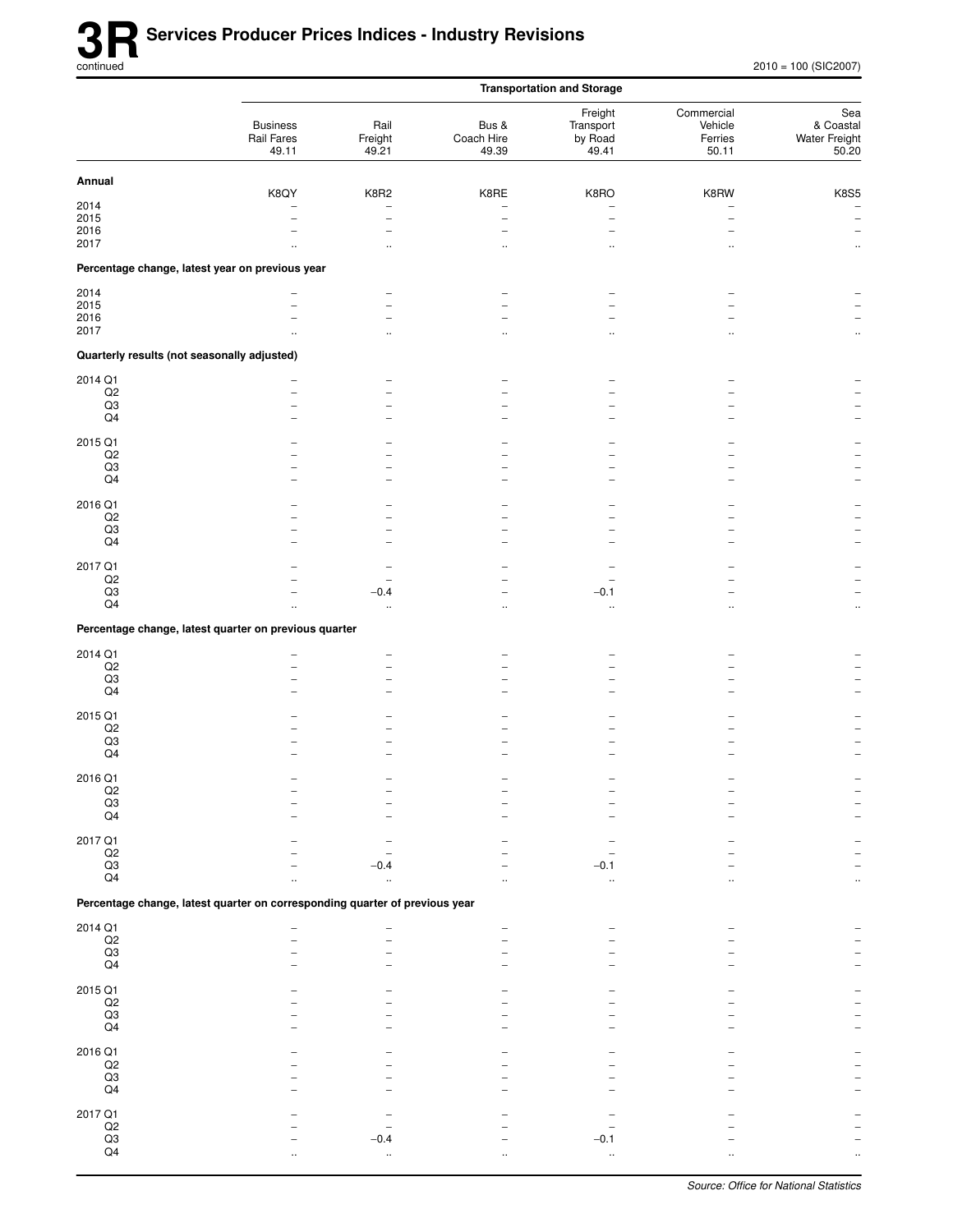|                                             |                                                                             |                                   |                                       | <b>Transportation and Storage</b> |                                   |                              |
|---------------------------------------------|-----------------------------------------------------------------------------|-----------------------------------|---------------------------------------|-----------------------------------|-----------------------------------|------------------------------|
|                                             | <b>Business</b><br>Air Fares<br>51.11                                       | Storage &<br>Warehousing<br>52.10 | Cargo<br>Handling<br>52.24            | Freight<br>Forwarding<br>52.29    | National Post<br>Parcels<br>53.10 | Courier<br>Services<br>53.20 |
| Annual                                      |                                                                             |                                   |                                       |                                   |                                   |                              |
| 2014                                        | K8S9                                                                        | KS7Z<br>$\overline{\phantom{0}}$  | KHU3                                  | K8SD                              | K8SW                              | K8SY                         |
| 2015                                        |                                                                             | -                                 |                                       |                                   |                                   | $\overline{\phantom{a}}$     |
| 2016                                        |                                                                             |                                   |                                       |                                   |                                   | $\overline{\phantom{a}}$     |
| 2017                                        |                                                                             |                                   | $\ddotsc$                             |                                   |                                   | $\ddotsc$                    |
|                                             | Percentage change, latest year on previous year                             |                                   |                                       |                                   |                                   |                              |
| 2014                                        |                                                                             |                                   |                                       |                                   |                                   |                              |
| 2015<br>2016                                | $\overline{\phantom{0}}$                                                    |                                   |                                       |                                   |                                   |                              |
| 2017                                        |                                                                             | $\ddot{\phantom{a}}$              | $\ddotsc$                             |                                   |                                   | $\ddotsc$                    |
| Quarterly results (not seasonally adjusted) |                                                                             |                                   |                                       |                                   |                                   |                              |
| 2014 Q1                                     |                                                                             |                                   |                                       |                                   |                                   |                              |
| $_{\mathsf{Q2}}$                            | $\overline{\phantom{0}}$                                                    |                                   |                                       |                                   |                                   |                              |
| $\mathsf{Q3}$                               | $\overline{\phantom{0}}$                                                    |                                   |                                       |                                   |                                   |                              |
| Q4                                          | $\overline{\phantom{0}}$                                                    |                                   |                                       |                                   |                                   |                              |
| 2015 Q1                                     |                                                                             |                                   |                                       |                                   |                                   |                              |
| $_{\mathsf{Q2}}$<br>$\mathsf{Q3}$           |                                                                             |                                   |                                       |                                   |                                   |                              |
| Q4                                          |                                                                             |                                   |                                       |                                   |                                   |                              |
|                                             |                                                                             |                                   |                                       |                                   |                                   |                              |
| 2016 Q1<br>Q2                               |                                                                             |                                   |                                       |                                   |                                   |                              |
| $_{\rm Q3}$                                 |                                                                             |                                   |                                       |                                   |                                   |                              |
| Q4                                          |                                                                             |                                   | -                                     |                                   |                                   |                              |
| 2017 Q1                                     |                                                                             |                                   |                                       |                                   |                                   |                              |
| $_{\mathsf{Q2}}$                            |                                                                             |                                   |                                       |                                   |                                   |                              |
| $_{\rm Q3}$<br>Q4                           | Ω.                                                                          | 0.4<br>$\mathbf{r}$               | $\overline{\phantom{0}}$<br>$\ddotsc$ | $-0.2$<br>$\ddotsc$               |                                   | $\ddot{\phantom{0}}$         |
|                                             | Percentage change, latest quarter on previous quarter                       |                                   |                                       |                                   |                                   |                              |
|                                             |                                                                             |                                   |                                       |                                   |                                   |                              |
| 2014 Q1<br>Q2                               | -<br>$\overline{\phantom{0}}$                                               | $\overline{\phantom{0}}$<br>-     |                                       |                                   |                                   |                              |
| $_{\rm Q3}$                                 |                                                                             |                                   |                                       |                                   |                                   |                              |
| Q4                                          |                                                                             |                                   | $\overline{\phantom{0}}$              |                                   |                                   |                              |
| 2015 Q1                                     |                                                                             |                                   |                                       |                                   |                                   |                              |
| $_{\mathsf{Q2}}$                            |                                                                             |                                   |                                       |                                   |                                   |                              |
| Q3<br>Q4                                    |                                                                             |                                   |                                       |                                   |                                   |                              |
|                                             |                                                                             |                                   |                                       |                                   |                                   |                              |
| 2016 Q1                                     |                                                                             |                                   |                                       |                                   |                                   |                              |
| Q2                                          |                                                                             |                                   |                                       |                                   |                                   |                              |
| $_{\mathsf{Q4}}^{\mathsf{Q3}}$              |                                                                             |                                   |                                       |                                   |                                   |                              |
| 2017 Q1                                     |                                                                             |                                   |                                       |                                   |                                   |                              |
| $\frac{Q2}{Q3}$                             |                                                                             |                                   |                                       |                                   |                                   |                              |
| Q4                                          |                                                                             | 0.4                               |                                       | $-0.2$                            |                                   |                              |
|                                             |                                                                             |                                   |                                       |                                   |                                   |                              |
|                                             | Percentage change, latest quarter on corresponding quarter of previous year |                                   |                                       |                                   |                                   |                              |
| 2014 Q1                                     |                                                                             |                                   |                                       |                                   |                                   |                              |
| $_{\rm Q3}^{\rm Q2}$                        |                                                                             |                                   |                                       |                                   |                                   |                              |
| $\mathsf{Q4}$                               |                                                                             |                                   |                                       |                                   |                                   |                              |
| 2015 Q1                                     |                                                                             |                                   |                                       |                                   |                                   |                              |
| $\mathsf{Q2}$                               |                                                                             |                                   |                                       |                                   |                                   |                              |
| $\overline{Q3}$                             |                                                                             |                                   |                                       |                                   |                                   |                              |
| Q4                                          |                                                                             |                                   |                                       |                                   |                                   |                              |
| 2016 Q1                                     |                                                                             |                                   |                                       |                                   |                                   |                              |
| $_{\rm Q2}$                                 |                                                                             |                                   |                                       |                                   |                                   |                              |
| $_{\mathsf{Q4}}^{\mathsf{Q3}}$              |                                                                             |                                   |                                       |                                   |                                   |                              |
|                                             |                                                                             |                                   |                                       |                                   |                                   |                              |
| 2017 Q1                                     |                                                                             |                                   |                                       |                                   |                                   |                              |
| $\frac{Q2}{Q3}$                             |                                                                             | 0.4                               |                                       | $-0.2$                            |                                   |                              |
| $\mathsf{Q4}$                               |                                                                             |                                   |                                       | $\ddot{\phantom{1}}$              |                                   |                              |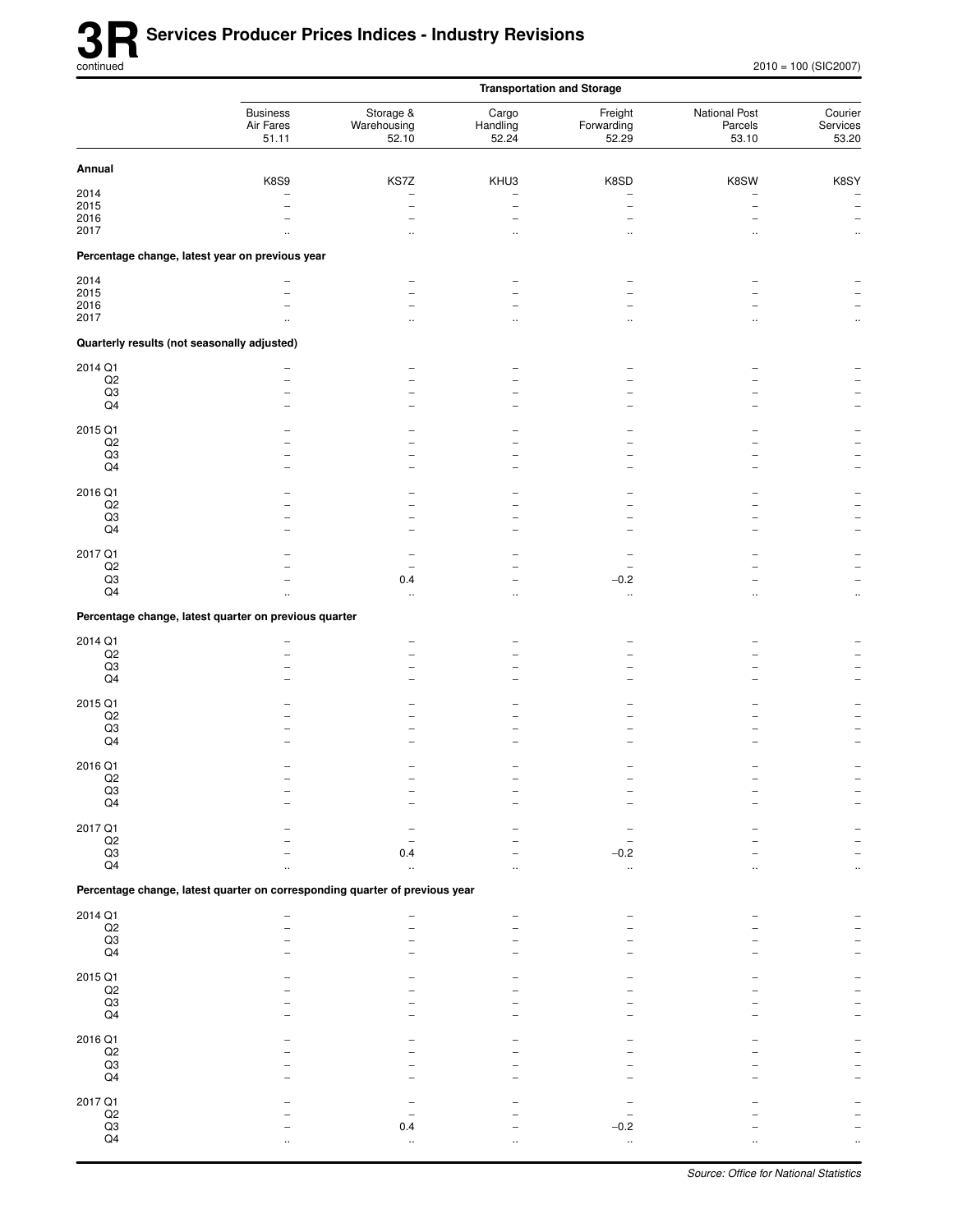|                             |                                                                             | <b>Accommodation &amp; Food</b> | <b>Information &amp; Communication</b>               |                                                   |                                                      | <b>Banking</b>                                       |                                                   |
|-----------------------------|-----------------------------------------------------------------------------|---------------------------------|------------------------------------------------------|---------------------------------------------------|------------------------------------------------------|------------------------------------------------------|---------------------------------------------------|
|                             | Hotels<br>55.10                                                             | Canteens<br>& Catering<br>56.20 | Publishing<br>Services<br>58.10                      | Sound Recording<br>& Music<br>Publishing<br>59.20 | <b>Business</b><br>Telecomm-<br>unications<br>61.10  | Computer<br>Services<br>62.00                        | Financial<br>Intermediation<br>(Banks)<br>64.19/1 |
| Annual                      |                                                                             |                                 |                                                      |                                                   |                                                      |                                                      |                                                   |
|                             | K8TE                                                                        | K8TP                            | K8TV                                                 | K8UF                                              | K8UI                                                 | K8UK                                                 | KB <sub>2</sub> S                                 |
| 2014                        | $\overline{\phantom{0}}$                                                    |                                 |                                                      |                                                   | $\overline{\phantom{0}}$                             | -                                                    | $\ddot{\phantom{a}}$                              |
| 2015<br>2016                |                                                                             | $\overline{\phantom{0}}$        | $\overline{\phantom{0}}$                             | $\overline{\phantom{0}}$<br>-                     | $\overline{\phantom{0}}$<br>$\overline{\phantom{0}}$ | $\overline{\phantom{0}}$<br>$\overline{\phantom{0}}$ |                                                   |
| 2017                        | $\ddot{\phantom{a}}$                                                        | $\ddot{\phantom{a}}$            | $\ddotsc$                                            | $\ddot{\phantom{a}}$                              | $\ddot{\phantom{a}}$                                 | $\ddot{\phantom{a}}$                                 | $\ddot{\phantom{a}}$<br>$\ddot{\phantom{a}}$      |
|                             | Percentage change, latest year on previous year                             |                                 |                                                      |                                                   |                                                      |                                                      |                                                   |
| 2014                        |                                                                             |                                 |                                                      |                                                   | $\overline{a}$                                       |                                                      |                                                   |
| 2015                        |                                                                             | $\overline{\phantom{0}}$        | $\overline{\phantom{0}}$                             |                                                   | $\overline{\phantom{0}}$                             | $\overline{\phantom{0}}$                             | $\ddot{\phantom{a}}$                              |
| 2016                        |                                                                             | $\overline{\phantom{0}}$        | $\overline{\phantom{0}}$                             |                                                   | ۰                                                    | L.                                                   |                                                   |
| 2017                        |                                                                             | $\ddot{\phantom{0}}$            | $\ddot{\phantom{0}}$                                 |                                                   |                                                      | $\ddotsc$                                            |                                                   |
|                             | Quarterly results (not seasonally adjusted)                                 |                                 |                                                      |                                                   |                                                      |                                                      |                                                   |
| 2014 Q1                     |                                                                             |                                 |                                                      |                                                   |                                                      |                                                      |                                                   |
| Q2<br>Q3                    | ۳                                                                           | $\overline{\phantom{0}}$<br>-   | $\overline{\phantom{0}}$<br>-                        |                                                   | $\overline{\phantom{0}}$<br>$\overline{a}$           |                                                      |                                                   |
| Q <sub>4</sub>              | $\overline{\phantom{0}}$                                                    | $\overline{\phantom{0}}$        | $\overline{\phantom{0}}$                             |                                                   | $\overline{\phantom{0}}$                             | $\overline{\phantom{0}}$                             |                                                   |
| 2015 Q1                     |                                                                             |                                 |                                                      |                                                   |                                                      |                                                      |                                                   |
| Q2                          |                                                                             |                                 | $\overline{\phantom{0}}$                             | -                                                 | -<br>$\overline{\phantom{0}}$                        | $\overline{\phantom{0}}$                             |                                                   |
| Q3                          |                                                                             | $\overline{\phantom{0}}$        | $\overline{\phantom{0}}$                             |                                                   | L.                                                   | $\overline{\phantom{0}}$                             |                                                   |
| Q4                          |                                                                             | $\overline{\phantom{0}}$        | -                                                    |                                                   | $\overline{a}$                                       | $\overline{a}$                                       |                                                   |
| 2016 Q1                     |                                                                             |                                 |                                                      |                                                   |                                                      |                                                      |                                                   |
| $_{\mathsf{Q2}}$            |                                                                             |                                 | -                                                    |                                                   | -                                                    |                                                      |                                                   |
| Q3<br>Q4                    | $\overline{\phantom{0}}$                                                    | $\overline{\phantom{0}}$        | $\overline{\phantom{0}}$<br>$\overline{\phantom{0}}$ | -                                                 | $\overline{\phantom{0}}$<br>-                        | $\overline{\phantom{0}}$<br>-                        |                                                   |
|                             |                                                                             |                                 |                                                      |                                                   |                                                      |                                                      | $\ddot{\phantom{a}}$                              |
| 2017 Q1                     |                                                                             |                                 | $\overline{\phantom{0}}$                             | -                                                 | 0.1                                                  | $\overline{\phantom{0}}$                             | $\ddot{\phantom{a}}$                              |
| Q2<br>$_{\rm Q3}$           | $-1.2$                                                                      |                                 | $\overline{\phantom{0}}$<br>$\overline{\phantom{0}}$ |                                                   | 0.1<br>$-0.1$                                        |                                                      | $\sim$                                            |
| Q4                          | .,                                                                          |                                 | $\ddotsc$                                            | $\ddotsc$                                         | $\ddotsc$                                            | $\ddotsc$                                            | $\ddot{\phantom{a}}$                              |
|                             | Percentage change, latest quarter on previous quarter                       |                                 |                                                      |                                                   |                                                      |                                                      |                                                   |
| 2014 Q1                     |                                                                             |                                 |                                                      |                                                   |                                                      |                                                      |                                                   |
| $\mathsf{Q2}$               |                                                                             |                                 | ÷                                                    |                                                   |                                                      |                                                      |                                                   |
| Q3                          |                                                                             | $\overline{\phantom{0}}$        | $\overline{\phantom{0}}$                             |                                                   | $\overline{\phantom{0}}$                             |                                                      |                                                   |
| Q4                          |                                                                             |                                 | $\overline{\phantom{0}}$                             |                                                   | $\overline{\phantom{0}}$                             |                                                      |                                                   |
| 2015 Q1                     |                                                                             |                                 |                                                      |                                                   |                                                      |                                                      |                                                   |
| Q2                          |                                                                             |                                 |                                                      |                                                   | L.                                                   |                                                      |                                                   |
| Q3<br>Q4                    |                                                                             |                                 | -                                                    |                                                   | $\overline{a}$                                       | -                                                    | $\ddotsc$                                         |
|                             |                                                                             |                                 |                                                      |                                                   |                                                      |                                                      |                                                   |
| 2016 Q1                     |                                                                             |                                 |                                                      |                                                   |                                                      |                                                      |                                                   |
| $\frac{Q2}{Q3}$             |                                                                             |                                 |                                                      |                                                   |                                                      |                                                      |                                                   |
| Q4                          |                                                                             |                                 |                                                      |                                                   |                                                      |                                                      |                                                   |
| 2017 Q1                     |                                                                             |                                 |                                                      |                                                   | 0.1                                                  |                                                      |                                                   |
| $_{\mathsf{Q2}}$            |                                                                             |                                 |                                                      |                                                   |                                                      |                                                      |                                                   |
| $\mathsf{Q}3$               | $-1.1$                                                                      |                                 |                                                      |                                                   | $-0.2$                                               |                                                      |                                                   |
| Q4                          | μ.                                                                          |                                 |                                                      |                                                   | $\ddot{\phantom{1}}$                                 |                                                      |                                                   |
|                             | Percentage change, latest quarter on corresponding quarter of previous year |                                 |                                                      |                                                   |                                                      |                                                      |                                                   |
| 2014 Q1                     |                                                                             |                                 |                                                      |                                                   |                                                      |                                                      |                                                   |
| $_{\rm Q3}^{\rm Q2}$        |                                                                             |                                 |                                                      |                                                   |                                                      |                                                      |                                                   |
| Q4                          |                                                                             |                                 |                                                      |                                                   |                                                      |                                                      |                                                   |
|                             |                                                                             |                                 |                                                      |                                                   |                                                      |                                                      |                                                   |
| 2015 Q1<br>$_{\mathsf{Q2}}$ |                                                                             |                                 |                                                      |                                                   |                                                      |                                                      |                                                   |
| Q3                          |                                                                             |                                 |                                                      |                                                   |                                                      |                                                      |                                                   |
| Q4                          |                                                                             |                                 |                                                      |                                                   |                                                      |                                                      |                                                   |
| 2016 Q1                     |                                                                             |                                 |                                                      |                                                   |                                                      |                                                      |                                                   |
| $_{\mathsf{Q2}}$            |                                                                             |                                 |                                                      |                                                   |                                                      |                                                      |                                                   |
| Q3                          |                                                                             |                                 |                                                      |                                                   |                                                      |                                                      |                                                   |
| Q4                          |                                                                             |                                 |                                                      |                                                   |                                                      |                                                      |                                                   |
| 2017 Q1                     |                                                                             |                                 |                                                      |                                                   | 0.1                                                  |                                                      |                                                   |
| $\frac{Q2}{Q3}$             |                                                                             |                                 |                                                      |                                                   | 0.1                                                  |                                                      |                                                   |
| Q4                          | $-1.1$                                                                      |                                 |                                                      |                                                   | $-0.1$                                               |                                                      |                                                   |
|                             |                                                                             |                                 |                                                      |                                                   |                                                      |                                                      |                                                   |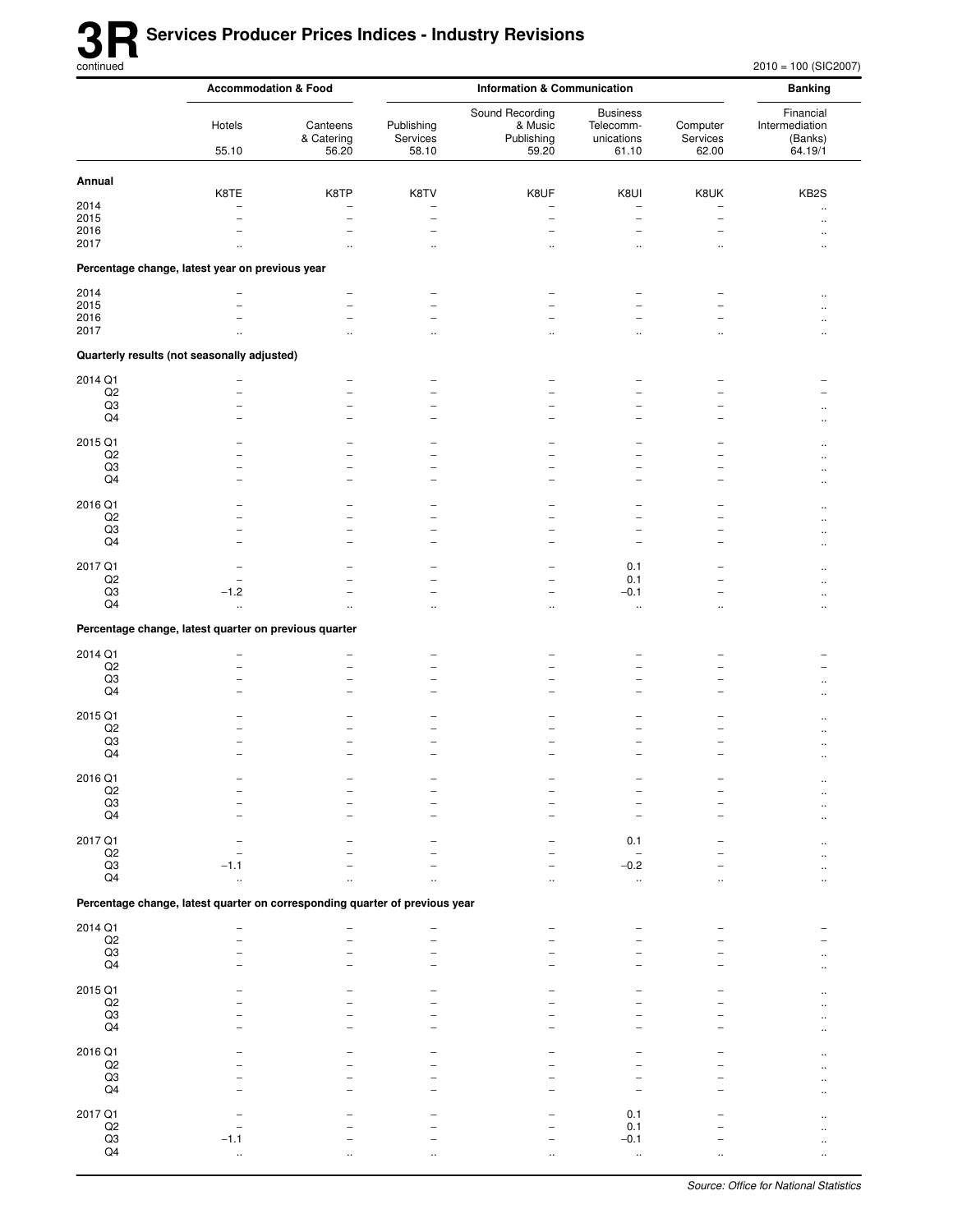|                               |                                                                             | <b>Real Estate Activities</b>                        |                                              | <b>Professional Scientific &amp; Technical Activities</b> |                                                       |                                    |                                                      |  |  |
|-------------------------------|-----------------------------------------------------------------------------|------------------------------------------------------|----------------------------------------------|-----------------------------------------------------------|-------------------------------------------------------|------------------------------------|------------------------------------------------------|--|--|
|                               | Property<br>Rentals<br>68.20                                                | <b>Real Estate</b><br>Agencies<br>68.30              | Legal<br>Services<br>69.10                   | Accountancy<br>69.20                                      | <b>Business</b><br>Management<br>Consultancy<br>70.22 | Architectural<br>Services<br>71.11 | Engineering<br>& Related<br>Services<br>71.12        |  |  |
| Annual                        |                                                                             |                                                      |                                              |                                                           |                                                       |                                    |                                                      |  |  |
| 2014                          | K8VA                                                                        | K8VC<br>$\overline{\phantom{0}}$                     | KHW <sub>5</sub><br>$\overline{\phantom{0}}$ | KHX6                                                      | KOP4                                                  | KHY2<br>$\overline{a}$             | KHY7<br>$\overline{\phantom{a}}$                     |  |  |
| 2015                          |                                                                             | $\qquad \qquad -$                                    | $\overline{\phantom{0}}$                     | $\overline{\phantom{0}}$                                  | $\overline{\phantom{0}}$                              | $\overline{\phantom{0}}$           | $\overline{\phantom{a}}$                             |  |  |
| 2016<br>2017                  |                                                                             | $-0.1$<br>$\ddotsc$                                  | $\equiv$                                     | $\overline{\phantom{0}}$<br>                              | $\equiv$<br>$\ddotsc$                                 | L.<br>$\ddotsc$                    | $-0.1$<br>$\ddot{\phantom{1}}$                       |  |  |
|                               | Percentage change, latest year on previous year                             |                                                      |                                              |                                                           |                                                       |                                    |                                                      |  |  |
|                               |                                                                             |                                                      |                                              |                                                           |                                                       |                                    |                                                      |  |  |
| 2014<br>2015                  |                                                                             | $\overline{\phantom{0}}$<br>$\overline{\phantom{0}}$ |                                              |                                                           |                                                       |                                    |                                                      |  |  |
| 2016                          |                                                                             | $-0.1$                                               |                                              |                                                           |                                                       |                                    | $-0.1$                                               |  |  |
| 2017                          |                                                                             | ä,                                                   |                                              |                                                           |                                                       | ٠.                                 | $\ddotsc$                                            |  |  |
|                               | Quarterly results (not seasonally adjusted)                                 |                                                      |                                              |                                                           |                                                       |                                    |                                                      |  |  |
| 2014 Q1                       |                                                                             |                                                      |                                              |                                                           |                                                       |                                    |                                                      |  |  |
| Q2<br>Q3                      |                                                                             | -                                                    | -                                            |                                                           |                                                       |                                    |                                                      |  |  |
| Q4                            |                                                                             | $\overline{\phantom{0}}$                             |                                              |                                                           |                                                       |                                    |                                                      |  |  |
| 2015 Q1                       |                                                                             |                                                      |                                              |                                                           |                                                       |                                    |                                                      |  |  |
| Q2<br>Q3                      |                                                                             |                                                      |                                              |                                                           |                                                       |                                    |                                                      |  |  |
| Q4                            |                                                                             |                                                      | $\overline{\phantom{0}}$                     |                                                           |                                                       |                                    | L,                                                   |  |  |
| 2016 Q1                       |                                                                             |                                                      |                                              |                                                           |                                                       |                                    |                                                      |  |  |
| Q <sub>2</sub>                |                                                                             | $\overline{\phantom{0}}$                             | $\equiv$                                     |                                                           |                                                       |                                    |                                                      |  |  |
| Q3<br>Q4                      |                                                                             | $-0.3$                                               |                                              |                                                           |                                                       |                                    | $-0.3$                                               |  |  |
| 2017 Q1                       |                                                                             | $-0.2$                                               |                                              |                                                           |                                                       |                                    |                                                      |  |  |
| $_{\rm Q2}$                   |                                                                             | $-0.2$                                               | $\overline{\phantom{0}}$                     | $\overline{\phantom{0}}$                                  | $-0.1$                                                | 0.1                                | 0.1                                                  |  |  |
| Q3<br>Q4                      |                                                                             | $-0.5$<br>$\ddot{\phantom{a}}$                       | 0.5<br>$\ddotsc$                             | $-1.1$<br>$\ddot{\phantom{a}}$                            | $-0.8$<br>$\ldots$                                    | $\overline{a}$                     | $\qquad \qquad -$<br>$\ddot{\phantom{0}}$            |  |  |
|                               | Percentage change, latest quarter on previous quarter                       |                                                      |                                              |                                                           |                                                       |                                    |                                                      |  |  |
|                               |                                                                             |                                                      |                                              |                                                           |                                                       |                                    |                                                      |  |  |
| 2014 Q1<br>Q2                 |                                                                             | -                                                    | $\overline{\phantom{0}}$                     |                                                           |                                                       |                                    |                                                      |  |  |
| Q3                            |                                                                             |                                                      | $\overline{\phantom{0}}$                     |                                                           |                                                       |                                    |                                                      |  |  |
| Q4                            |                                                                             |                                                      |                                              |                                                           |                                                       |                                    |                                                      |  |  |
| 2015 Q1<br>Q2                 |                                                                             |                                                      |                                              |                                                           |                                                       |                                    |                                                      |  |  |
| Q3                            |                                                                             |                                                      |                                              |                                                           |                                                       |                                    |                                                      |  |  |
| Q4                            |                                                                             |                                                      |                                              |                                                           |                                                       |                                    |                                                      |  |  |
| 2016 Q1                       |                                                                             |                                                      |                                              |                                                           |                                                       |                                    |                                                      |  |  |
| $\mathsf{Q2}$<br>$_{\rm Q3}$  |                                                                             |                                                      |                                              |                                                           |                                                       |                                    | $\overline{\phantom{0}}$<br>$\overline{\phantom{0}}$ |  |  |
| Q <sub>4</sub>                |                                                                             | $-0.2$                                               |                                              |                                                           |                                                       |                                    | $-0.3$                                               |  |  |
| 2017 Q1                       |                                                                             | 0.1                                                  |                                              |                                                           |                                                       |                                    | $0.3\,$                                              |  |  |
| $_{\mathsf{Q2}}$              |                                                                             |                                                      |                                              | $\overline{\phantom{0}}$                                  | $-0.1$                                                | 0.1                                | 0.1                                                  |  |  |
| Q3<br>Q4                      |                                                                             | $-0.2$<br>$\ddot{\phantom{a}}$                       | 0.4<br>$\ddotsc$                             | $-0.9$<br>$\ddot{\phantom{1}}$                            | $-0.7$<br>$\ddot{\phantom{1}}$                        | $-0.1$<br>$\ddot{\phantom{1}}$     | $-0.1$<br>$\ddotsc$                                  |  |  |
|                               |                                                                             |                                                      |                                              |                                                           |                                                       |                                    |                                                      |  |  |
|                               | Percentage change, latest quarter on corresponding quarter of previous year |                                                      |                                              |                                                           |                                                       |                                    |                                                      |  |  |
| 2014 Q1<br>$\mathsf{Q2}$      |                                                                             |                                                      |                                              |                                                           |                                                       |                                    |                                                      |  |  |
| $_{\rm Q3}$                   |                                                                             |                                                      |                                              |                                                           |                                                       |                                    |                                                      |  |  |
| Q4                            |                                                                             |                                                      |                                              |                                                           |                                                       |                                    | $\qquad \qquad -$                                    |  |  |
| 2015 Q1                       |                                                                             |                                                      |                                              |                                                           |                                                       |                                    |                                                      |  |  |
| $_{\mathsf{Q2}}$<br>Q3        |                                                                             |                                                      |                                              |                                                           |                                                       |                                    | $\overline{a}$                                       |  |  |
| Q4                            |                                                                             |                                                      |                                              |                                                           |                                                       |                                    | $\overline{a}$                                       |  |  |
| 2016 Q1                       |                                                                             |                                                      |                                              |                                                           |                                                       |                                    | $\overline{a}$                                       |  |  |
| $_{\mathsf{Q2}}$<br>Q3        |                                                                             | $\overline{\phantom{0}}$                             |                                              |                                                           |                                                       |                                    | $\overline{\phantom{0}}$<br>$\overline{\phantom{a}}$ |  |  |
| Q4                            |                                                                             | $-0.2$                                               |                                              |                                                           |                                                       |                                    | $-0.3$                                               |  |  |
| 2017 Q1                       |                                                                             | $-0.2$                                               |                                              |                                                           |                                                       |                                    | $\qquad \qquad -$                                    |  |  |
| $\mathsf{Q2}$                 |                                                                             | $-0.2$                                               |                                              |                                                           | $-0.1$                                                | 0.1                                | 0.1                                                  |  |  |
| $_{\rm Q3}$<br>Q <sub>4</sub> |                                                                             | $-0.4$<br>$\ddotsc$                                  | 0.4<br>$\ddotsc$                             | $-0.9$<br>Ω,                                              | $-0.8$<br>$\ddot{\phantom{1}}$                        | $\ldots$                           | $\overline{\phantom{a}}$<br>$\ddotsc$                |  |  |
|                               |                                                                             |                                                      |                                              |                                                           |                                                       |                                    |                                                      |  |  |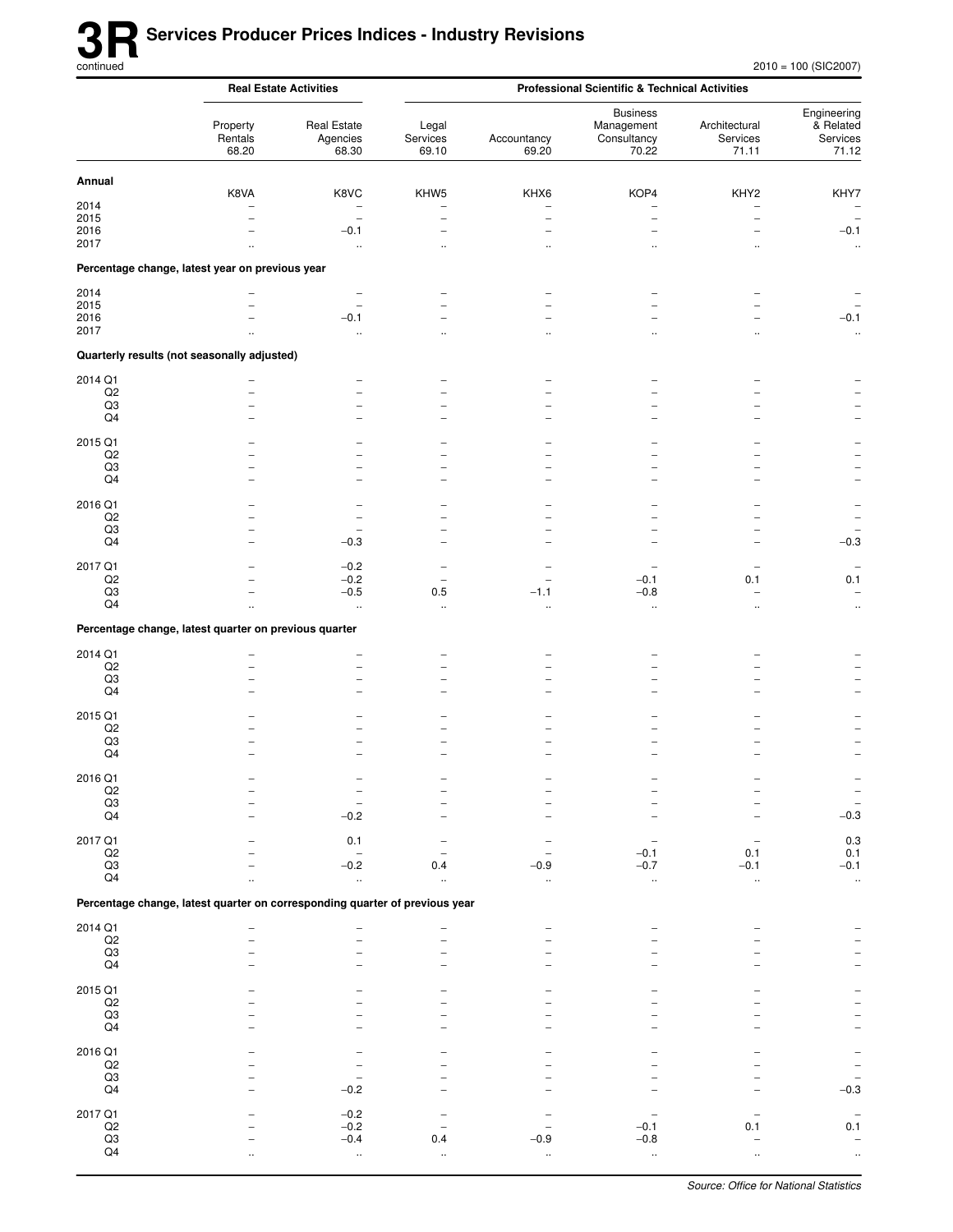|                                                 |                                                                             | <b>Professional Scientific &amp; Technical Activities</b> |                             |                                        |                                                      |  |
|-------------------------------------------------|-----------------------------------------------------------------------------|-----------------------------------------------------------|-----------------------------|----------------------------------------|------------------------------------------------------|--|
|                                                 | Technical<br>Testing &<br>Analysis<br>71.20                                 | Advertising<br>Services<br>73.12                          | Market<br>Research<br>73.20 | Commercial<br>Film Processing<br>74.20 | Translation &<br>Interpretation<br>Services<br>74.30 |  |
| Annual                                          |                                                                             |                                                           |                             |                                        |                                                      |  |
| 2014                                            | K8WD                                                                        | KOQ5                                                      | K8X7                        | K8XC<br>$\overline{\phantom{0}}$       | K8XI<br>$\qquad \qquad -$                            |  |
| 2015                                            |                                                                             | L.                                                        |                             | $\overline{\phantom{0}}$               | $\hspace{1.0cm} - \hspace{1.0cm}$                    |  |
| 2016<br>2017                                    |                                                                             |                                                           |                             |                                        |                                                      |  |
| Percentage change, latest year on previous year | $\ddot{\phantom{a}}$                                                        |                                                           |                             |                                        |                                                      |  |
| 2014                                            |                                                                             |                                                           |                             |                                        |                                                      |  |
| 2015                                            |                                                                             |                                                           |                             |                                        |                                                      |  |
| 2016                                            |                                                                             |                                                           |                             |                                        |                                                      |  |
| 2017                                            |                                                                             |                                                           |                             | $\ddot{\phantom{0}}$                   |                                                      |  |
| Quarterly results (not seasonally adjusted)     |                                                                             |                                                           |                             |                                        |                                                      |  |
| 2014 Q1<br>$_{\mathsf{Q2}}$                     |                                                                             |                                                           |                             |                                        |                                                      |  |
| Q3                                              |                                                                             |                                                           |                             | -                                      |                                                      |  |
| Q4                                              |                                                                             |                                                           |                             |                                        |                                                      |  |
| 2015 Q1                                         |                                                                             |                                                           |                             |                                        |                                                      |  |
| Q2<br>Q3                                        |                                                                             |                                                           |                             |                                        |                                                      |  |
| $\mathsf{Q4}$                                   |                                                                             |                                                           |                             | ۰                                      |                                                      |  |
|                                                 |                                                                             |                                                           |                             |                                        |                                                      |  |
| 2016 Q1<br>$_{\mathsf{Q2}}$                     |                                                                             |                                                           |                             |                                        |                                                      |  |
| Q3                                              |                                                                             |                                                           |                             |                                        |                                                      |  |
| $\mathsf{Q4}$                                   |                                                                             |                                                           |                             |                                        |                                                      |  |
| 2017 Q1                                         |                                                                             |                                                           |                             |                                        |                                                      |  |
| $_{\rm Q2}$<br>Q3                               | 1.4<br>$1.5$                                                                | $-0.1$<br>0.2                                             |                             |                                        |                                                      |  |
| Q4                                              | $\ddotsc$                                                                   | $\ddotsc$                                                 |                             | $\ddot{\phantom{a}}$                   | $\ddotsc$                                            |  |
|                                                 | Percentage change, latest quarter on previous quarter                       |                                                           |                             |                                        |                                                      |  |
| 2014 Q1                                         |                                                                             |                                                           |                             |                                        |                                                      |  |
| $_{\mathsf{Q2}}$                                | $\overline{\phantom{0}}$                                                    |                                                           |                             |                                        |                                                      |  |
| Q3<br>$\mathsf{Q4}$                             | ۰                                                                           |                                                           |                             |                                        |                                                      |  |
|                                                 |                                                                             |                                                           |                             |                                        |                                                      |  |
| 2015 Q1<br>$_{\mathsf{Q2}}$                     |                                                                             |                                                           |                             |                                        |                                                      |  |
| $_{\rm Q3}$                                     | $\overline{\phantom{0}}$                                                    | -                                                         |                             | $\overline{a}$                         |                                                      |  |
| Q4                                              |                                                                             |                                                           |                             |                                        |                                                      |  |
| 2016 Q1                                         |                                                                             |                                                           |                             |                                        |                                                      |  |
| $_{\rm Q2}$                                     |                                                                             |                                                           |                             |                                        |                                                      |  |
| $\frac{Q3}{Q4}$                                 |                                                                             |                                                           |                             |                                        |                                                      |  |
|                                                 |                                                                             |                                                           |                             |                                        |                                                      |  |
| 2017 Q1<br>$_{\mathsf{Q2}}$                     | $1.3$                                                                       | $-0.1$                                                    |                             |                                        |                                                      |  |
| $\mathsf{Q3}$                                   | 0.1                                                                         | 0.3                                                       |                             |                                        |                                                      |  |
| Q4                                              | $\ddotsc$                                                                   | $\ddotsc$                                                 |                             |                                        |                                                      |  |
|                                                 | Percentage change, latest quarter on corresponding quarter of previous year |                                                           |                             |                                        |                                                      |  |
| 2014 Q1                                         | $\overline{a}$                                                              |                                                           |                             |                                        |                                                      |  |
| $_{\mathsf{Q2}}$<br>$_{\rm Q3}$                 |                                                                             |                                                           |                             |                                        |                                                      |  |
| $\mathsf{Q4}$                                   |                                                                             |                                                           |                             |                                        |                                                      |  |
| 2015 Q1                                         |                                                                             |                                                           |                             |                                        |                                                      |  |
| $_{\mathsf{Q2}}$                                |                                                                             |                                                           |                             |                                        |                                                      |  |
| $_{\rm Q3}$<br>Q4                               |                                                                             |                                                           |                             |                                        |                                                      |  |
|                                                 |                                                                             |                                                           |                             |                                        |                                                      |  |
| 2016 Q1<br>$_{\mathsf{Q2}}$                     |                                                                             |                                                           |                             |                                        |                                                      |  |
| $_{\rm Q3}$                                     |                                                                             |                                                           |                             |                                        |                                                      |  |
| Q4                                              |                                                                             |                                                           |                             |                                        |                                                      |  |
| 2017 Q1                                         |                                                                             |                                                           |                             |                                        |                                                      |  |
| $_{\rm Q3}^{\rm Q2}$                            | 1.3<br>1.4                                                                  | $-0.1$<br>$0.2\,$                                         |                             |                                        |                                                      |  |
| $\mathsf{Q4}$                                   | $\ddotsc$                                                                   | $\ddotsc$                                                 |                             |                                        |                                                      |  |
|                                                 |                                                                             |                                                           |                             |                                        |                                                      |  |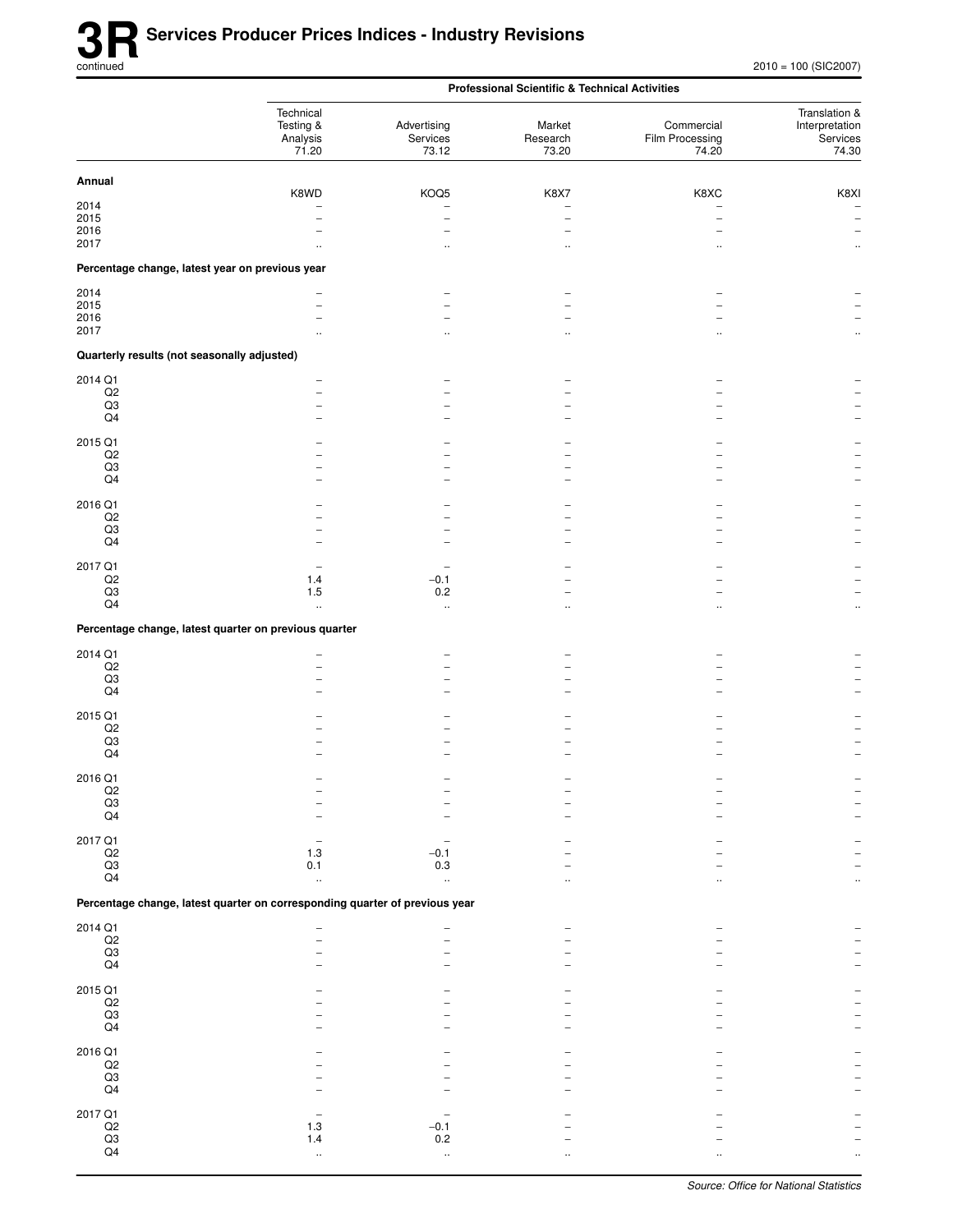|                                             |                                                                             | <b>Administrative &amp; Support Services</b> |                               |                                                      |                                  |                              |  |
|---------------------------------------------|-----------------------------------------------------------------------------|----------------------------------------------|-------------------------------|------------------------------------------------------|----------------------------------|------------------------------|--|
|                                             | Construction<br>Plant Hire<br>77.32                                         | Employment<br>Agencies<br>78.00              | Security<br>Services<br>80.11 | Industrial<br>Cleaning<br>81.22                      | Secretarial<br>Services<br>82.10 | Contract<br>Packing<br>82.92 |  |
| Annual                                      | K8XQ                                                                        | K8XZ                                         | K8YH                          | K8YQ                                                 | K8Z2                             | K8Z9                         |  |
| 2014                                        |                                                                             | $\overline{\phantom{0}}$                     | -                             | -                                                    | $\ddotsc$                        |                              |  |
| 2015                                        | ۰                                                                           | $\overline{\phantom{a}}$                     | ۳                             | $\overline{\phantom{0}}$                             |                                  | $\overline{\phantom{a}}$     |  |
| 2016<br>2017                                |                                                                             |                                              |                               |                                                      | 12                               |                              |  |
|                                             |                                                                             | $\ddotsc$                                    | $\ddot{\phantom{0}}$          | $\ddot{\phantom{0}}$                                 |                                  | $\ddotsc$                    |  |
|                                             | Percentage change, latest year on previous year                             |                                              |                               |                                                      |                                  |                              |  |
| 2014<br>2015                                | ۰                                                                           |                                              |                               |                                                      |                                  |                              |  |
| 2016                                        |                                                                             |                                              |                               | -                                                    |                                  |                              |  |
| 2017                                        |                                                                             | $\ddot{\phantom{a}}$                         | $\ddotsc$                     | $\ddotsc$                                            |                                  | $\ddotsc$                    |  |
| Quarterly results (not seasonally adjusted) |                                                                             |                                              |                               |                                                      |                                  |                              |  |
| 2014 Q1                                     |                                                                             |                                              |                               |                                                      |                                  |                              |  |
| $_{\mathsf{Q2}}$                            | $\overline{\phantom{0}}$                                                    |                                              |                               |                                                      |                                  |                              |  |
| Q3                                          | L.<br>۰                                                                     |                                              |                               |                                                      |                                  |                              |  |
| Q4                                          |                                                                             |                                              | -                             | ۰                                                    |                                  |                              |  |
| 2015 Q1                                     |                                                                             |                                              |                               |                                                      |                                  |                              |  |
| Q2                                          |                                                                             |                                              |                               |                                                      | $\sim$                           |                              |  |
| Q3<br>Q4                                    | ۳                                                                           |                                              | -<br>-                        | $\overline{\phantom{0}}$<br>$\overline{\phantom{0}}$ |                                  |                              |  |
|                                             |                                                                             |                                              |                               |                                                      | ٠.                               |                              |  |
| 2016 Q1                                     |                                                                             |                                              |                               |                                                      |                                  |                              |  |
| Q <sub>2</sub>                              |                                                                             |                                              |                               | -                                                    |                                  |                              |  |
| Q3<br>$\mathsf{Q4}$                         |                                                                             | $\overline{\phantom{0}}$                     | -                             | $\overline{\phantom{0}}$                             |                                  | $\overline{\phantom{a}}$     |  |
|                                             |                                                                             |                                              |                               |                                                      |                                  |                              |  |
| 2017 Q1                                     |                                                                             |                                              | 0.1                           |                                                      |                                  |                              |  |
| $_{\mathsf{Q2}}$<br>Q3                      | ۳                                                                           | 0.5<br>$-0.1$                                | 0.2<br>$-1.0$                 | $\overline{a}$<br>1.5                                |                                  | $-0.1$                       |  |
| Q4                                          | $\ddotsc$                                                                   | $\ldots$                                     | .,                            | $\ddot{\phantom{1}}$                                 |                                  | $\ddot{\phantom{1}}$         |  |
|                                             | Percentage change, latest quarter on previous quarter                       |                                              |                               |                                                      |                                  |                              |  |
| 2014 Q1                                     |                                                                             |                                              |                               |                                                      | $-0.1$                           |                              |  |
| Q <sub>2</sub>                              | -<br>L.                                                                     | $\qquad \qquad -$                            |                               | -                                                    |                                  |                              |  |
| $_{\rm Q3}$                                 |                                                                             | $\overline{\phantom{0}}$                     |                               |                                                      | $\ddot{\phantom{a}}$             |                              |  |
| $\mathsf{Q4}$                               |                                                                             | $\overline{\phantom{0}}$                     | $\overline{\phantom{0}}$      | $\overline{a}$                                       |                                  |                              |  |
| 2015 Q1                                     |                                                                             |                                              |                               |                                                      |                                  |                              |  |
| $_{\mathsf{Q2}}$                            |                                                                             |                                              |                               |                                                      |                                  |                              |  |
| Q3<br>Q4                                    |                                                                             |                                              |                               |                                                      |                                  |                              |  |
|                                             |                                                                             |                                              |                               |                                                      | $\ddot{\phantom{a}}$             |                              |  |
| 2016 Q1                                     |                                                                             |                                              |                               |                                                      | $\ddot{\phantom{a}}$             |                              |  |
| Q2                                          |                                                                             |                                              |                               |                                                      |                                  |                              |  |
| $_{\mathsf{Q4}}^{\mathsf{Q3}}$              |                                                                             |                                              |                               |                                                      |                                  |                              |  |
|                                             |                                                                             |                                              |                               |                                                      |                                  |                              |  |
| 2017 Q1                                     |                                                                             |                                              | 0.1                           |                                                      |                                  |                              |  |
| $\mathsf{Q2}$<br>$\overline{Q3}$            |                                                                             | $0.5\,$<br>$-0.6$                            | 0.1<br>$-1.2$                 | 1.4                                                  |                                  | $-0.1$                       |  |
| Q <sub>4</sub>                              |                                                                             | $\ddot{\phantom{a}}$                         | $\ddot{\phantom{a}}$          | $\ddot{\phantom{0}}$                                 |                                  | $\ddotsc$                    |  |
|                                             | Percentage change, latest quarter on corresponding quarter of previous year |                                              |                               |                                                      |                                  |                              |  |
| 2014 Q1                                     |                                                                             |                                              |                               |                                                      |                                  |                              |  |
| $_{\rm Q2}$                                 |                                                                             |                                              |                               |                                                      |                                  |                              |  |
| $\rm Q3$                                    |                                                                             |                                              |                               |                                                      |                                  |                              |  |
| Q4                                          |                                                                             |                                              |                               |                                                      |                                  |                              |  |
| 2015 Q1                                     |                                                                             |                                              |                               |                                                      |                                  |                              |  |
| $_{\mathsf{Q2}}$                            |                                                                             |                                              |                               |                                                      |                                  |                              |  |
| Q3<br>$\mathsf{Q4}$                         |                                                                             |                                              |                               |                                                      |                                  |                              |  |
|                                             |                                                                             |                                              |                               |                                                      |                                  |                              |  |
| 2016 Q1                                     |                                                                             |                                              |                               |                                                      |                                  |                              |  |
| $_{\mathsf{Q2}}$                            |                                                                             |                                              |                               |                                                      |                                  |                              |  |
| $\frac{Q3}{Q4}$                             |                                                                             |                                              |                               |                                                      |                                  |                              |  |
|                                             |                                                                             |                                              |                               |                                                      |                                  |                              |  |
| 2017 Q1                                     |                                                                             |                                              | 0.1                           |                                                      |                                  |                              |  |
| $\frac{Q2}{Q3}$                             |                                                                             | $0.5\,$<br>$-0.1$                            | $0.2\,$<br>$-1.0$             | 1.4                                                  |                                  | $-0.1$                       |  |
| $\mathsf{Q4}$                               |                                                                             | $\ddot{\phantom{1}}$                         | $\ddot{\phantom{a}}$          | $\ddotsc$                                            |                                  |                              |  |